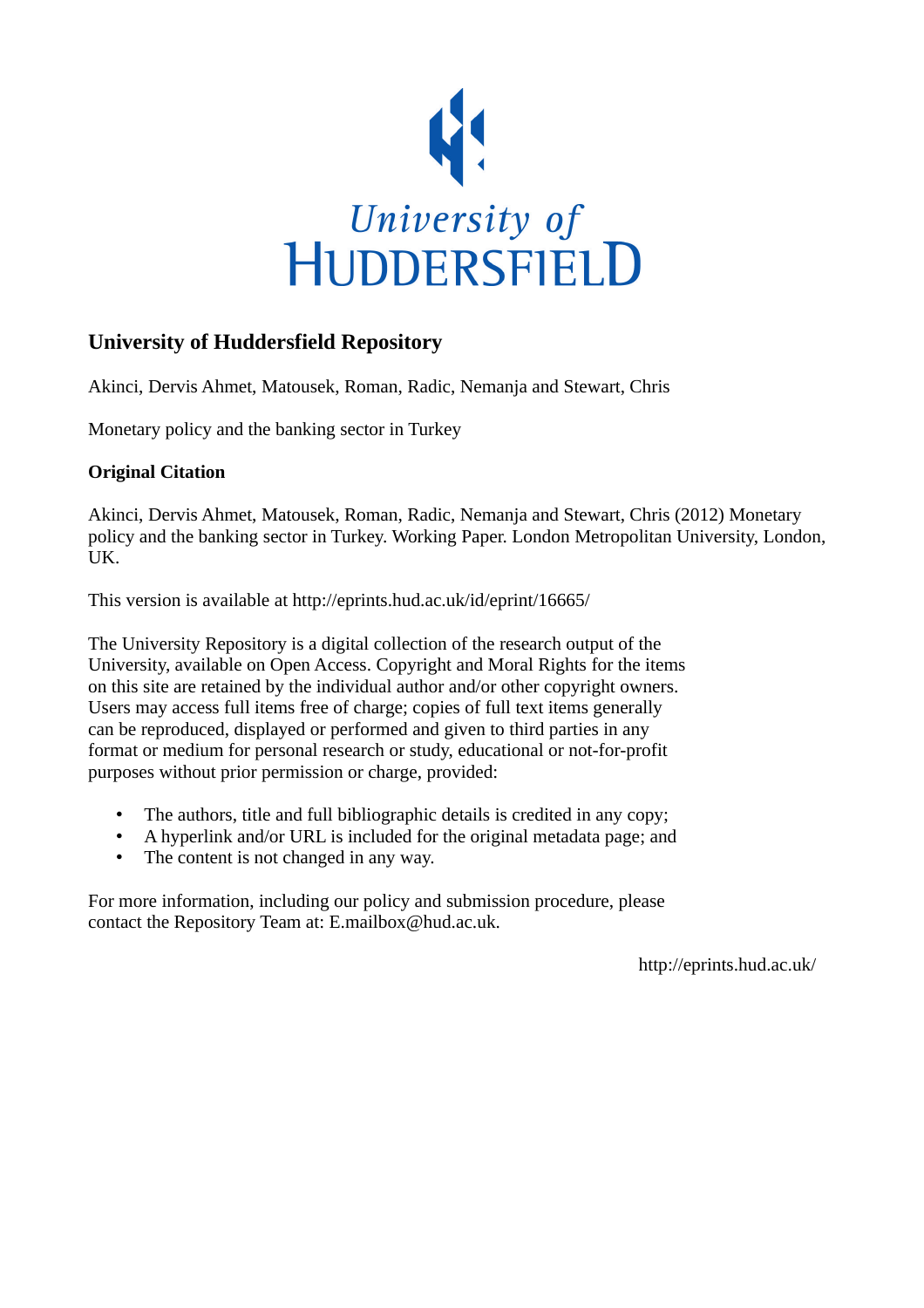

# **CENTRE FOR EMEA BANKING, FINANCE & ECONOMICS**

# MONETARY POLICY AND BANKING SECTOR: Lessons from Turkey

Dervis Ahmet Akinci Roman Matousek Nemanja Radić Chris Stewart

Working Paper Series

No 31/12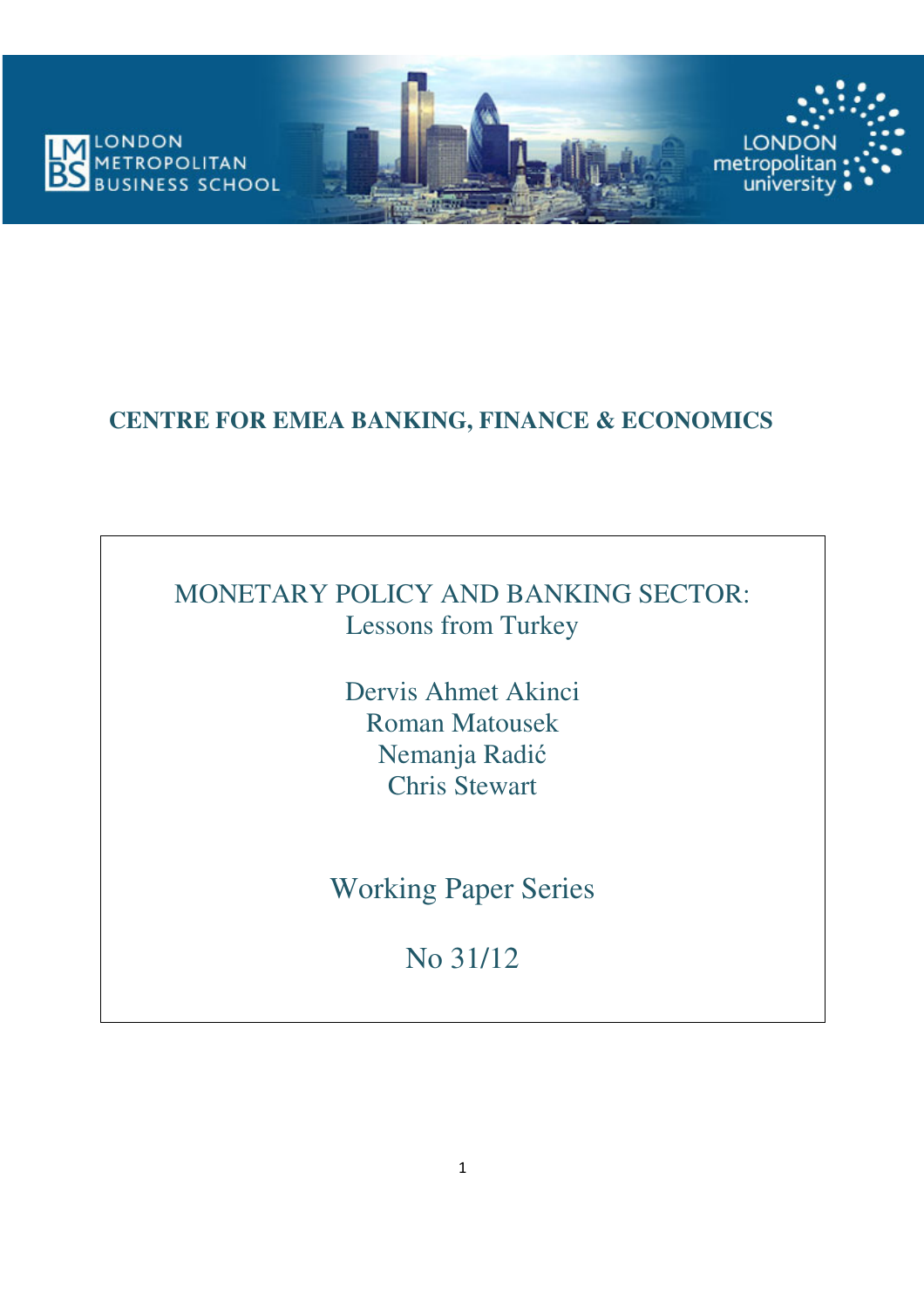## MONETARY POLICY AND BABKING SECTOR:

Lessons from Turkey

Dervis Ahmet Akinci<sup>1</sup>\* Roman Matousek<sup>2</sup> Nemania Radić $3$ Chris Stewart $4$ 

#### **Abstract**

We find evidence that monetary policy influenced bank lending in Turkey in the period 1991 – 2007 both directly through the money lending channel and indirectly through the bank lending channel. The bank lending channel is shown to depend on two bank characteristics, namely liquidity and capital. We also find that both capital and GDP growth have plausible positive and significant long-run effects on bank loan growth, whereas inflation, bank size and, in particular, efficiency do not have a significant equilibrium relationship with loan growth. This latter result is despite our finding that the efficiency of all Turkish banks improved over the period. It is also evident that domestic banks are, unexpectedly, found to be more efficient, on average, than foreign banks. We discovered no evidence of significant dynamics or fixed-effects in the growth of loans and so prefer to use the pooled OLS estimator over the fixed-effects and Arellano and Bond estimators. We therefore caution against assuming the existence of fixed-effects and dynamics in such models as this may adversely affect inference.

Keywords: bank lending channel, efficiency, panel data, Turkey

<sup>1</sup> Banking Regulation and Supervision Agency, Ataturk Bulvari, 191/C, Kavaklidere, Ankara, Turkey. E-mail: aakinci@bddk.org.tr

<sup>\*</sup> The views expressed in this paper are those of the author and do not represent the views of BRSA".

<sup>&</sup>lt;sup>2</sup> Centre for EMEA Banking, Finance and Economics, London Metropolitan Business School, London Metropolitan University, 84 Moorgate, London, EC2M 6SQ. Tel: 020-7320-1569. E-mail: r.matousek@londonmet.ac.uk

<sup>&</sup>lt;sup>3</sup> London Metropolitan Business School, London Metropolitan University, 84 Moorgate, London, EC2M 6SQ. Tel: 020-7320-1550. E-mail: n.radic@londonmet.ac.uk.

<sup>&</sup>lt;sup>4</sup> London Metropolitan Business School, London Metropolitan University, 84 Moorgate, London, EC2M 6SQ. Tel: 020-7320-1651. E-mail: c.stewart@londonmet.ac.uk.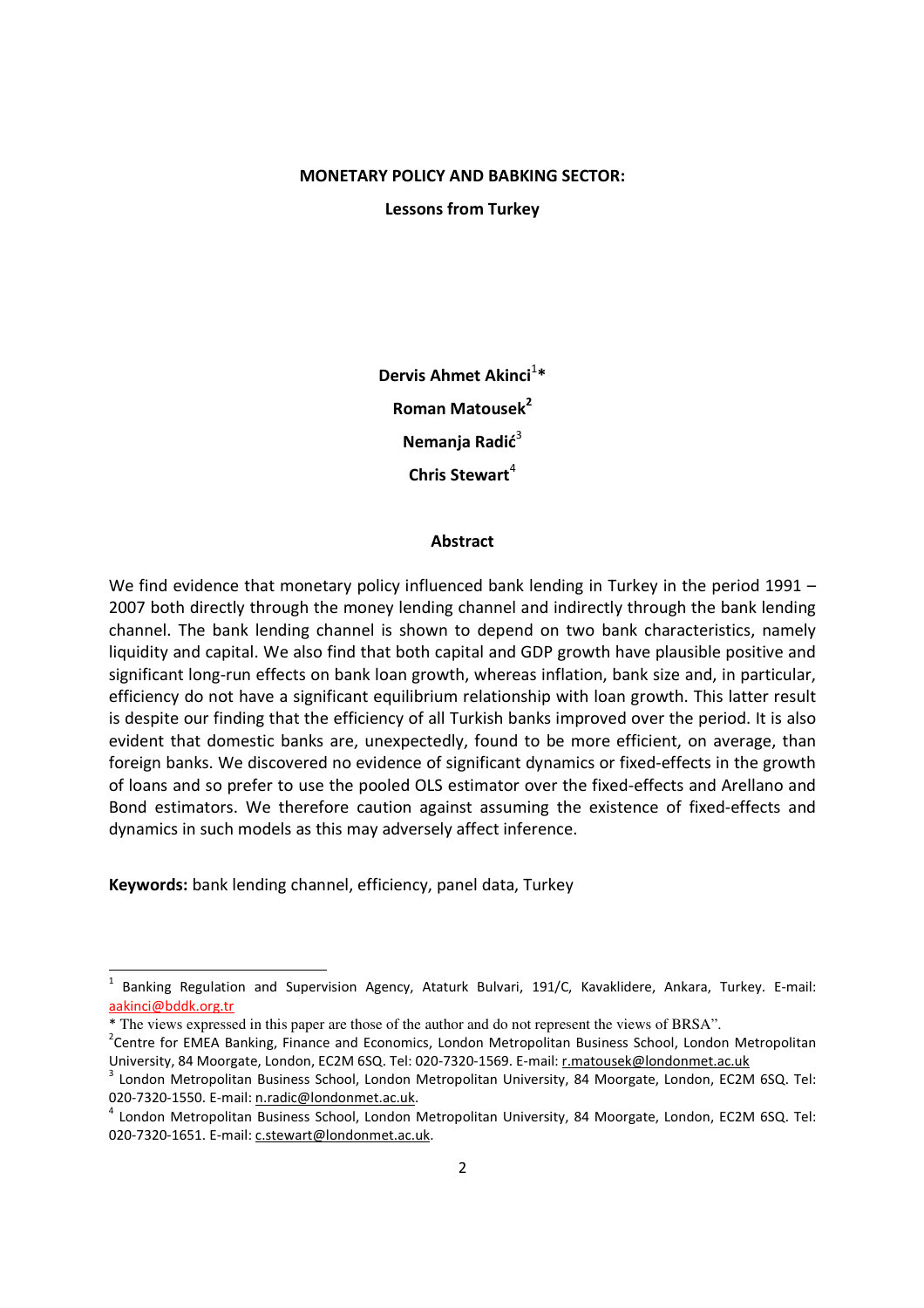#### JEL Classification: C23, C26, E52

## 1. Introduction

The stability and efficiency of the Turkish banking system was considerably undermined by two severe financial crises in the early 1990s and in the period 1999-2001. Since the banking sector is the backbone of the Turkish economy, the Government realised that a sound and efficient banking sector requires an adequate macro- and micro-economic environment in which to operate, that will be consistent with, and help promote, the widening financial activities of commercial banks.

Several research studies have recently been published on the performance and efficiency of the Turkish banking system, see, for example, Ozkan-Gunay and Tektas (2008), Aysan and Ceyhan (2008), Demir et al. (2007), Demir et al. (2005), among others. The present paper contributes to this ongoing research by providing a detailed overview of the development of the Turkish banking system in last twenty years. In particular, we analyse bank performance over the period 1991-2007. Our unique dataset enables us to identify actual or potential problems in the Turkish banking system and individual banks. Such information is valuable in the process of further banking consolidation and restructuring. In addition, it contributes to the current discussion about the competitiveness and efficiency of the Turkish banking sector in the context of the EU enlargement process. If there is significant inefficiency among banks there may be room for structural changes, increased competition, mergers and acquisitions.

The paper contributes to policy makers and bank management by analysing the impact of the liberalisation and restructuring process of the banking sector in Turkey. Further, it provides policy recommendations for Turkey where significant challenges in banking consolidation remain.

Throughout the study we show the following: Firstly, we find that monetary policy has a direct impact upon bank loans in Turkey through the money lending channel. Secondly, we provide evidence that the bank lending channel (BLC) depends on bank characteristics (liquidity and capital in the case of Turkey) as has been shown by recent empirical studies for transition economies, e.g. Matousek and Sarantis (2009). Thirdly, banks' liberalisation and restructuring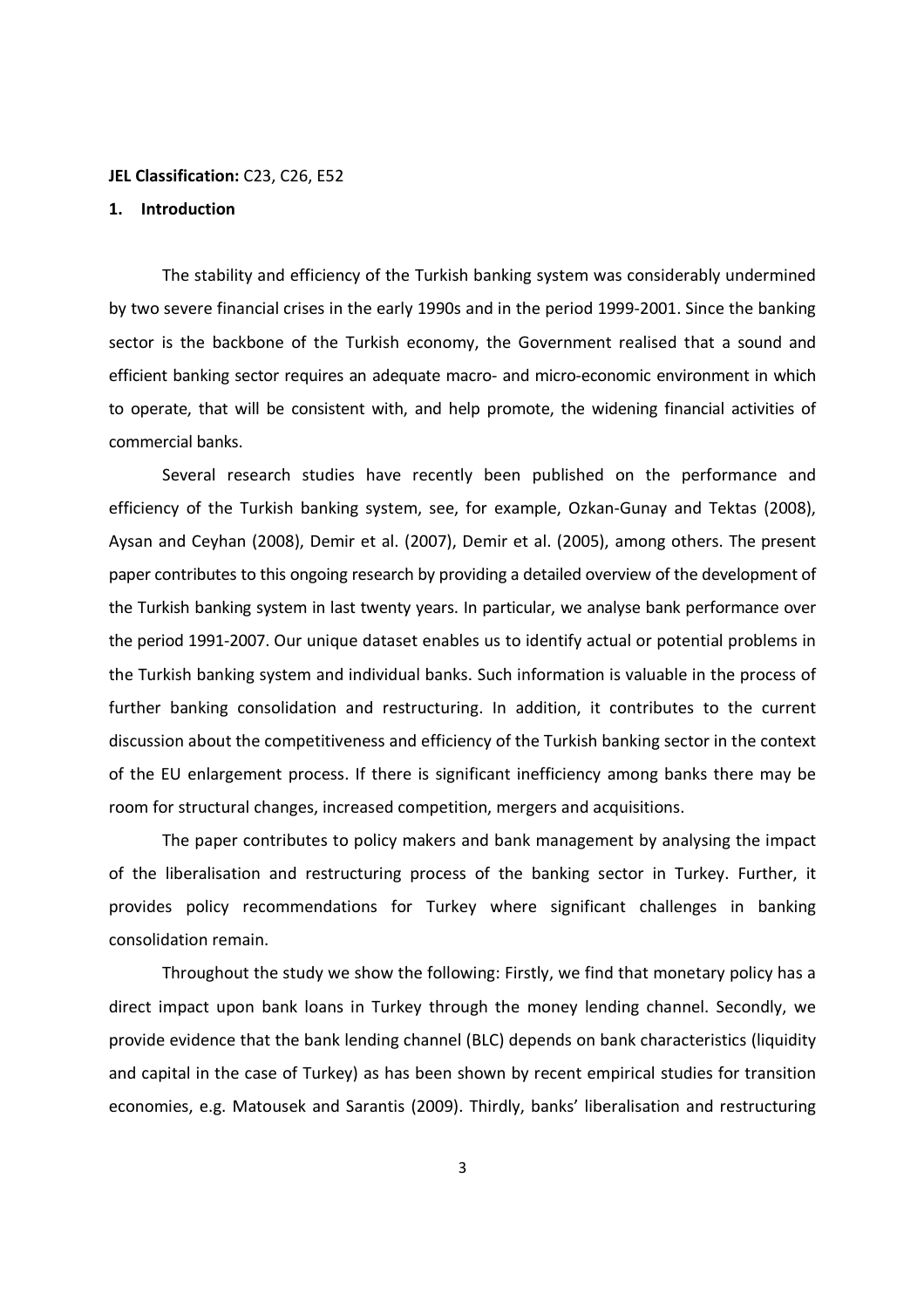processes in the early 1990s and 2001 had the expected effect on the Turkish banking system in terms of improved performance (increased efficiency). Our results contrast with the findings published by Ozkan-Gunay and Tektas (2008), Demir et al. (2007), among others. Fourthly, we assess the hypothesis that foreign banks should be more efficient than domestic banks (Isik and Hassan (2002), Mercan and Yolalan, (2000)). This hypothesis is in line with the results from transition economies see, for example, De Haas and Van Lelyveld (2006). Our findings are not consistent with this hypothesis, indicating that domestic banks are, on average, more efficient than foreign banks. Fifthly, we show that bank efficiency is not an important determinant in the BLC or of the growth of bank loans more generally in Turkey. Finally, we find that while there are dynamics in the levels of the data they are not evident in their first differences and so we do not favour inference from the Arellano and Bond (1991) panel estimator. We further find an absence of significant fixed-effects which suggests that our first difference specification likely removes any fixed-effects that are present in the levels of the data. Hence, we favour inference from the pooled OLS estimator. We note that previous research on the BLC using panel data that assumes the presence of dynamics and fixed-effects in the first differenced data may not, therefore, be using the most appropriate estimators for inference. We suggest that future research in this area gives full consideration to the most appropriate estimator to be used in any particular application.

The paper is structured as follows: Section 2 provides information about the Turkish banking system. Section 3 reviews current studies on the BLC and bank efficiency. The fourth section outlines the estimation methodology and measuring cost efficiency in the banking industry. Section 5 discusses the results while Section 6 concludes and provides policy recommendations.

#### 2. Banking Sector and Macroeconomic Settings

Turkey entered 1980 with a major stabilisation and liberalisation programme after a period of prolonged economic crisis during the late 1970s. Besides its immediate objective of restoring macroeconomic stability, the programme's long-term goal was to fundamentally transform the Turkish economy into a market-based open economy.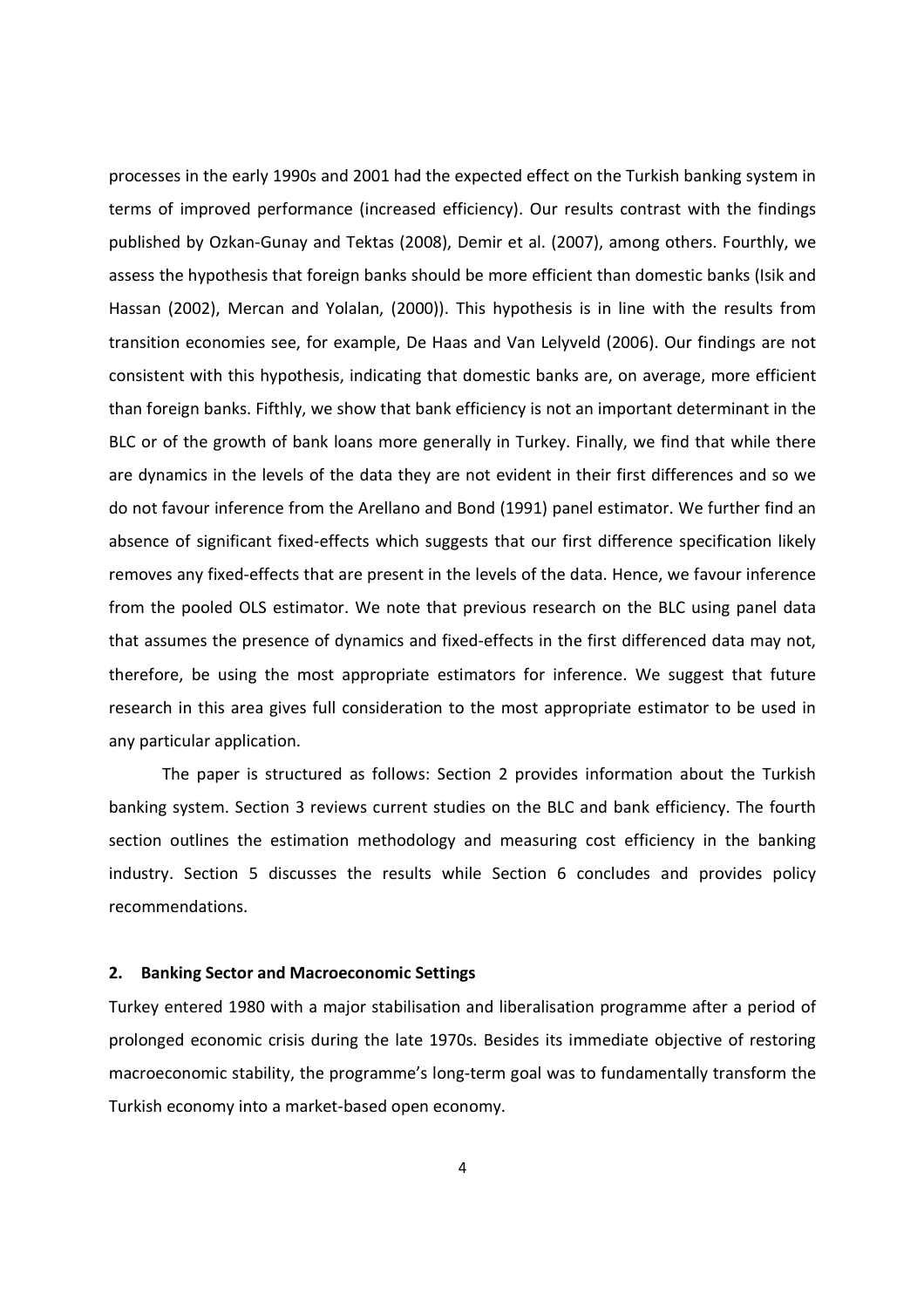The Turkish economy was characterised by high and chronic inflation and volatile real output growth performance due to the economy relying on short-term financial flows as a major source of external financing. The Central Bank was under Government control and monetary policy was subordinate to fiscal policy in an environment with a high public sector borrowing requirement.

A crawling-peg type exchange rate regime was introduced to act as a nominal anchor and monetary expansion was strictly linked to foreign currency inflows. With the liberalisation of capital account transactions and the removal of restrictions on holding foreign currency, foreign markets have become an important resource for banks to raise funds along with deposit collection. Increasing currency substitution in the economy was driven by high inflation expectations. Delays in reform activities, adverse developments in international financial markets and financing needs of the public sector as well as the widening current account deficit led to a general loss of credibility for the disinflation program towards the end of 2000. Substantial capital outflows and sharp increases in domestic borrowing rates magnified the financing difficulties faced by state banks as well as some private banks. A systemic crisis was already underway and reached its peak in November 2000 causing significant erosions in bank capital. The authorities' attempts to calm the markets failed. Escalating political tensions and loss of credibility in the exchange rate regime triggered another crisis in February 2001 upon which the authorities had to abolish the crawling-peg regime and leave the Turkish Lira to float freely. The crisis proved to be one of the most severe and financial markets almost came to a standstill as the Lira depreciated sharply. Overnight interest rates reached four digit figures and the Istanbul stock exchange collapsed. A number of banks had already become practically insolvent while some others were on the brink of it. Spreading into the real sector, the crisis led to a record contraction in economic activities.

The Turkish banking sector proved to be the main beneficiary of the financial liberalisation process given its traditional dominance in the system. Tables 1 and 2 provide various basic indicators on the Turkish banking industry over the period 1980-2007. The launched reforms led to a large number of new bank entries, both domestic and foreign, which in turn increased

5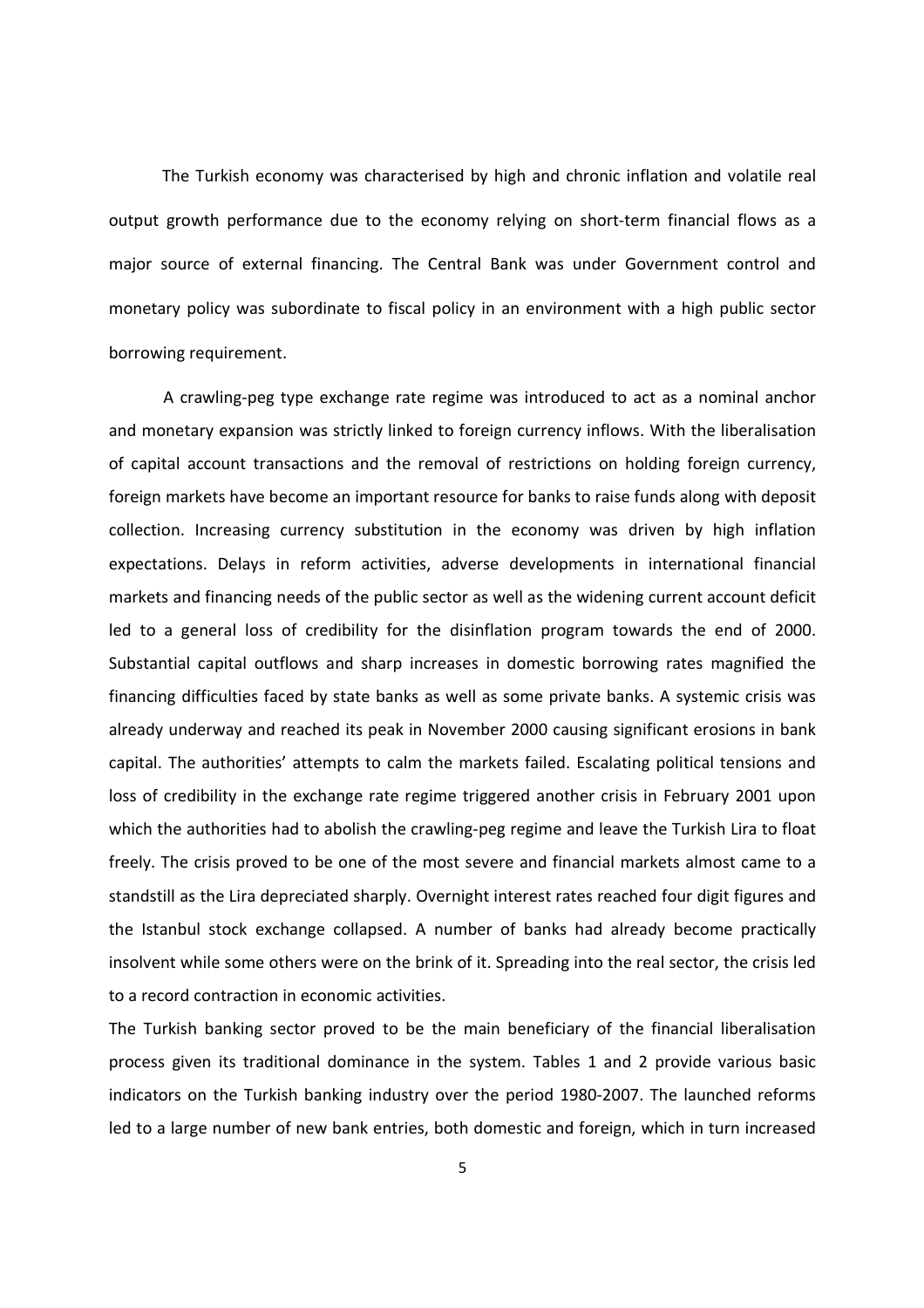competition in the banking sector and enhanced banking activities in terms of resources and placements. Total bank assets tripled, loans almost tripled, while deposits saw a near four-fold increase by the end of 1990. An increase in the number of branches and employees reflects the rapid growth of the banking sector under the post-1980s policy environment. Banks also started to establish subsidiaries and branches abroad.

Another important result of the reform process was the banks achievement of rapid technological transformation and well-qualified human resources to the extent that, by the late 1990s, Turkish banks became some of the most sophisticated in the region, see Denizer (2000). This enabled banks to increase their service and product scale (as well as quality) and engage in new areas of financial products. The number of small and medium size banks involved in wholesale banking with a few branches increased while market shares of larger private banks declined under free interest rate and flexible foreign exchange rate policies. Wholesale banks mainly concentrated on foreign trade financing, leasing, factoring, forfeiting, short-term lending, and fund raising from international financial markets (BAT, 2008).

However, these positive structural developments in the Turkish banking system were overshadowed by some rather disturbing issues. Initial stabilisation efforts of the early 1980s were short-lived and were followed by a rather populist attitude. Public deficits increased and inflation rates soared towards the late 1980s. Substantial deposit withdrawals and serious liquidity problems forced the government to intervene and liquidate three insolvent small banks, announce a full deposit insurance scheme and provide liquidity support to the affected banks.

In the second half of the 1990s the government was forced to radically consolidate and reshape the banking sector. As a result of these changes, the banking sector not only rapidly recovered from the crisis but also jumped to the highest expansion path in its history in terms of number of banks, branches, and employees in the second half of the 1990s. Record levels were attained in 1999 regarding the number of banks and employment in the sector, while the number of branches reached its peak in 2000. The surge was also reflected in asset and deposit volumes both of which more than doubled from 1995 to 2000. Declining market concentration in terms of assets, which likely points to a reduction in market power and increase in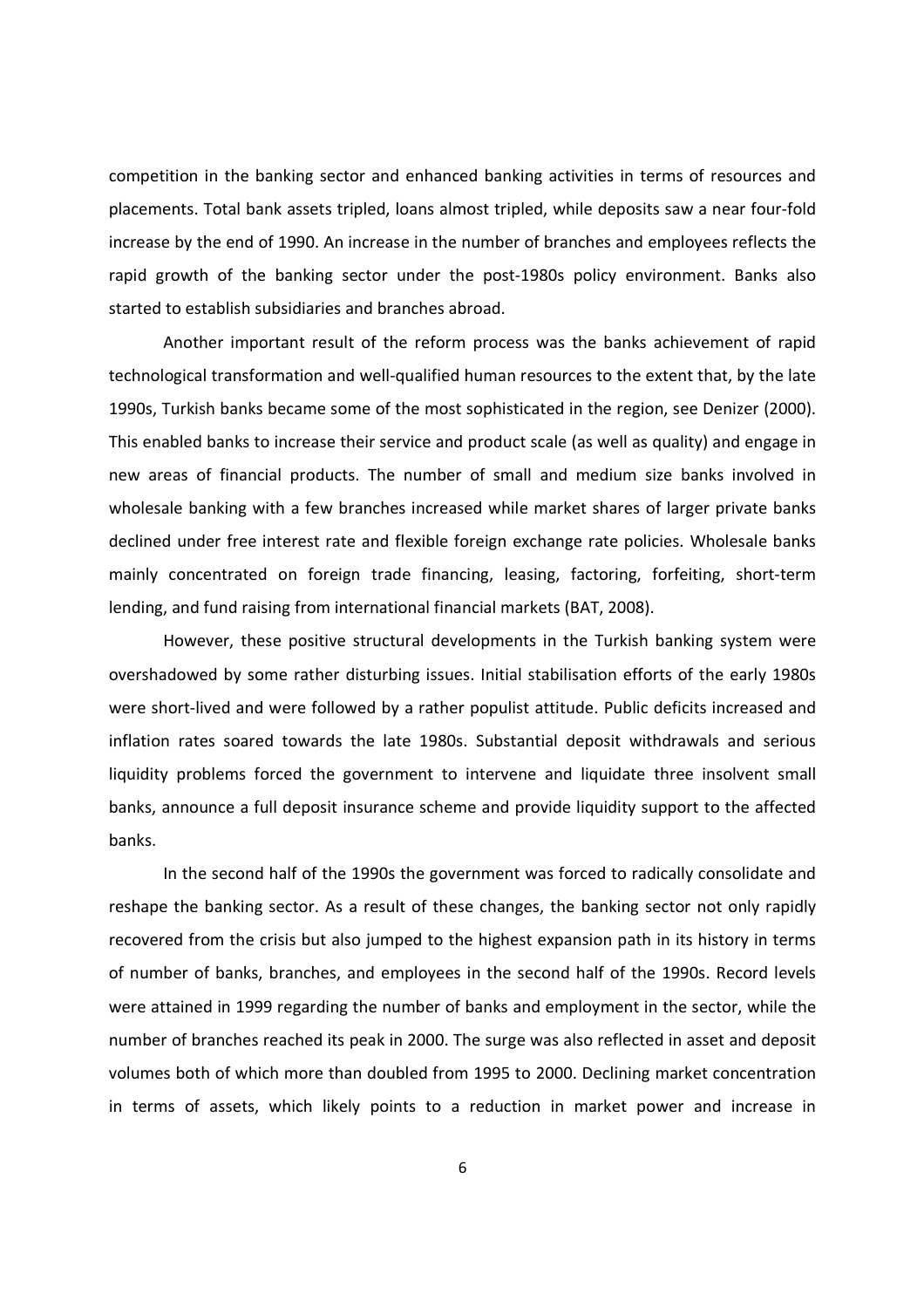competition, and private banks overtaking state banks in terms of asset share were among the other notable developments of this period. The authorities introduced an ambitious three-year (2000-2002) disinflation program at the end of 1999 which envisaged various structural reforms and the adoption of tight fiscal and monetary policies. As part of the program's financial reform measures, a new banking law was enacted and a new independent regulatory body, namely the Banking Regulation and Supervision Agency (BRSA), was established.

Delays in the programmed reform activities, adverse developments in international financial markets and heavy financing needs of the public sector as well as the widening current account deficit led to a general loss of credibility for the disinflation program towards the end of 2000. Substantial capital outflows and sharp increases in domestic borrowing rates magnified the financing difficulties faced by state banks as well as some private banks. A systemic crisis was already underway and reached its peak in November 2000 causing significant erosions in bank capital. In May 2001, the government announced a comprehensive program with support from the IMF. Overall, the program's measures targeted the economy's resilience to external shocks, bringing down inflation, reducing the public sector's debts, ensuring financial discipline, completion of financial reforms, and the reinforcement of the banking system. The latter, known as the Banking Sector Restructuring Program, proved to be the vital part of the overall program. It was designed to include a wide range of measures (with further additions as needed going forward) in each of the following main priority areas: i) financial and operational restructuring of state-owned commercial banks, ii) prompt resolution of banks that were taken over by the Savings Deposit Insurance Fund, iii) strengthening of the financial position of private banks and, iv) improvement of the regulatory and supervisory framework in line with international (and EU) standards. The ultimate objective was to eliminate distortions in financial markets and promote an efficient, globally competitive and sound banking sector.

The banking law was renewed in 2005 and required new regulations with procedures subsequently introduced. In effect, the regulatory and supervisory framework of the banking sector is being almost fully compliant with the related EU legislation and the internationally recognized principles, standards and applications. At the same time, institutional infrastructure

7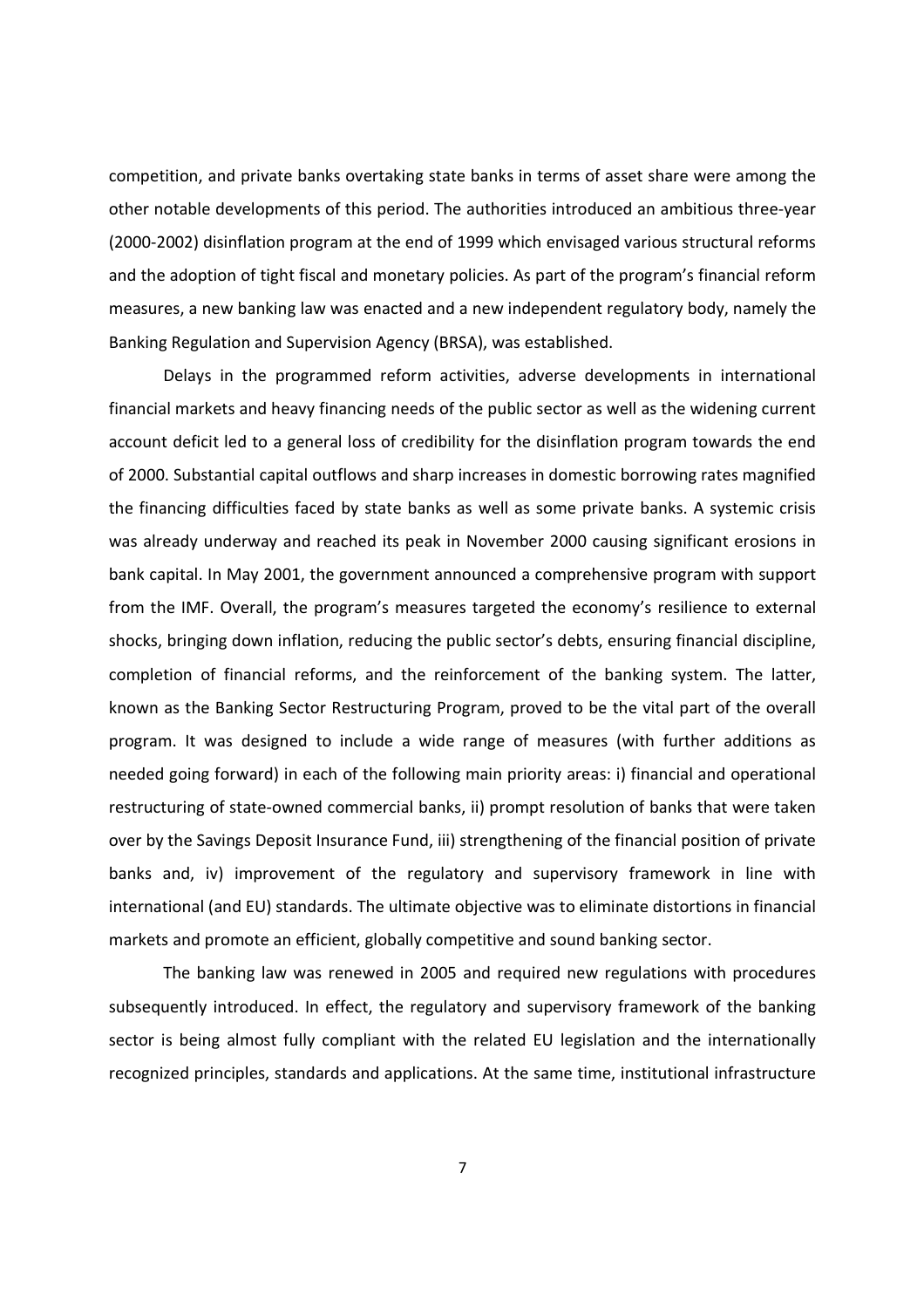and human resources of the BRSA have been strengthened further along with its autonomous regulatory and supervisory powers.

#### 3. Literature review

#### 3.1 Lending Channel

In the economic literature and among practitioners, there has been a renewed interest in analysing the role of banks in the monetary transmission mechanism and, in particular, the bank lending channel (BLC). According to the bank lending channel, changes in monetary policy shift banks' loan supply schedules. The BLC is due to a combination of a binding lending constraint and a deposit market constraint. When the central bank squeezes liquidity from the system, banks are forced to shift from reservable or insured funds to nonreservable or uninsured sources of funds. The bank lending view rests on the idea that banks with weak balance sheets find it difficult to raise uninsured funds due to prohibitive agency costs in the deposit market (Kishan and Opiela, 2006). Stein (1998) argues that uninsured funds are also potentially subject to adverse selection problems and credit rationing. Consequently, these banks lose funds for loans and are thus forced to reduce lending to their bank-dependent clients.

The implication of the BLC is that the response of bank loans to shifts in monetary policy differs depending upon a bank's characteristics or strengths of their balance sheets. In general, the lending behaviour of banks with weak balance sheets should be more sensitive to monetary shocks than that of banks with strong balance sheets. The existing literature has emphasised three major bank characteristics, or measures of balance sheet strength, that could affect the response of bank loans to a shift in monetary policy. First, asset size (Kashyap and Stein, 1995 and 2000; Kishan and Opiela, 2000); second, bank capitalisation (Peek and Rosengren 1995; Kishan and Opiela, 2000 and 2006); third, liquidity (Kashyap and Stein, 2000).

Seminal papers on the existence of the bank lending channel, using disaggregated data on banking firms, were produced for the US. Kashyap and Stein (1995) found that the growth of bank loans for the sub-segment of small commercial banks was the most responsive to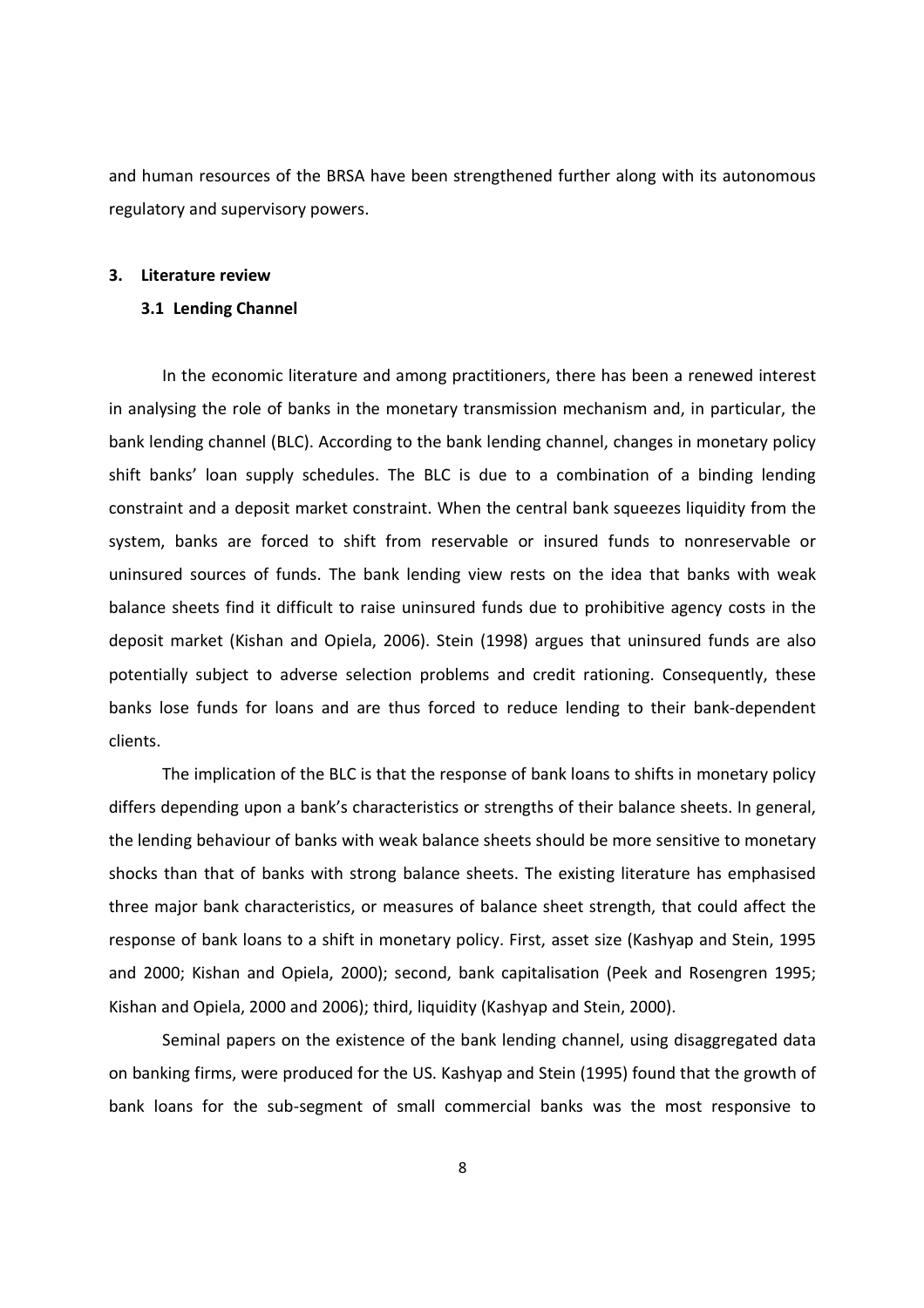monetary policy. A further study by Kashyap and Stein (2000) divided banks not only by asset size but also by liquidity. They showed that the smallest most illiquid banks were most responsive to monetary policy. Kashian and Opiela (2000) support the previous research by dividing banks both by size and capital strength. Kashian and Opiela (2006) investigate the asymmetric effects of monetary policy on the loan behaviour of low-capital and high-capital banks and their results are consistent with the lending channel predictions, but only for the post-Basel period. In general, studies for US banks provide supportive evidence for the BLC in the transmission of monetary policy, though this has recently been questioned by Ashcraft (2006). When using bank data, Ashcraft identifies a differential response of loan supply to changes in the federal funds rate across banks as well. However, when he aggregates the bank data up to the state level, the loan market share of affiliated banks tends to mitigate the negative response of state loan growth to changes in monetary policy, while the aggregate elasticity of output to bank lending is insignificant and negative.

Empirical studies from Europe are less conclusive. Favero et al (1999) investigated the presence of a BLC in Germany, France, Italy and Spain during the monetary restriction in 1992. They did not find any evidence for the BLC in these countries. The study presented by de Bondt (1999) analyses six European countries. The analysis shows that a bank lending channel is present in Germany, Belgium and the Netherlands when the short term interest rate is used as proxy for monetary policy stance. No supportive evidence is found for France, Italy and the United Kingdom. In the second part of his study, where the short-term interest rate is replaced by a monetary condition index, the BLC is present in France and Italy. Ehrmann et al (2003) investigate the BLC using micro and aggregate data for Germany, France, Italy and Spain. They find that less liquid banks react more strongly to shifts in monetary policy than more liquid banks, but bank size and capitalisation are generally not important. Kakes and Sturm (2002) find that lending in small German banks declines more than in large banks after a monetary contraction. Gambacorta (2005) finds similar evidence for Italian banks with regards to capitalisation and liquidity. Altunbas et al  $(2002)$  also assesses the existence of a BLC in European countries. They find that across the EMU system, undercapitalised banks tend to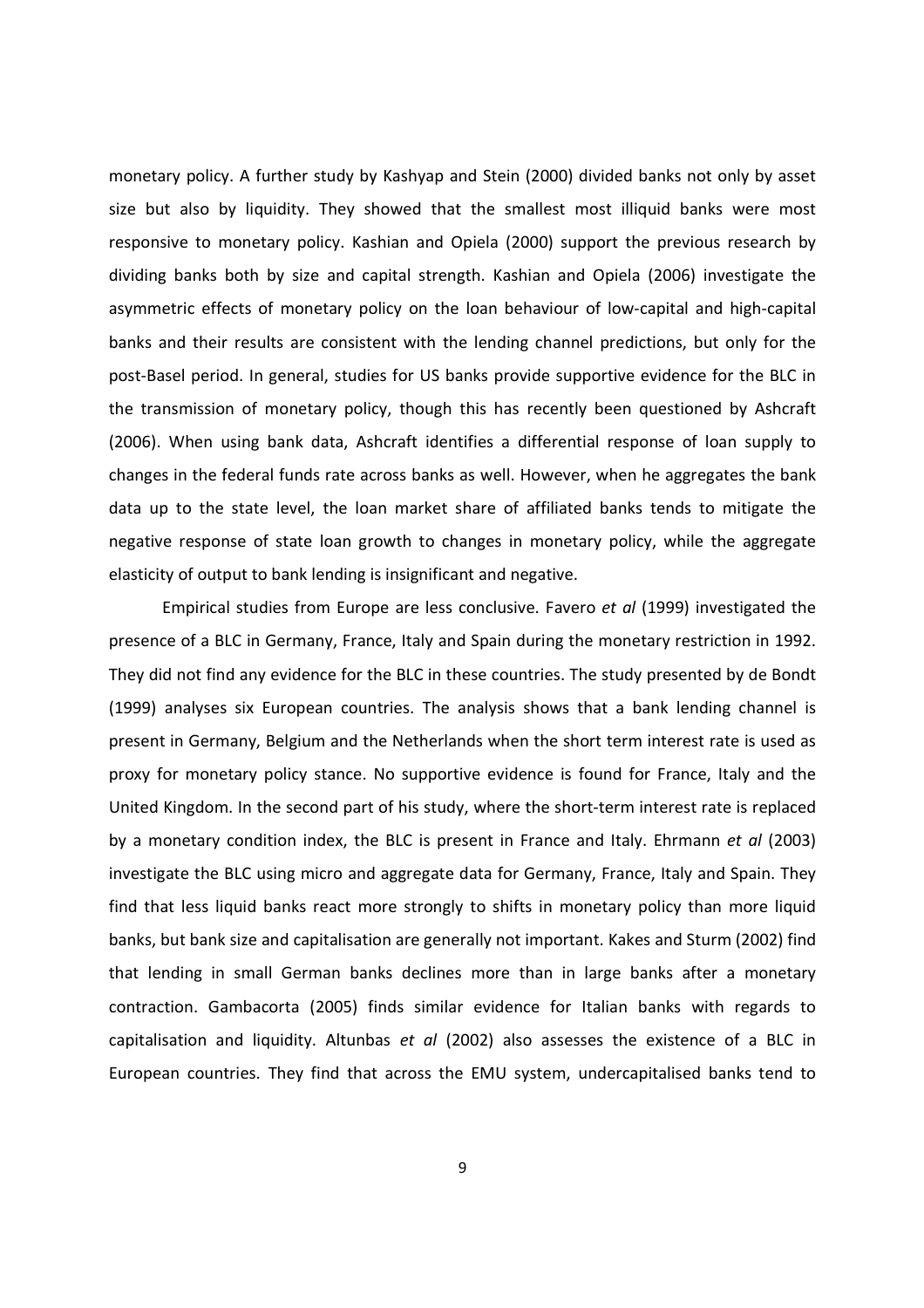respond more to changes in monetary policy, irrespective of their size. We are unaware of any study that analyses monetary transmission mechanism through the BLC in Turkey.

## 3.2 Bank Efficiency

There has been extensive research on bank efficiency in Turkey. Recent studies include Isik and Hassan (2002) who estimated bank efficiency in Turkey over the period 1988-1996. They compare nonparametric and parametric approaches. Their results showed that the main source of inefficiency in the Turkish banking was due to technical inefficiency rather than allocative inefficiency caused by diseconomies of scale. They supported the view that foreign banks operating in Turkey are significantly more efficient than their domestic peers. Kasman (2002) used a three input—three output Fourier-flexible cost function specification to investigate cost efficiency, scale economies, and technological progress in the Turkish banking system over the period 1988-1998. Empirical results disclosed that the Turkish banking system had significant inefficiency problems in the analysed period. The average annual inefficiency levels decreased over the sample period. Kasman argued that commercial banks in the sector operated more inefficiently than their U.S. and European counterparts. They confirmed the existence of scale economies across the sample and no evidence of diseconomies of scale for larger banks was identified.

Denizer et al. (2007) examined bank efficiency before and after the liberalisation process in Turkey by applying Data Envelopment Analysis (DEA). They concluded that liberalisation programmes were followed by a decline in bank efficiency. The second part of their research indicated that the decline in efficiency was closely related with macroeconomic instability. A recent study by Ozkan-Gunay and Tektas (2008) computes the technical efficiency of non-public commercial banks between 1990 and 2001 by using the DEA model. They find a gradual decline in bank efficiency over the period.

In the following part, we provide a brief summary of papers that have been published on transition economies and could be of interest for comparision purposes. Bonin et al. (2005) and Fries and Taci (2005) analysed the effects of bank ownership on bank efficiency and concluded that foreign banks are more cost-efficient than domestic banks. Another study by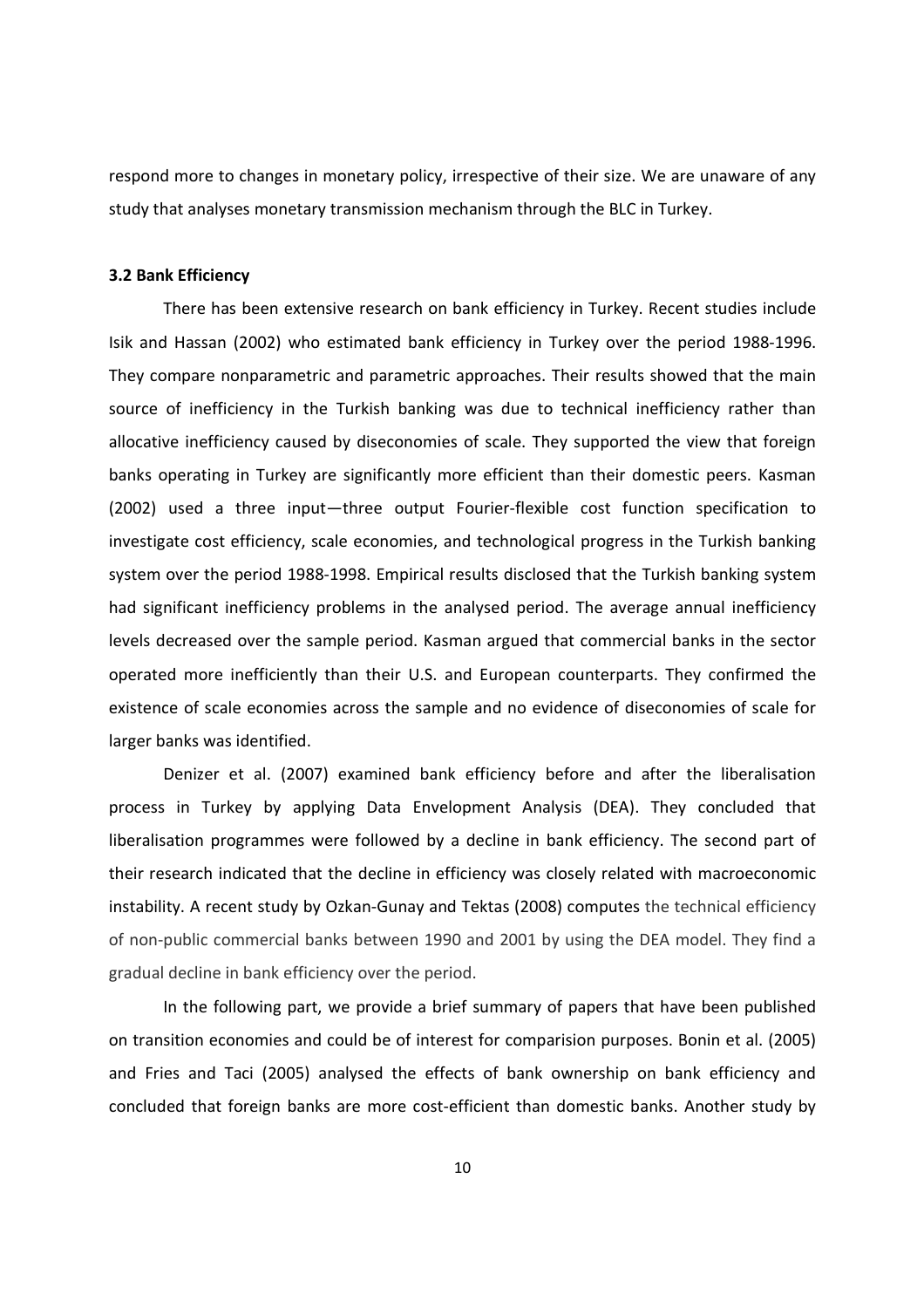Kasman and Yildirim (2006) analysed the cost and profit efficiencies in commercial banking in the eight Central and Eastern European countries that became members of the EU. They found significant levels of cost and profit inefficiency. They argued that there have been no strong and consistent efficiency gains in the new member countries' banking sectors in recent years. This contrasts with some previous studies on transition countries which show that banking sectors became more efficient in the late 1990s. Their results also indicated that foreign banks perform, on average, better than domestic banks.

Recent studies on this topic include Staikouras et al. (2008) and Koutsomanoli-Filippaki et al. (2009). The former examined cost efficiency in the banking sector of six South Eastern European countries, while the latter used a directional technology distance function to estimate the efficiency and productivity change in CEECs. Both papers, i.e. Staikouras et al. (2008) and Filippaki et al. (2009), confirmed that foreign banks and banks with foreign participation exhibit higher efficiency scores.

In our model we control for the impact of efficiency and, treating it like a fourth bank characteristic, consider whether the BLC operates through differences in the degree of efficiency of banks. The inclusion of bank efficiency scores into a model is an innovation of our paper.

## 4. Data and Model Specification

In our analysis, we use annual data over the period 1991-2007. The sample includes 25 commercial banks operating in Turkey, which are listed in Table 3. The source of our database is the bank statistics published by the Banks Association of Turkey. Our sample reflects almost the entire population of commercial banks in Turkey and is superior to the BankScope database.

#### 4.1 Bank Lending Channel

As shown by Bernanke and Blinder (1992), macroeconomic time series are not helpful in identifying a lending channel that is actually the sub-channel of a credit channel. Aggregate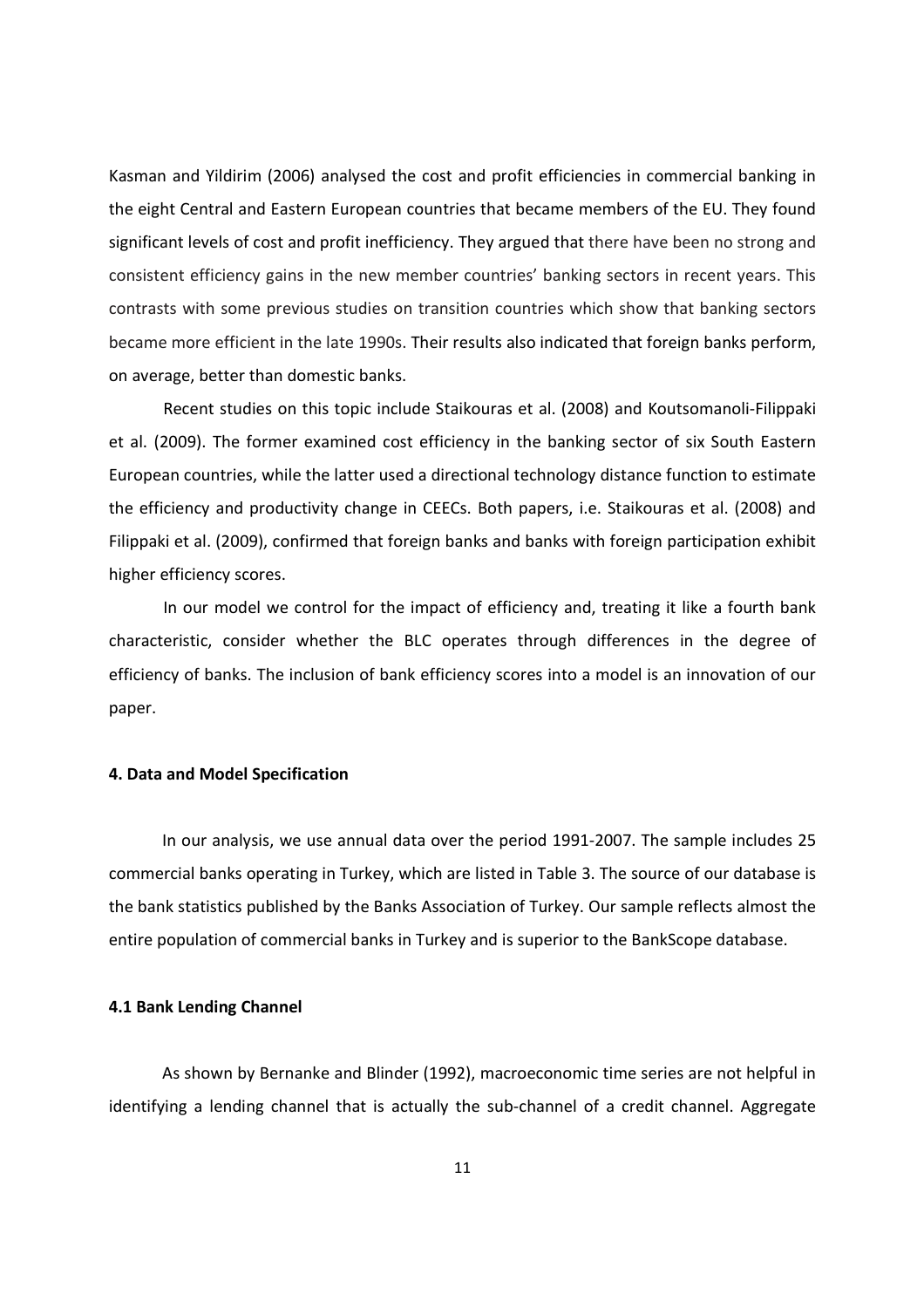data do not allow us to distinguish between supply and demand factors that affect bank lending activities. Disaggregated data on banks, on the other hand, may effectively capture the distributional effects of monetary policy through a lending channel.

The presence of a lending channel is typically tested by assuming three bank characteristics. Kashyap and Stein (1995, 2000) and Kishan and Opiela (2000) consider the size of banks as one of these characteristics. It is assumed that small banks are more prone to the problem of information asymmetry than large banks and that large banks can issue market instruments such as certificate of deposits. This implies a higher sensitivity of small banks to monetary policy shocks. The second bank characteristic is liquidity. Evidence provided by Kashyap and Stein (2000) and Ehrmann et al (2003) shows that liquid banks can insulate their loan portfolios by reducing their liquid assets, while less liquid banks are unable to do so. Finally, bank capitalisation is another characteristic used in some BLC models. Peek and Rosengren (1995) and Kishan and Opiela (2000, 2006) argue that poorly capitalised banks reduce their loan supply more than well capitalised banks after a monetary contraction, due to their limited ability to tap into uninsured sources of funds. Hence, the size, liquidity and capitalisation of banks are all expected to be positively correlated with bank loans.

Two approaches are employed in the empirical literature for testing the bank lending channel. One is to divide banks by size, capitalisation and liquidity (e.g. Kashyap and Stein (1995, 2000); Kishan and Opiela (2000, 2006); Altunbas et al (2002)). This approach requires a large number of banks, which is not a problem for the USA, however, the number of banks in Turkey is relatively small so such an approach is not feasible. The alternative approach is to use a panel data model that allows the reaction of bank loans to monetary policy to become dependent on the bank characteristics, as in Ehrmann et al (2003). This approach avoids the above problem associated with the number of banks, and this is used in our paper. The authors develop a model of the loans market that draws upon Bernanke and Blinder (1988). The solution of their model yields an equation for bank loans that relates the response of bank loans to monetary policy both directly (via the money channel) and to bank characteristics (through the bank lending channel). Following Ehrmann et al (2003) the dynamic panel data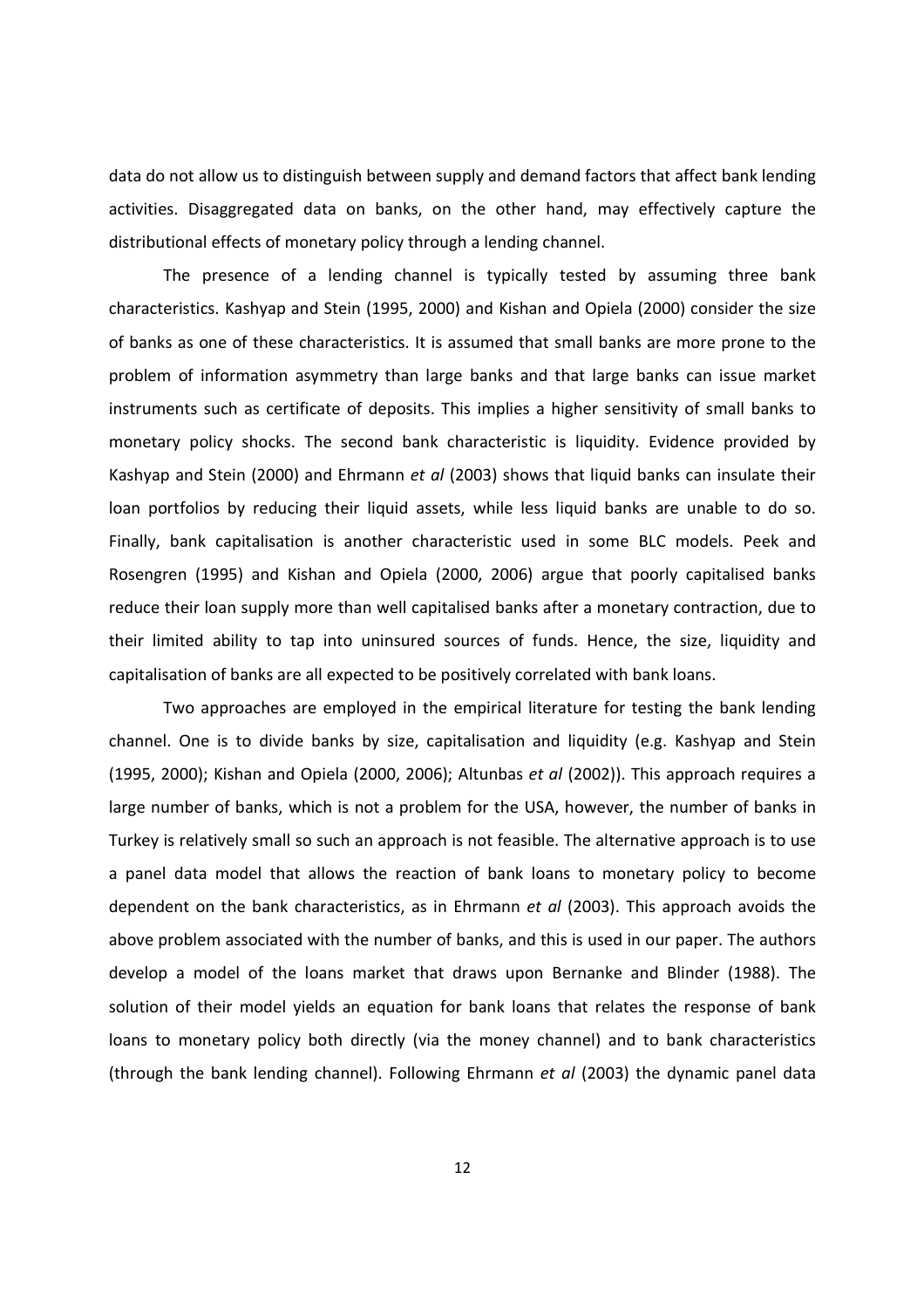model that relates bank loan growth to monetary policy both directly and indirectly is specified as follows:<sup>5</sup>

$$
\Delta ln L_{it} =
$$
\n
$$
\alpha_i + \beta_1 \Delta ln L_{it-1} + \sum_{j=0}^1 \gamma_j \Delta R_{t-j} + \sum_{j=0}^1 \delta_j GGDP_{t-j} + \sum_{j=0}^1 \lambda_j INF_{t-j} + \sum_{k=1}^3 \theta_k Z_{kit-1} +
$$
\n
$$
\sum_{k=1}^3 \sum_{j=0}^1 \phi_{kj} Z_{kit-1} \Delta R_{t-j} + \sum_{k=1}^2 \sum_{h=k+1}^3 \sum_{j=0}^1 \rho_{khj} Z_{kit-1} Z_{hit-1} \Delta R_{t-j} + u_{it}
$$
\n(1)

where L represents bank loans, R, denotes the short-term interbank money market rate,  $GGDP$ is the real (2005 base year) GDP growth rate and  $INF$  gives the rate of inflation – the latter two variables are proxies for the demand for loans while the former indicates the policy stance.<sup>6</sup>  $Z_k$ denote the  $k = 1, 2, 3$  bank specific characteristic variables: size  $(S_{it})$ , liquidity  $(LIQ_{it})$  and capital  $(CAP_{it})$ .<sup>7</sup> Further, ln represents the natural logarithm operator,  $\Delta$  the first-difference operator,  $i = 1, 2, ..., N$  and  $t = 1, 2, ..., T$ , where N is the number of banks, and T the number of time periods. Finally, we allow for fixed-effects across banks with  $\alpha_i$ .

Following Ehrmann et al (2003) and Gambacorta (2005), amongst others, we define the bank characteristic variables as:

$$
S_{it} = ln A_{it} - \frac{\sum_{i=1}^{N_i} ln A_{it}}{N_i}
$$
 (2)

$$
LIQ_{it} = \frac{LA_{it}}{A_{it}} - \frac{\left[\frac{\sum_{i=1}^{N_i} \left(\frac{LA_{it}}{A_{it}}\right)}{N_i}\right]}{T}
$$
(3)

<sup>&</sup>lt;sup>5</sup> We found that one lag was sufficient to deal with autocorrelation and enabled us to avoid unduly overparameterised specifications.

 $^6$  The three macroeconomic variables are not bank specific (so only vary through time) and their data is taken from IMF International Financial Statistics downloaded via the ESDS data service. The interest rate (measured as a proportion) is taken from line 60B..ZF, nominal GDP from line 99B..ZF, the GDP price deflator from line 99BIPZF (these two series are used to construct real GDP) and the consumer price index, used to construct inflation, from line 64...ZF. Due to the relatively high levels of inflation in Turkey over our period of study we use the standard growth rate formula,  $\frac{X_t-X_{t-1}}{X_{t-1}}$ , rather than the log approximation to construct the inflation and GDP growth variables.

<sup>&</sup>lt;sup>7</sup> We denote efficiency (discussed below) with  $Z_4$ .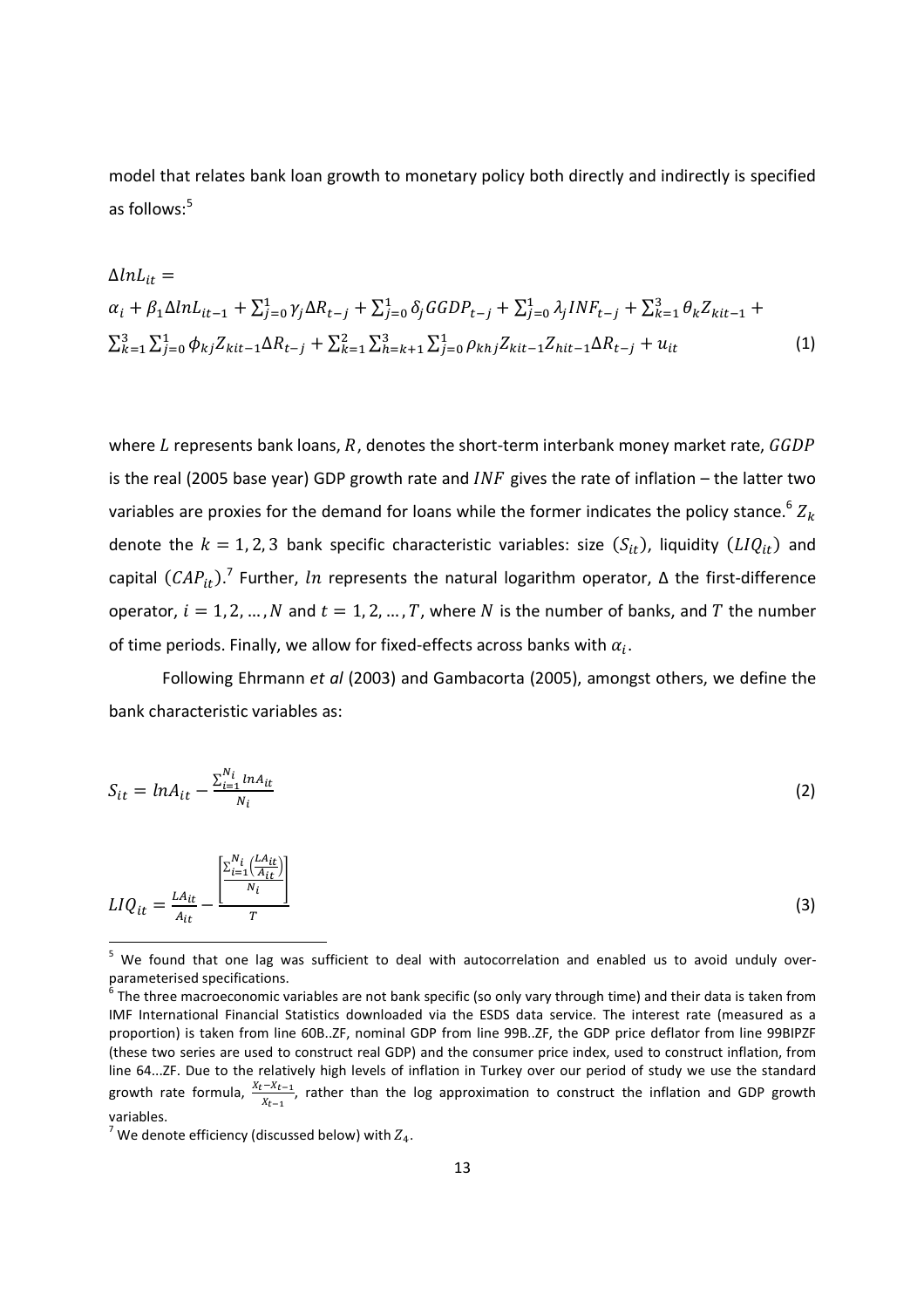$$
CAP_{it} = \frac{c_{it}}{A_{it}} - \frac{\left[\frac{\sum_{i=1}^{N_i} \left(\frac{C_{it}}{t}\right)}{N_i}\right]}{r}
$$
\n
$$
(4)
$$

where,  $A$  denotes a bank's total assets,  $LA$  represents a bank's liquid assets (cash, interbank lending and securities),  $C$  gives bank capital and reserves (total equity) and  $N_i$  is the number of time-series observations that are available for the  $i^{th}$  bank. All three bank characteristics are normalised with respect to their averages across all banks in the sample to ensure that they sum to zero across the full sample so that the  $\gamma_j$  coefficients in (1) are directly interpretable as the monetary policy effects for the average bank – see Gambacorta (2005, p. 1744). In order to eliminate the trend in the size bank characteristic  $(S)$ , the sample is normalised not only over the whole period but also over each single period – see Ehrmann et al. (2003).

As has already been discussed the interaction term of the bank specific characteristics with the short-term interest rate should capture the distributional effects of the monetary policy stance. It is assumed that small, less liquid and less capitalised banks should respond more strongly to monetary policy changes compared with large, more liquid and more capitalised banks. Following Matousek and Sarantis (2009), MS hereafter, we test the following three related hypotheses of the existence of a bank lending channel. First, if  $\frac{\partial^2 \Delta ln L_{it}}{\partial \Delta ln}$  $\frac{\partial \Delta R_{it-j}}{\partial \Delta R_{it-j}} > 0$ this implies that the lending of large banks is less sensitive to a change in the monetary policy stance than the lending of small banks. A second hypothesis is that more liquid banks can extend their lending by reducing their stock of liquid assets, which implies,  $\frac{\partial^2 \Delta In L_{it}}{\partial \Delta In}$  $\frac{\partial \Delta t}{\partial \Delta R_{it-j} \partial L i q_{it-1}} > 0$ . In other words, less liquid banks have to contract their loan portfolio. Third, more capitalised banks are less sensitive to changes in monetary policy stance, such that,  $\frac{\partial^2 \Delta ln L_{it}}{\partial \Delta ln}$  $\frac{\partial \Delta t}{\partial \Delta R_{it-j} \partial \Omega} > 0.$ Hence the existence of a BLC suggests that the interaction terms will have positive coefficients in (1).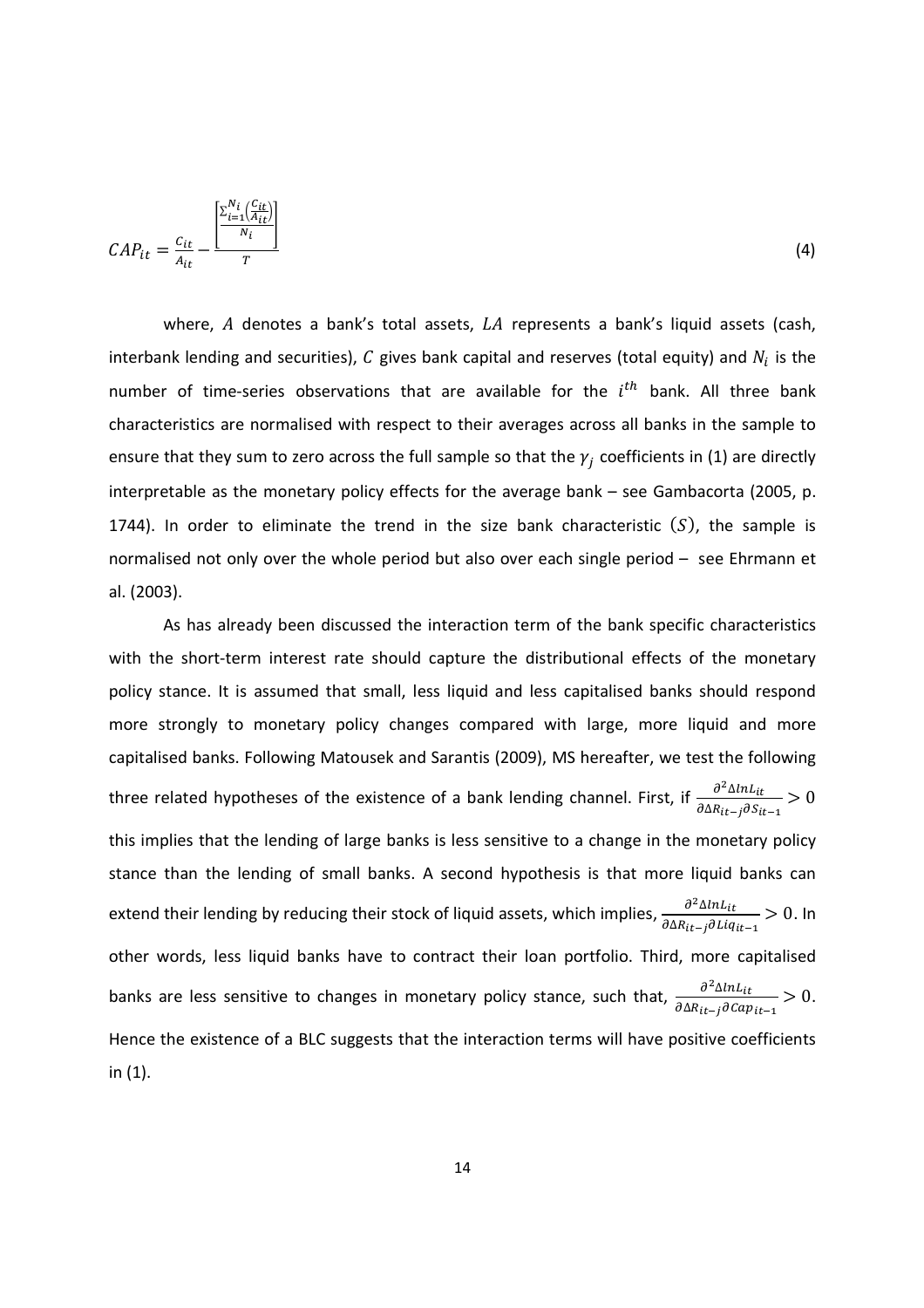The model given by (1) includes cross-sectional fixed-effects and a lagged dependent variable which, in a panel with a relatively small time-series dimension (T is at most 17), requires the use of a Generalised Method of Moments (GMM) estimation procedure, such as that proposed by Arellano and Bond (1991), to secure consistency. The GMM estimator ensures consistent parameter estimates by choosing instruments for the lagged dependent variable so that the sample correlations between the instruments and the model's error term are as close to zero as possible (see Hamilton, 1994). Current and lagged values of the right-hand side variables are considered for use as instruments. To test the validity of the over-identifying restrictions (or orthogonality conditions) we employ both the Sargan test and Hansen's J-test. Additionally, we test the hypothesis that there is no second-order serial correlation in the disturbance of the first-difference equation using the Arellano and Bond test.<sup>8</sup> However, if the lagged dependent variable is excluded from (1) the model would not need to be instrumented and estimation by the standard fixed-effects method would be appropriate (unless there were other endogenous covariates).

We use unbalanced panel data where not all banks feature over the whole sample. Verbeek and Nijman (1992) argue that estimates using unbalanced panel data may give rise to a selectivity bias because of the selection of observed banks or the correlation between the selection process and the model's random effects. Our primary focus is the macroeconomic effects on all banks through time so the composition of banks is unlikely to have a substantial impact on our results (unless the composition changes significantly). Nevertheless, we consider whether such selectivity effects may have affected our inference by applying Verbeek and Nijman's (1992) variable addition test. $9$  Three dummy variables are constructed to capture the selectivity effects of banks entry and exit during the sample period. The first dummy,  $D_1$ , is defined as the number of years that a bank features in the sample. The second,  $D_2$ , is unity if a bank is absent for at least one year in the sample and is zero otherwise. The third,  $D_3$ , is unity for a particular period if the bank was absent from the sample in the previous year and is zero

 $^8$  Arellano and Bond (1991) show that the consistency of the GMM estimators depends crucially on the assumption that there is no second-order serial correlation in the first-difference residuals.

<sup>&</sup>lt;sup>9</sup> Although two alternative tests (LM and quasi-Hausman) could be applied they are computationally demanding whereas the variable addition test is not and performs reasonably (exhibiting quite good power).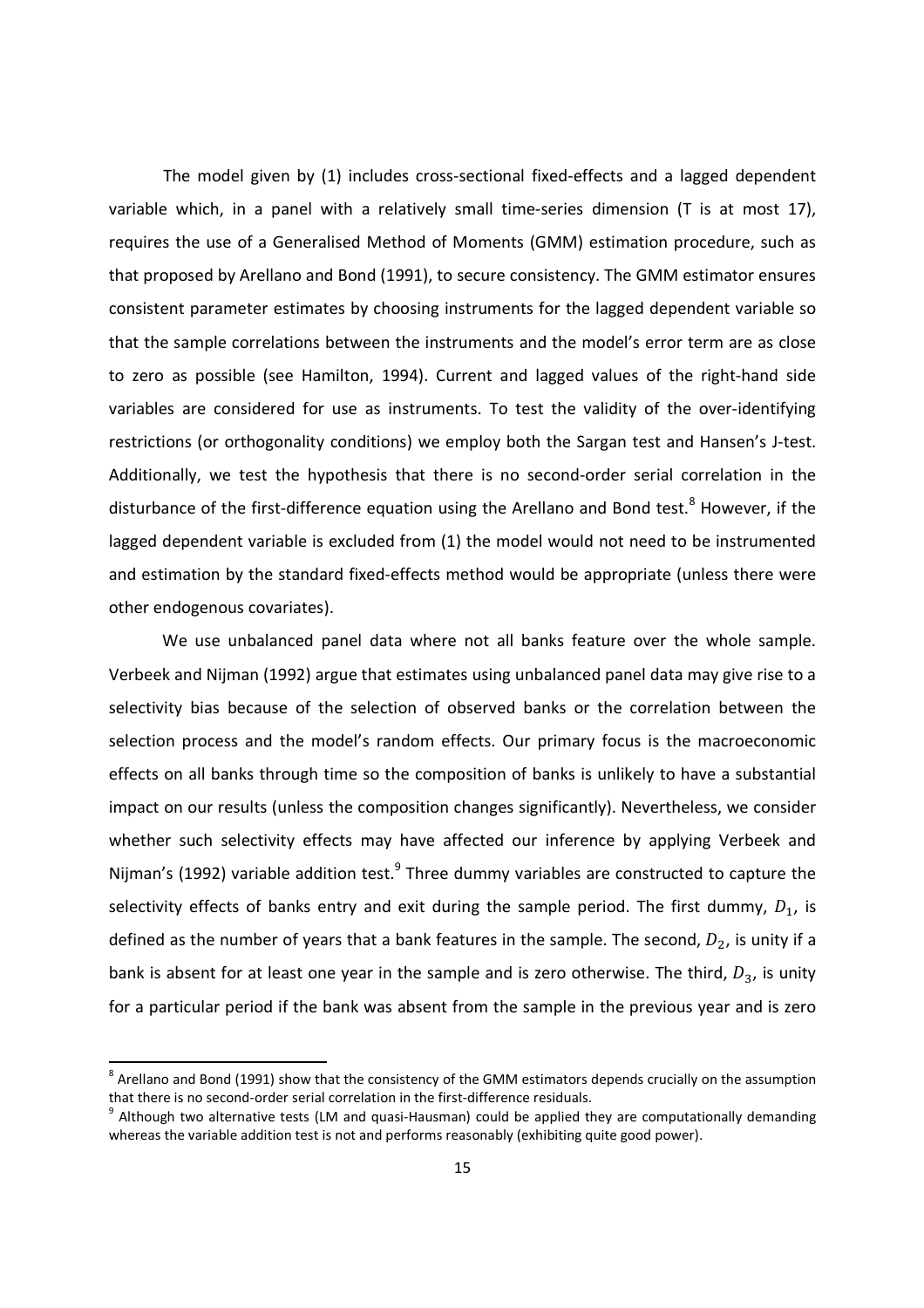otherwise. If any dummy variable is found to be significant (either individually or jointly) there is evidence of selection bias, otherwise the null of no bias cannot be rejected.

## 4.2 Cost efficiency

Empirical studies apply two approaches to measure bank outputs and costs in banking (Sealey and Lindley (1977), Berger and Humphrey (1997)). The production approach considers that banks produce accounts of various sizes by processing deposits and loans. The intermediation approach considers banks as transforming deposits and purchased funds into loans and other assets. These two approaches have been applied in different ways depending on the availability of data and the purpose of the study. Inputs include the price of capital, price of labour and price of funds. In this study, we assume that in carrying out their production process Turkish banks use three input variables: price of labour, assets and deposits. Specifically, the price of labour  $(P_1)$  is calculated as personnel expenses over number of employees; the price of assets  $(P_2)$  is measured as non-interest expenses over total assets; and the price of deposits  $(P_3)$  is measured as interest expenses over deposits. On the output side, we assume that banks produce three outputs:  $(Y_1)$  loans,  $(Y_2)$  securities and  $(Y_3)$  off-balance sheet assets. Table 4 reports the descriptive statistics of the inputs and outputs used in the empirical analysis.

Ferrier and Lovell (1990) pointed out that the approach selected depends upon the aim of the research. They argue that the production approach is appropriate in the case of the cost efficiency of banks and that this approach focuses on the operating costs of banking. The second approach, the intermediation approach, deals with the overall costs of banking and is therefore suitable when one wants to consider issues about the economic viability of banks.

The estimation of a cost function, however, allows an examination of input inefficiencies only. Berger et al. (1993) argue in favour of a profit function for examining banking inefficiency. It is difficult to implement the profit function approach in Turkey because of the data quality. The data on profits are extremely unreliable being greatly affected by the sub-optimal level of loan provisions, resulting in only 'paper' profits. Moreover, since the profit function specifies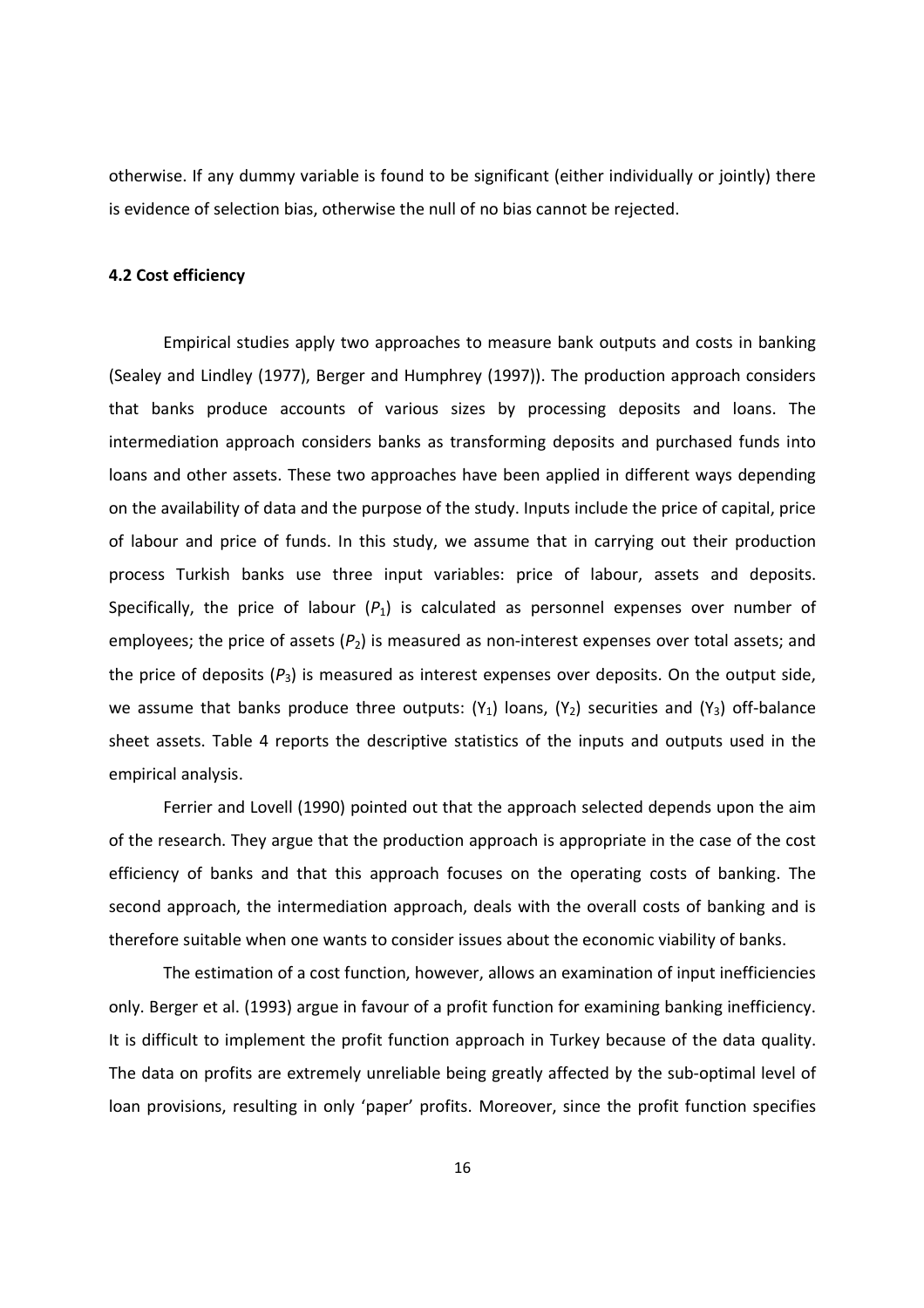both inputs and outputs, the number of parameters is significantly higher than that for a cost function. Thus, degrees of freedom become a more severe constraint. Therefore, estimating the cost function is the most feasible approach and this is the focus of our discussion in measuring efficiency, however, we also construct efficiency measures using the profit function. Thus, cost efficiency is measured using the Stochastic Frontier Analysis (SFA) that can be written as follows:

$$
In TCi,t = xi,t \beta + (Vi,t + Ui,t)
$$
\n(5)

where  $t$  denotes the time dimension, In  $TC_i$  is the logarithm of the cost of production of the i-th bank,  $x_i$  is a kx1 vector of input prices and output quantities of the i-th bank,  $\beta$  is a vector of unknown parameters,  $V_i$  are random variables which are assumed to be i.i.d N(0,  $\sigma_{\nu}^2$ ) and independent of  $U_i$ ,  $U_i$ are non-negative random variables which are assumed to account for cost inefficiency and to be i.i.d. as truncations at zero of the N(0,  $\sigma_U^2$ ).

Following an approach similar to Radić et al. 2012, we use the following translog functional form $^{10}$ :

$$
\ln TC_{kt} = \beta_0 + \sum_{i=1}^3 \beta_i \ln Y_i + \sum_{j=1}^3 \alpha_j \ln P_j + \lambda_i T + \frac{1}{2} \left( \sum_{i=1}^3 \sum_{j=1}^3 \delta_{ij} \ln Y_i \ln Y_j + \sum_{i=1}^3 \sum_{j=1}^3 \gamma_{ij} \ln P_i \ln P_j + \lambda_{11} T^2 \right) + \sum_{i=1}^3 \sum_{j=1}^3 \rho_{ij} \ln Y_i \ln P_i + \sum_{i=1}^3 \beta_{iT} T \ln Y_i + \sum_{j=1}^3 \alpha_{jT} T \ln P_j + \frac{1}{2} \tau_{EE} \ln E \ln E + \tau_E \ln E + \sum_{i=1}^3 \beta_{iE} \ln Y_i \ln E + \sum_{j=1}^3 \alpha_{jE} \ln P_j \ln E + \varepsilon_{kt} \quad \varepsilon_{kt} = v_{kt} + u_{kt} \text{ for } i \neq j
$$
 (6)

where lnTC<sub>kt</sub> (In TP) is the natural logarithm of total cost (total profit) of bank k in period t, Y<sub>i</sub> is the vector of output quantities,  $P_j$  are the input prices, E represents bank's shareholder equity capital and is included as a fixed input, specifying interaction terms with both output and input prices in line with recent studies (see e.g. Altunbas et al., 2000; Vander Vennet, 2002; and Radić

 $10$  The choice of using the translog functional form is motivated by two main reasons. First, Altunbas and Chakravarty (2001) identify some problems associated with more flexible functional forms like the Fourier (Mitchell and Onvural, 1996) when dealing with heterogeneous data sets. Secondly, Berger and Mester (1997) observe that the translog and the Fourier-flexible are substantially equivalent from an economic viewpoint and both rank individual bank efficiency in almost the same order.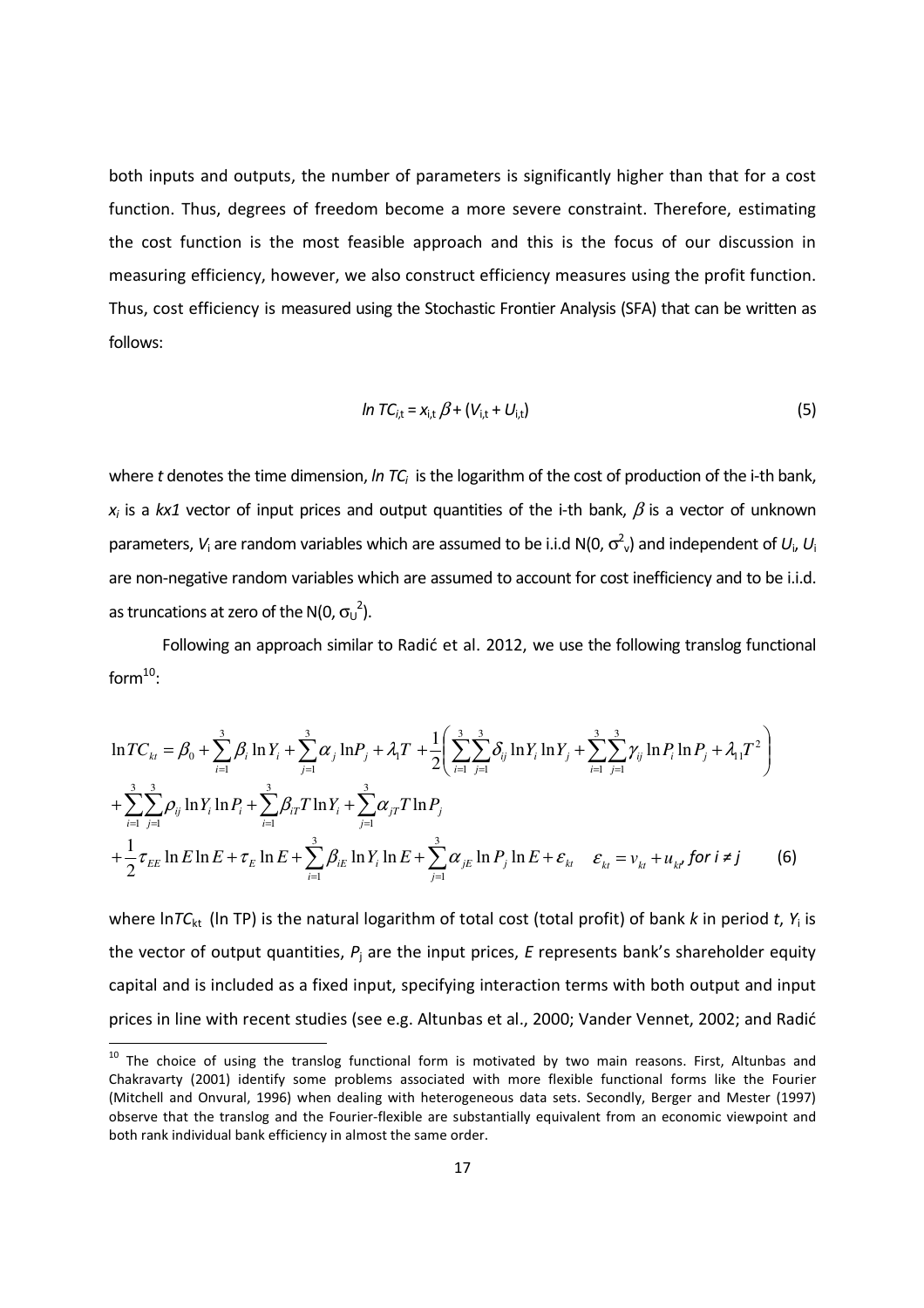et al., 2012). We use this functional form to estimate a model for a single frontier of commercial banks operating in Turkey. Unlike, Coelli et al. (1999) and Radić et al. (2012) we do not attempt to account for heterogeneity including environmental conditions, or firm-specific factors. We expect to account for bank-specific factors in our main econometric approach.

Lastly, we expect more efficient banks to be better able to maintain loans as interest rates rise than less efficient banks via the BLC, as specified in equation (1). This motivates our hypothesis of a positive correlation between the change in the interest rate interacted with efficiency and the growth of loans. We also expect a positive correlation between the noninteracted efficiency variable and loan growth.

Figure 1 and Figure 2 plot, respectively, the cost and profit measures of efficiency for each bank through time. Both measures clearly demonstrate that every bank has become more efficient over the period 1991 – 2007. This is consistent with the notion that the liberalisation and restructuring processes in the early 1990s and 2001 has had the expected effect on the Turkish banking system in terms of improved performance. This contrasts with the finding of Ozkan-Gunay and Tektas (2008) and Demir et al (2007), among others.

Table 5 gives the average of the efficiency measures by the type of bank. Surprisingly, foreign banks have a lower average efficiency than domestic banks according to both measures. This result is inconsistent with our hypothesis that foreign banks should be more efficient than domestic banks [Isik and Hassan (2002), Mercan and Yolalan, (2000), De Haas and Van Lelyveld (2006)]. When we divide domestic banks in to privately-owned and state-owned banks we find that the latter are, on average, the most (least) efficient type of bank using the cost (profit) measure of efficiency.

#### 5. Estimation Results

Table 6 reports estimation results of (1), excluding efficiency variables, based on the Arellano and Bond two-step system estimator with Windmeijer (2005) corrected coefficient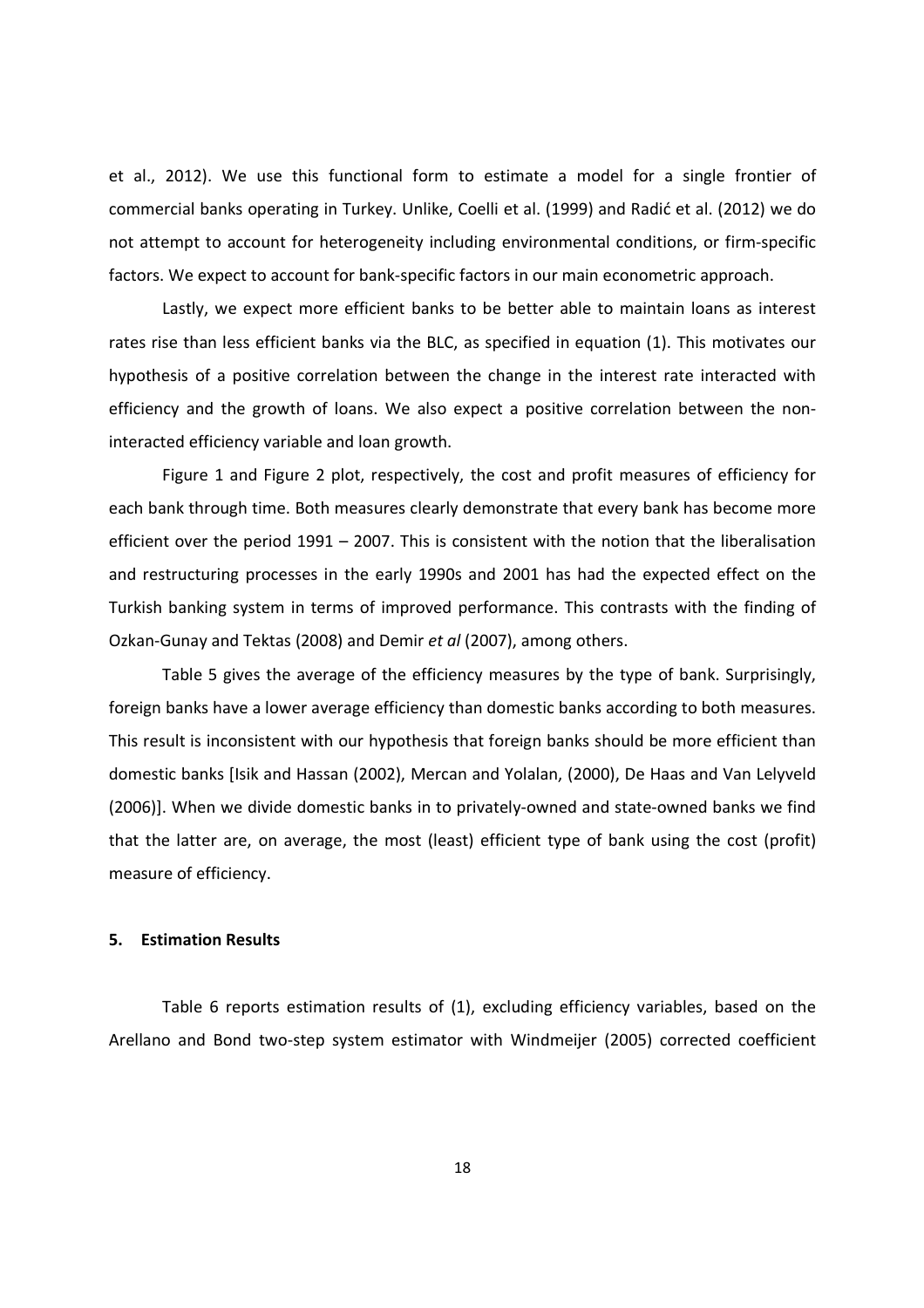standard errors.<sup>11</sup> The two-step coefficient estimator is asymptotically efficient and robust to whatever heteroscedasticity, autocorrelation and cross-correlation is modelled by the new variance-covariance matrix. The Windmeijer (2005) corrected standard errors greatly reduces the problem of biased coefficient standard errors associated with the two-step estimator, especially when the number of instruments is large. The rule of thumb is to keep the number of instruments below the number of cross-sections to ensure valid inference. We therefore use the dependent variable lagged two periods and deeper as "collapsed" GMM-style instruments to keep their number down and avoid overfitting the endogenous variable (collapsing instruments in this way does come at the loss of some efficiency). We also restrict the IV-style instruments to be the same for each model, being the current value and first lag of each of  $\Delta R_t$ ,  $GGDP_t$  and  $INF_t$ .<sup>12</sup> Consequently 22 instruments are used in all of our models estimated by GMM, which is less than the 24 cross-sections in our panel data.

There is no evidence of invalid instruments according to Hansen's J-test and the Sargan test with the exception of the model containing only the liquidity bank characteristic variable (in the column headed liq) – the probability values of these two tests are reported as p(Hansen) and  $p(Sargan)$ , respectively.<sup>13</sup> This suggests that it is important to include either size and/or capital bank characteristics in the model to secure instrument validity. There is also no evidence of second order autocorrelation in the idiosyncratic residuals – the probability value of this test is reported as p[AR(2)]. Therefore, with the exception of the model reported in the column headed liq the models are presented as valid for inference.<sup>14</sup>

We report eight models in Table 6. The first seven all contain the current and first lagged value of Δ $R_t$ ,  $GGDP_t$  and  $INF_t$ . The differences in these models lie in the bank characteristic variables that are included. The first three models include variables based on one bank

 $11$  In "... difference GMM regressions on simulated panels, Windmeijer finds that the two-step efficient GMM performs somewhat better than one-step in estimating coefficients, with lower bias and standard errors. And the reported two-step standard errors, with his correction, are quite accurate, so that two-step estimation with corrected standard errors seems modestly superior to robust one-step." Roodman (2006, p. 11).

<sup>&</sup>lt;sup>12</sup> Lags of the bank characteristics were excluded from the IV-style instrument set to keep the number of instruments below the number of cross-sectional units.

<sup>&</sup>lt;sup>13</sup> Hansen's J-test is robust to non-spherical disturbances while Sargan's test is not robust to non-spherical disturbances (it is inconsistent).

<sup>&</sup>lt;sup>14</sup> We also note that all models have significant explanatory power according to the Wald test for the joint exclusion of all of the variables in the model – the probability value of this test is denoted as p(Wald).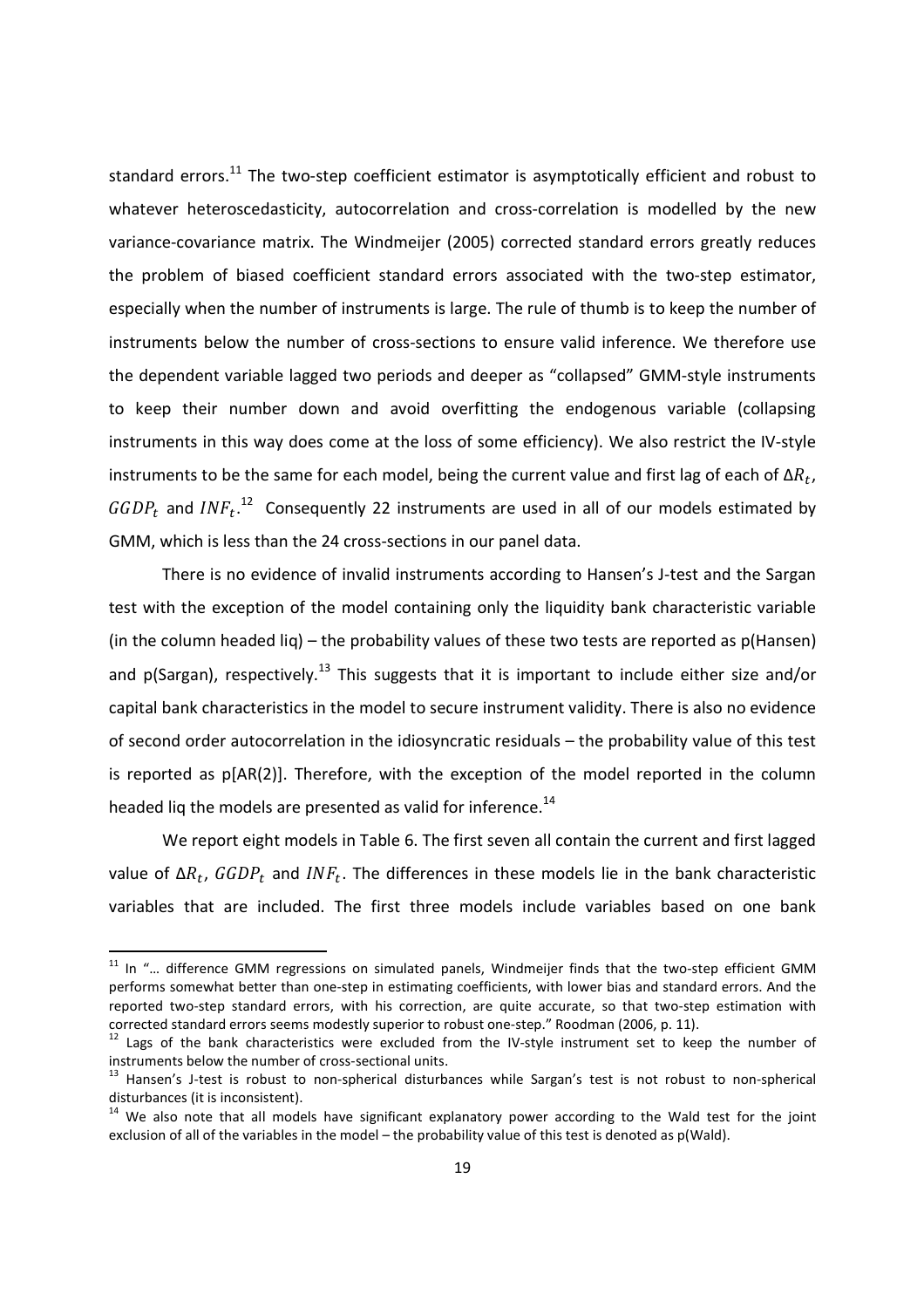characteristic (being size, liquidity or capital): the lag of that characteristic and the lag of that variables interaction with the current and lagged value of  $\Delta R_t$  (respectively). The next three models include variables based on two bank characteristics (size and liquidity, size and capital or liquidity and capital) and include three way interaction terms with  $\Delta R_t$  and its lagged value. The seventh (pseudo-general) model incorporates variables based on all three bank characteristics, however, the three-way interaction covariates are not included because such a model could not be estimated due to collinearity problems. The t-ratios, reported in parentheses below coefficients, indicate that virtually all of the variables in our models are not statistically significant at the 5% level. To assess whether this genuinely implies that these variables are not significant determinants of the growth in loans or if there are efficiency problems with the estimated models, we employ a general-to specific search for a parsimonious model.

The final model (reported in the column headed specific of Table 6) was obtained by applying the general-to-specific model reduction method to the pseudo-general model by sequentially deleting insignificant variables (tested jointly against the pseudo-general model) until only significant variables remained in the model. We then conducted variable addition tests for each of the three-way interaction terms to see if they were statistically significant. Our parsimonious specific model includes only significant variables.<sup>15</sup> Further, the joint restrictions placed on the pseudo-general model to obtain the specific model could not be rejected at the 5% level – where p(restrict) is the probability value of the test for these restrictions.<sup>16</sup> The significant variables in this parsimonious model are the first lag of GDP growth, the first lag of size and the interaction between lagged liquidity and the current change in the interest rate. While GDP growth has the expected positive sign the other two variables have unexpected negative signs. We expect both interacted and non-interacted size, liquidity and capitalisation variables to have positive coefficients although MS (p. 328) do offer a "dynamic lending

<sup>&</sup>lt;sup>15</sup> We do apply a prejudiced search in our general-to-specific modelling in the sense that we never exclude the lagged dependent variable (even if appears to be insignificant) or the intercept. This is because these variables are defining characteristics of the Arellano and Bond system estimator and their exclusion means that we are no longer using this estimator. We consider alternative estimation methods below.

 $16$  Only one of the other models nested within the pseudo-general model rejected the joint exclusion restrictions imposed (being the model that only includes the size bank characteristic variables). This suggests that size is an important determinant of loans growth using this estimation method.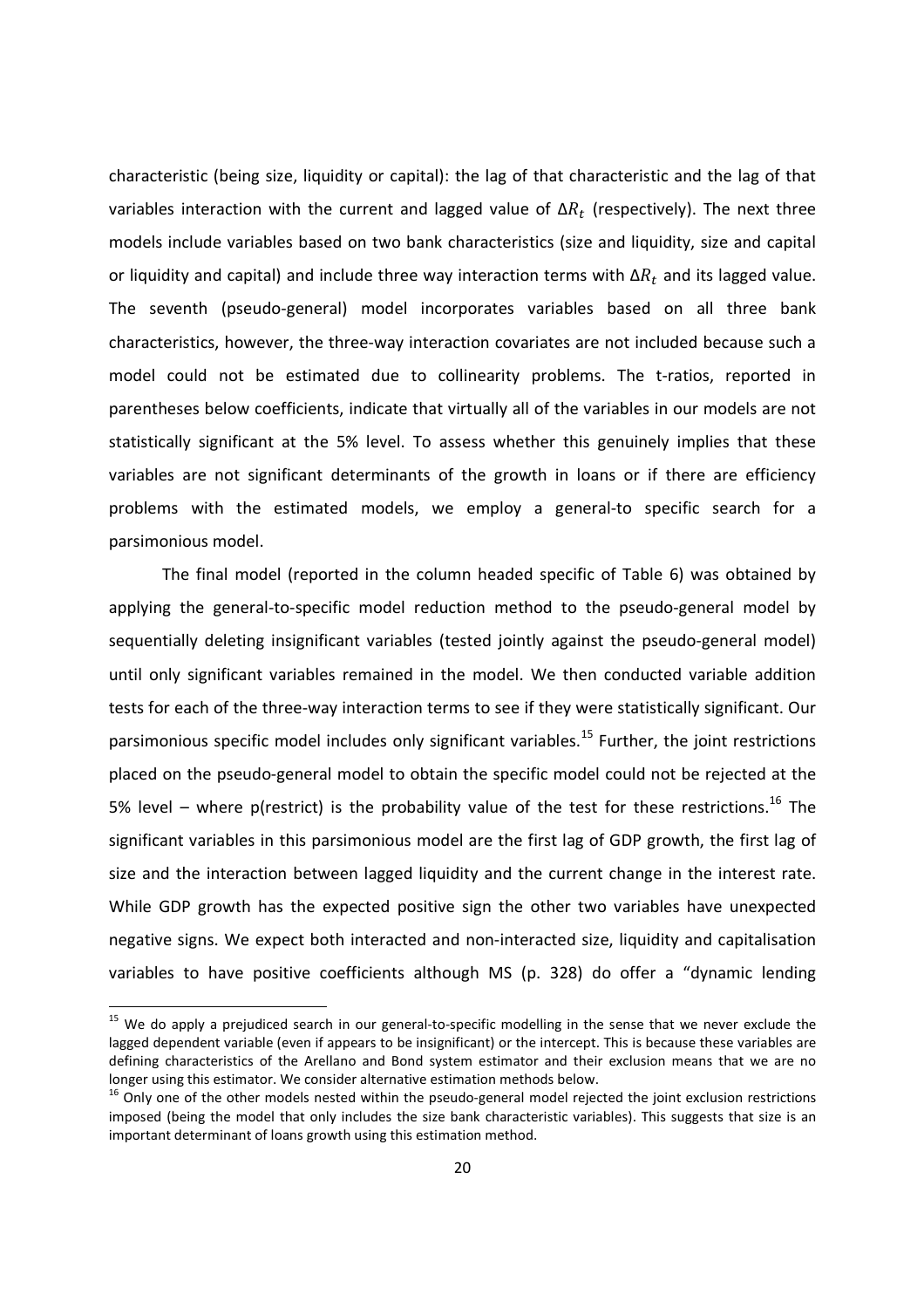activities" rationalisation for a negative coefficient on the non-interacted size variable. Bank loans are expected to be related to monetary policy (interest rates) directly through the money lending channel and indirectly (interaction terms with interest rates) via the bank lending channel. We find no support for a direct effect and whilst there is evidence of an indirect effect the negative coefficient on the liquidity interaction term is unexpected. Hence these results do not support the bank lending channel hypothesis.

Table 7 reports the probability values of t-tests for the addition of non-interacted and two- and three-way interacted efficiency variables (using both cost and profit measures) to the models displayed in Table 6. For only 5 out of the 144 tests (3%) conducted can the efficiency variables be added with statistical significance at the 5% level. In three of these cases, threeway interaction terms (the profit measure of  $EFF_{it-1}\Delta R_tCAP_{it-1}$  and both cost and profit measures of  $EFF_{it-1}\Delta R_{t-1}LIQ_{it-1}$  are significant when added to the model that only includes capital bank-specific characteristics. However, from Table 6 this model that only includes the bank-specific characteristic capital is not a valid simplification of the pseudo general model, suggesting that significant variables are excluded from this model. Hence, the significance of the three efficiency covariates when added to this model may be due to omitted variable bias. The other two cases where efficiency variables are significant is for two-way interacted terms (both cost and profit measures of  $EFF_{it-1}\Delta R_{t-1}$ ) when they are added to the parsimonious specific model from Table 6. This latter result suggests that further investigation of the role of efficiency variables is warranted. Indeed, the general insignificance of efficiency variables may be due to inefficient estimation arising from overparameterisation of many of the models. Hence, we apply a new general-to-specific search with the non-interacted and two-way interacted efficiency variables included in the general model to further explore the role of this variable.<sup>17</sup>

In Table 8 we report general and specific models when the general specification of (1) includes non-interacted and two-way interacted bank-characteristic and efficiency variables.<sup>18</sup>

 $17$  We note that in all five cases where efficiency was found to be significant it had a theoretically unexpected sign which casts some doubt on our ability to uncover a theoretically plausible significant relationship between efficiency and the growth of bank loans.

 $18$  Three-way interacted terms could not be incorporated in the general models in addition to the variables already included because estimation would fail. Since the evidence from Table 7 (Table 6) suggests that two-way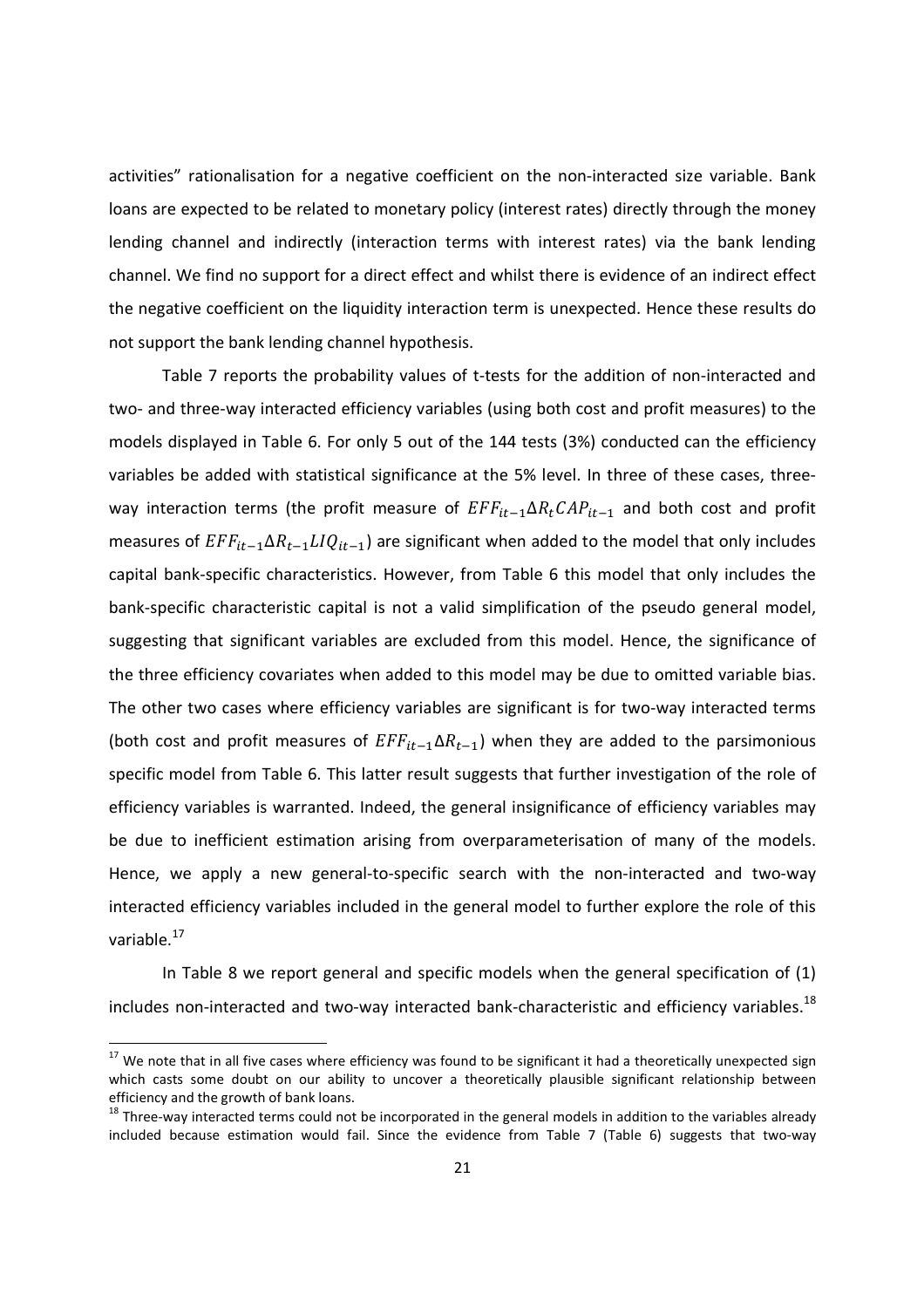These are estimated using the Arellano and Bond method. Two specific models are reported when the cost efficiency measure is used. The first (denoted as Specific 1) is the result of applying the general-to-specific method in the standard way. The second (Specific 2) simply adds the efficiency variable found to be significant in Table 7 ( $EFF_{it-1}\Delta R_{t-1}$ ) to the specific model reported in Table 6. Regarding the profit measure of efficiency the standard application of the general-to-specific method yielded the specific model reported in Table 6 (with no efficiency variables included). Hence, for this measure of efficiency we only provide estimates for the specific model from Table 6 with  $EFF_{it-1}\Delta R_{t-1}$  added. All models are free from evident misspecification, except for Specific 1, where the Sargan test indicates invalid instruments at the 5% level, if not the 1% level (the more appropriate Hansen test cannot reject the validity of instruments). In addition, the restrictions imposed to obtain the specific models from their corresponding general counterparts cannot be rejected. Further, all models have significant explanatory power according to the Wald test except for the general specification using the cost measure of efficiency – this apparent insignificance is likely related to too many variables featuring in the general model and highlights the need to use parsimonious specifications for inference.

All three specific models include  $EFF_{it-1}\Delta R_{t-1}$  as a significant variable with a negatively signed coefficient. This negative coefficient is inconsistent with a theoretically plausible efficiency effect working through the BLC. Further, two of these specific models include an insignificant covariate,  $GGDP_{t-1}$ , suggesting the model can be improved by further model reduction while the other specific regression has some evidence of invalid instruments. Overall, we do not favour any of the specific models reported in Table 8 and suggest that the specific regression presented in Table 6 is the least unsatisfactory of those estimated using the Arellano and Bond method. This implies that there is no significant impact of efficiency on the growth of bank loans.

The motivation for using the Arellano and Bond estimation method is the dynamic specification in terms of including a lagged dependent variable. However, the results in Table 6 indicate that the lagged dependent variable is unambiguously insignificant (in all models). This

interacted terms are the most likely efficiency (bank-characterstic) variables to be significant the exclusion of three-way interaction terms should not cause any omitted variable bias.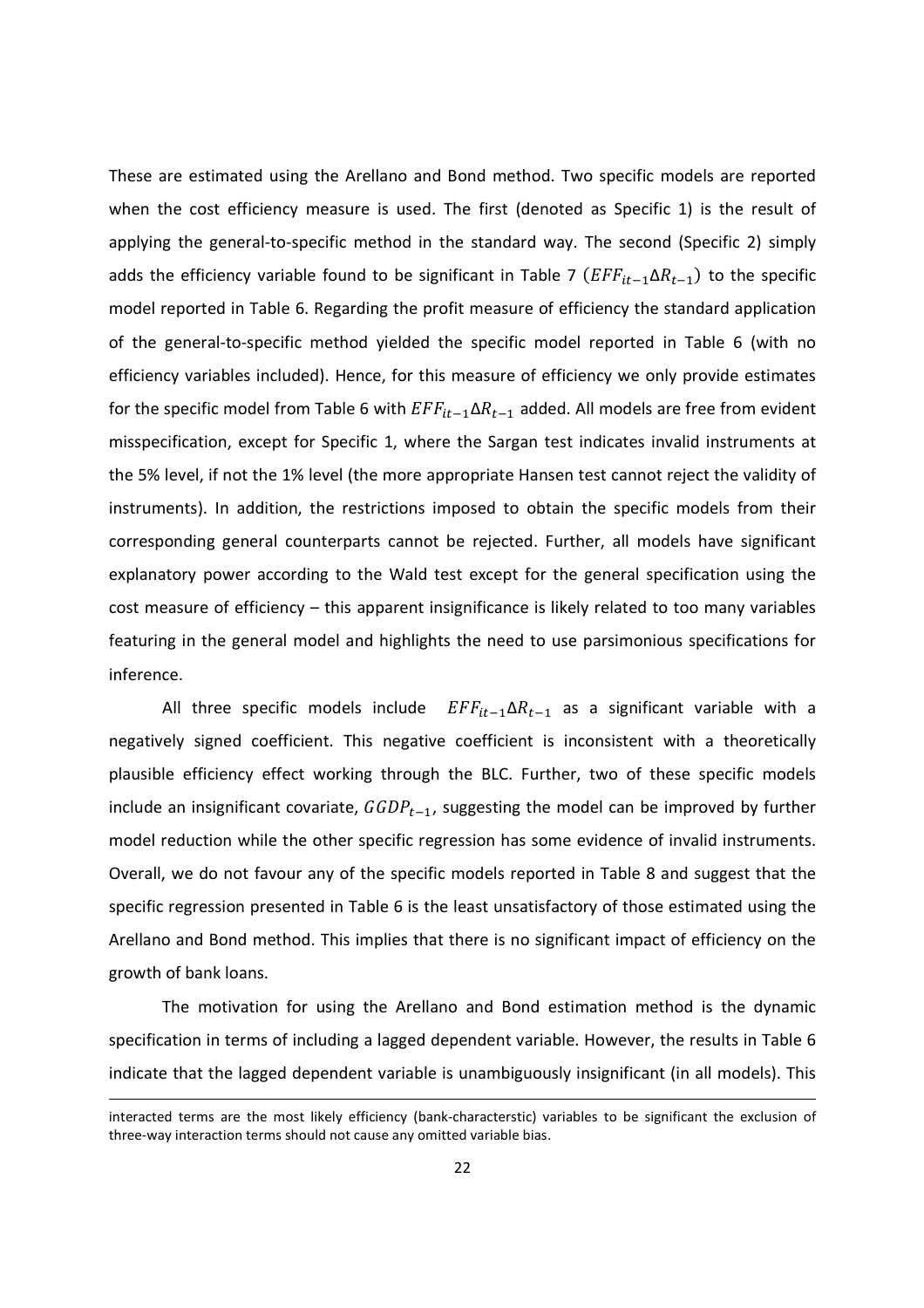suggests that it can be excluded from the model.<sup>19</sup> In this case it is not necessary to employ the Arellano and Bond estimator and the standard fixed-effects (FE) estimator may be employed.

Table 9 reports the first seven models from Table 6 (excluding the lagged dependent variable) re-estimated using cross-sectional fixed effects.<sup>20</sup> Table 13 reports a general model (including all variables considered) and a parsimonious model (obtained using the general-tospecific method) estimated using cross-sectional fixed effects – these models are indicated with the column headings General and Specific(FE), respectively. The probability value of a t-test for the addition of a first-order autoregressive term to each model {denoted p[AR(1)]} indicates no significant autocorrelation, confirming that there is no need for a dynamic specification and suggests that all models are free from evident misspecification. However, the model that includes just liquidity based variables (see the column headed liq) and the model with size and liquidity variables (see the column headed size, liq) are not valid simplifications of the general model in the sense that the restrictions placed on the latter to obtain the former are rejected – see p(F, restrict). All other models are valid simplifications of the general model. Further, all models feature significant explanatory power [p(F,R<sup>2</sup>=0) denotes the probability value of the Ftest for the null  $R^2=0$ ] and many of the variables' coefficients are individually significant according to t-tests (based on White's heteroscedasticity corrected standard errors). $^{21}$  It is particularly noteworthy that the current and lagged value of the interest rate variable,  $\Delta R_t$ , are negative and significant in all regressions. This provides unambiguous support for the notion that bank loans are directly affected by monetary policy through the money lending channel and is in contrast with the results obtained using the GMM estimation method. Another unambiguous finding is that neither the cost nor the profit based efficiency measures have a significant impact on bank loans in any model, which is consistent with the results from Table 6.

<sup>&</sup>lt;sup>19</sup> Using the difference of the log-level of loans as the dependent variable implies that the log-level of loans is related to its lagged value. Hence, while there are no evident dynamics in the growth of loans dynamics are implicit in the log-levels.

<sup>&</sup>lt;sup>20</sup> We cannot add time period fixed-effects because macroeconomic variables (Δ $R_t$ , GGDP<sub>t</sub> and INF<sub>t</sub>) only exhibit variation through time and not across the banks and so would be perfectly collinear with any period effects.

<sup>&</sup>lt;sup>21</sup> Since our tests indicate no evidence of autocorrelation we do not correct our coefficient standard errors for autocorrelation.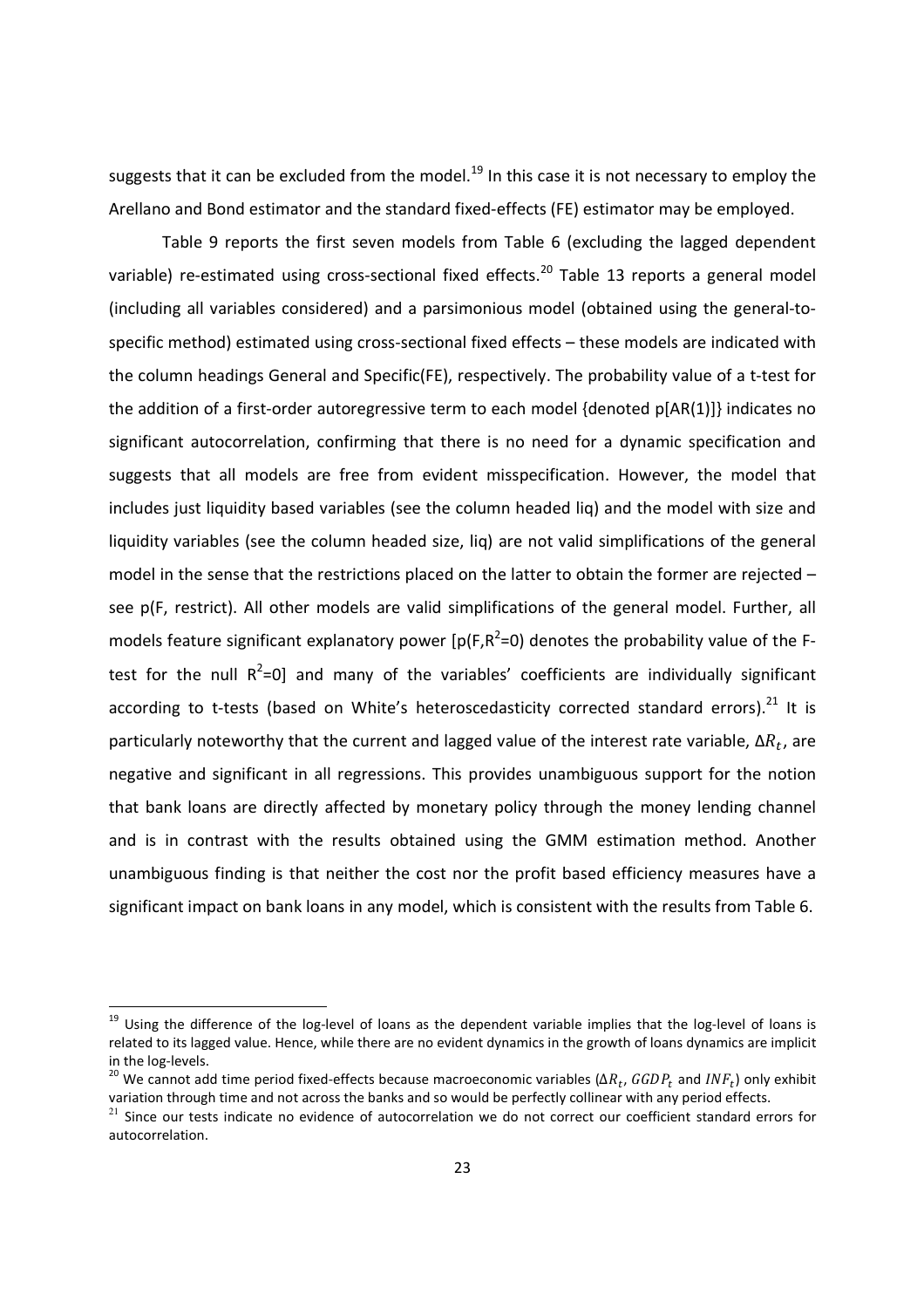The parsimonious model based on the FE estimator is reported in the column headed Specific(FE) in Table  $13.<sup>22</sup>$  In addition to clearly supporting a direct negative impact of interest rates on loans through the money lending channel this model also suggests an indirect effect through the three-way interaction term of  $\Delta R_t$  with lagged liquidity and lagged capital. This three-way interaction is significant and has the expected positive sign. This parsimonious model also suggests that the lagged value of capital has the expected positive (and significant) influence on bank loans. All other variables except the intercept are not statistically significant.

In Table 10 and 14 we report the probability values of t-tests for the addition of noninteracted and two- and three-way interacted efficiency variables (using both cost and profit measures) to the models given in Table 9 and 13. For only 12 out of the 126 tests (10%) reported in Table 10 can the efficiency variables be added with statistical significance at the 5% level. However, the significance of these efficiency covariates may be due to omitted variable bias because each model excludes some bank-characteristic variables. Arguably the variable addition tests applied to the models based upon the general-to-specific model reduction method will be more informative because they should not be subject to any omitted variable bias. Such tests are reported in Table 14 and show that none of the efficiency variables can be added to the general or specific models that are estimated by fixed-effects. Hence, these results indicate that there are no evidently significant efficiency effects.

However, it is important to notice that the F-test for the exclusion of the fixed-effects [the probability value is denoted by p(F, FE)] suggests that the fixed-effects are redundant in all regressions reported in Table 9 and 13. Hence, these fixed-effects should be excluded because it is inefficient to include them when they are insignificant. This may seem surprising because one would expect heterogeneity between banks. However, it should be remembered that the dependent variable is the difference of the natural logarithm of bank loans and that differencing is a standard method for eliminating fixed-effects from a model (this is the method that the Arellano and Bond estimation technique employs).<sup>23</sup> Thus, the difference specification of our model suggests that we can apply the pooled OLS estimation method.<sup>24</sup>

 $^{22}$  This parsimonious model has the lowest value of the Schwartz Information Criterion (SIC) out of those estimated by FE, which confirms its status as the favoured FE specification.

<sup>23</sup> One might wonder why we have not applied a specification in log-levels (without the differencing). The reason is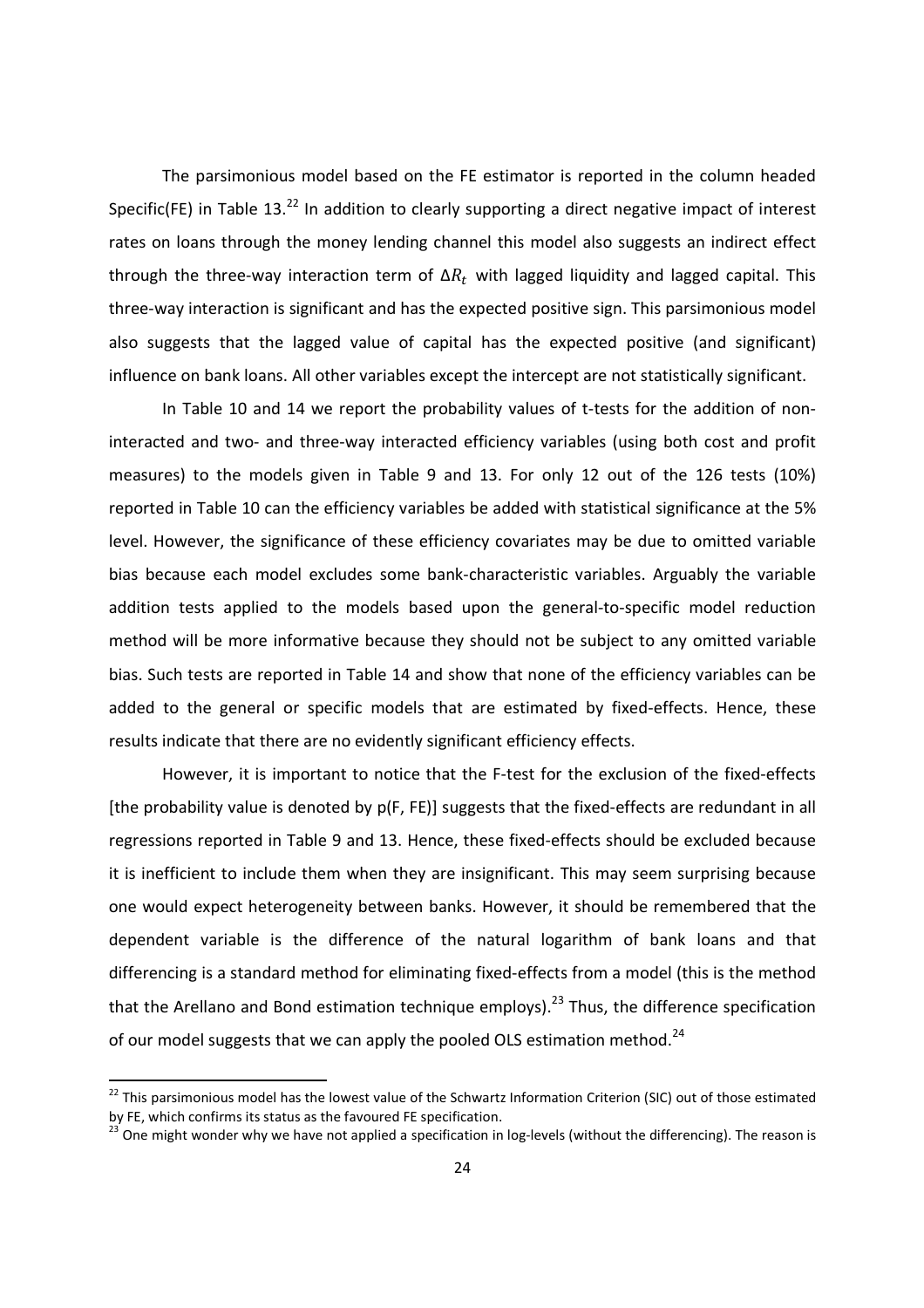Table 11 reports the same seven specifications given in Table 9 re-estimated using pooled OLS. Table 13 reports a general model (including all variables considered) and a parsimonious model (obtained using the general-to-specific method) estimated using pooled OLS - these models are indicated with the column headings General and Specific(OLS), respectively. According to p[AR(1)] there is no significant autocorrelation in any model, which suggests all models are free from evident misspecification and confirms that there is no need for a dynamic specification. All models are valid simplifications of the general model except for the one including both size and liquidity variables (reported in the column headed size, liq) see p(F, restrict). All models exhibit significant explanatory power according to p(F,R<sup>2</sup>=0) and many of the variables' coefficients are individually significant according to t-tests (based on White's heteroscedasticity corrected standard errors). As for the models reported in Table 9, both the current and lagged value of the interest rate variable,  $\Delta R_t$ , are negative and significant in all regressions reported in Table 11. This provides unambiguous support for the notion that bank loans are directly affected by monetary policy through the money lending channel and is consistent with the inference obtained from the FE estimation method but contrasts with the results found using GMM. Consistent with the results reported in both Table 6 and Table 9 we find that neither the cost nor the profit based efficiency measures have a significant impact on bank loans.

The parsimonious model based on the pooled OLS estimator is the model that we favour for inference and is reported in the column headed Specific(OLS) in Table 13.<sup>25</sup> In addition to clearly supporting a direct negative impact of interest rates on loans through the money lending channel this model also suggests an indirect effect through the three-way interaction

to deal with nonstationarity. Variables such as GDP and prices (as well as bank loans) are intrinsically nonstationary in growing and inflationary economies such as Turkey. Hence, one needs differencing (or to use growth rates) to induce stationarity and so avoid the spurious regression phenomenon which can occur when the dependent variable is nonstationary and the regressors are either stationary or nonstationary – see, for examples, Stewart (2006) and Ventosa-Santaularia (2009).

<sup>&</sup>lt;sup>24</sup> Whilst there may be cross-sectional heterogeneity in the log-levels of bank loans there does not appear to be significant heterogeneity across banks for the differenced log-levels of bank loans.

<sup>&</sup>lt;sup>25</sup> This parsimonious model has the lowest value of the Akaike Information Criterion (AIC) out of the models estimated by both pooled OLS and FE. Although it does not exhibit the smallest SIC the lagged GDP variable is statistically significant and its inclusion is expected theoretically. On balance, we choose it as the favoured specification, although the model estimated by pooled OLS and excluding  $GGDP_{t-1}$ , reported as Specific(FE) in Table 13, yields qualitatively the same inference in terms of the lending channel (which is our primary interest).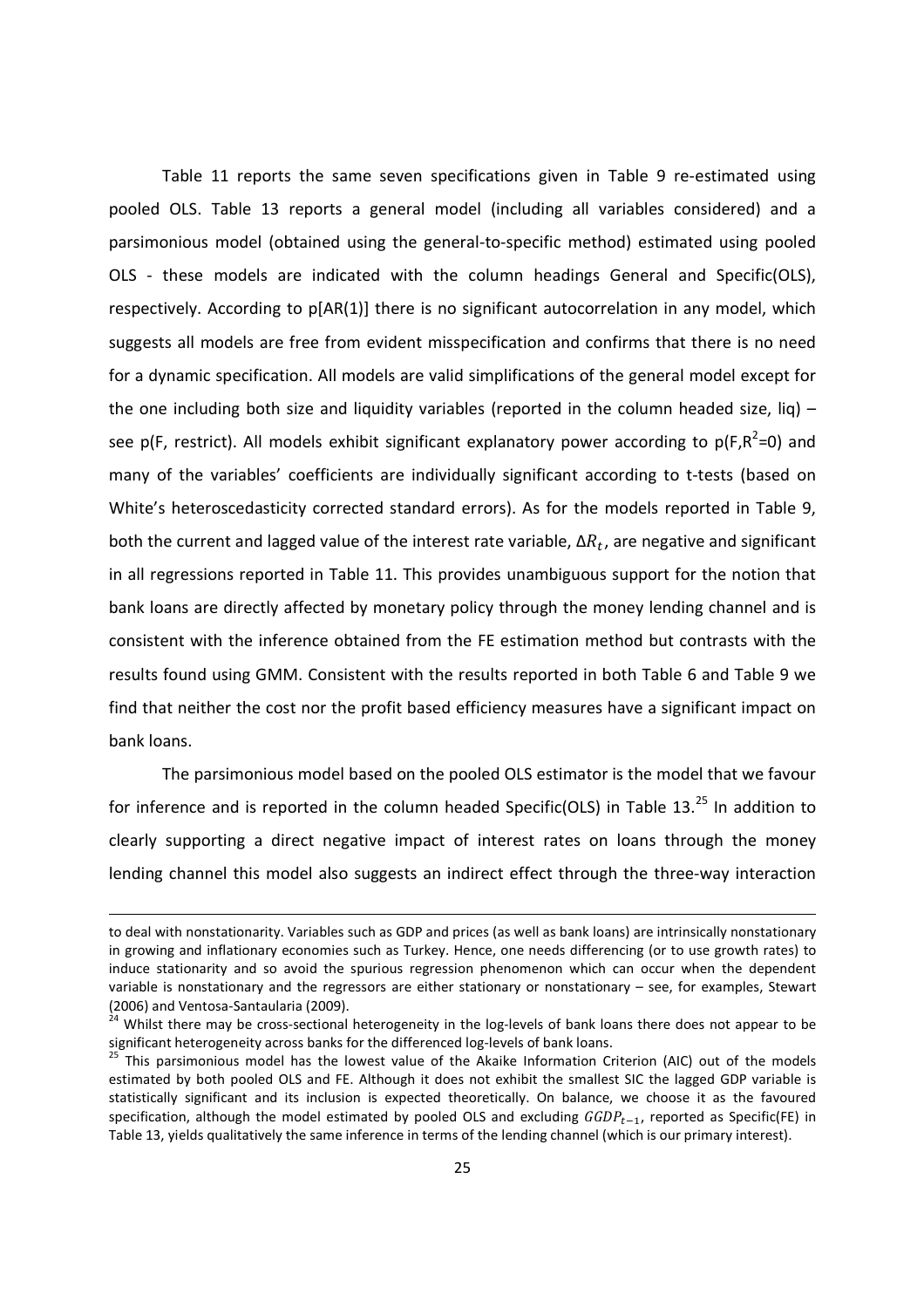term of Δ $R_t$  with lagged liquidity and lagged capital. This three-way interaction is significant and has the expected positive sign. This parsimonious model suggests that the lagged value of capital has the expected positive influence on bank loans (and is significant). The lagged value of GDP is also significant and its coefficient has a plausible positive sign. All other variables except the intercept are not statistically significant. The inclusion of lagged GDP in the model estimated by pooled OLS is the only substantive difference from the parsimonious model chosen based on FE estimation. We suggest that this is due to the increased efficiency secured by excluding the redundant (in our application) fixed-effects.<sup>26</sup>

In Table 12 and 14 we report the probability values of t-tests for the addition of noninteracted and two- and three-way interacted efficiency variables (using both cost and profit measures) to the models given in Table 11 and 13. For only 12 out of the 126 tests (10%) reported in Table 12 can the efficiency variables be added with statistical significance at the 5% level. However, the significance of these efficiency covariates may be due to omitted variable bias because each model excludes some bank-characteristic variables. Arguably the variable addition tests applied to the models based upon the general-to-specific model reduction method will be more informative because they should not be subject to any omitted variable bias. Such tests are reported in Table 14 and show that none of the efficiency variables can be added to the general or specific models that are estimated by pooled-OLS. Hence, these results indicate that there are no evidently significant efficiency effects.

The static long-run solutions implied by the parsimonious dynamic models obtained by the three estimation methods that we consider are reported in Table  $15.<sup>27</sup>$  In the long-run model based on GMM estimation bank loans are not directly influenced by monetary policy through the monetary lending channel because the  $\Delta R_t$  variable is excluded. This contrasts with the models estimated by FE and OLS where the coefficient on  $\Delta R_t$  is significant and has a negative coefficient that is consistent with the existence of a monetary lending channel. From

<sup>&</sup>lt;sup>26</sup> In Table 13 we report the parsimonious model estimated by FE with lagged GDP added in the column headed Specific(OLS). This variable is insignificant at the 5% level which contrasts with its significance in the parsimonious model estimated by pooled OLS. This change in significance between different estimation methods is consistent with efficiency effects.

<sup>&</sup>lt;sup>27</sup> Approximate coefficient standard errors of the long-run coefficients that are used to construct t-ratios are calculated using the method discussed in De Boef and Keele (2008).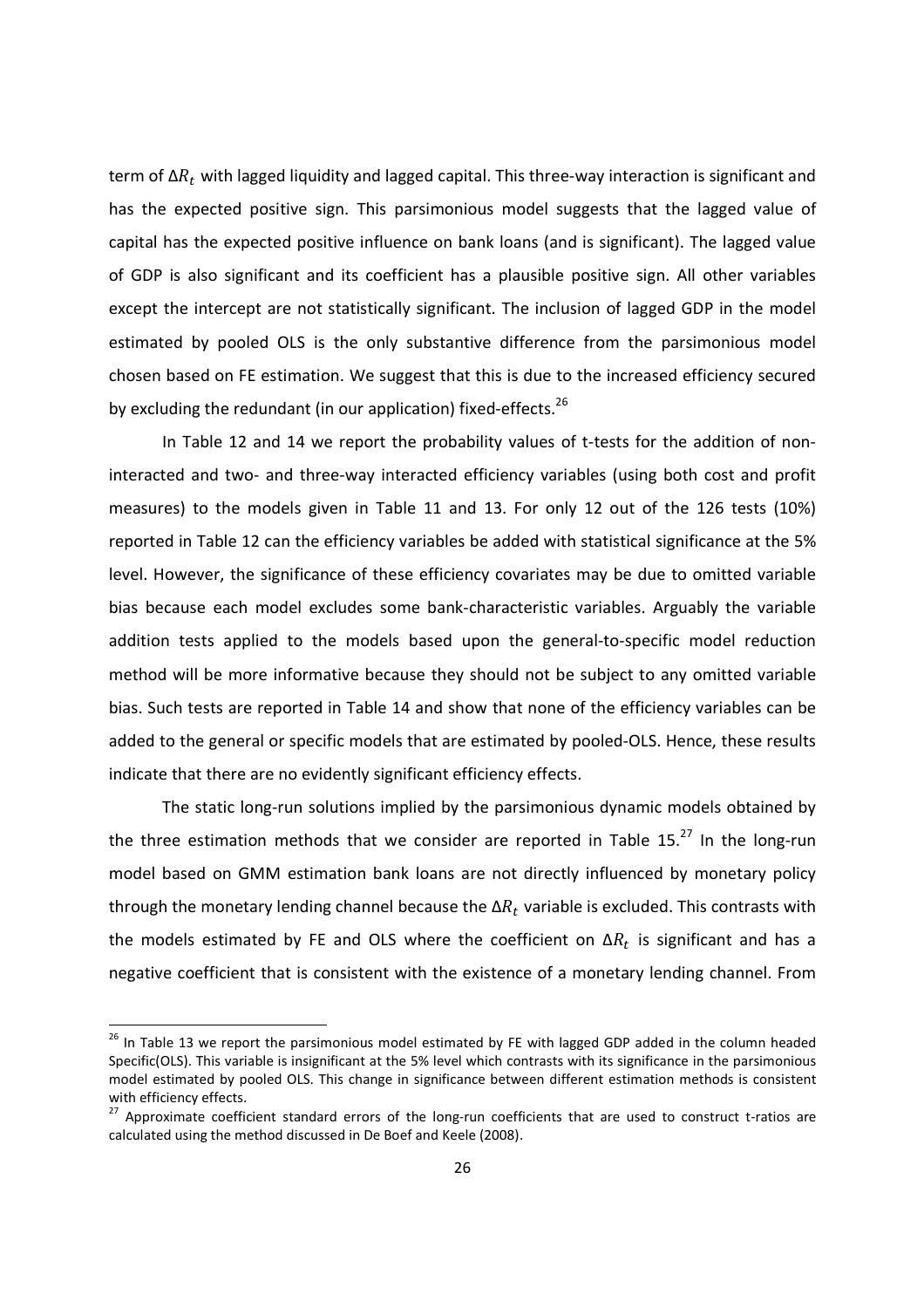the favoured model estimated by OLS we find that an increase in the change in interest rate by one percentage point causes the growth of loans to fall by around 1.3 percentage points (which seems to be of a reasonable order of magnitude). This suggests that loans are quite responsive to direct monetary policy in Turkey. Regarding indirect monetary policy effects in the long-run we find that the liquidity multiplied by  $\Delta R_t$  interaction term is significant but features an implausible negative sign in the model estimated by GMM. In contrast, both the models estimated by FE and OLS indicate that the product of capital, liquidity and  $\Delta R_t$  is significant and has an expected positive coefficient. Given that we base our inference on the model estimated by OLS we conclude that monetary policy has an indirect effect on bank loans through the bank lending channel.

Although bank size features in the GMM specification it exhibits an unexpected sign and is statistically insignificant. Given that this variable does not feature in the models estimated by FE and OLS we conclude that size is not a significant long-run determinant of bank loan growth. Indeed, capital is the only bank-specific variable that determines bank loans in the long-run given that it is significant in the models estimated by OLS and FE (if not GMM). This variable's coefficient has the anticipated positive sign. GDP growth is significant and features the expected positive sign in the models estimated by OLS and GMM, if not the one estimated by FE. We argue that the insignificance of this variable in the FE model is due to its inefficiency and conclude that GDP growth is a significant determinant of the growth of bank loans in the longrun.

To the extent that we can test for selection bias (following the procedure adopted in MS p. 327) we find that the dummy variables  $D_1$ ,  $D_2$  and  $D_3$  are not significant, which indicates no selection bias arising from the unbalanced panel – see Table 16.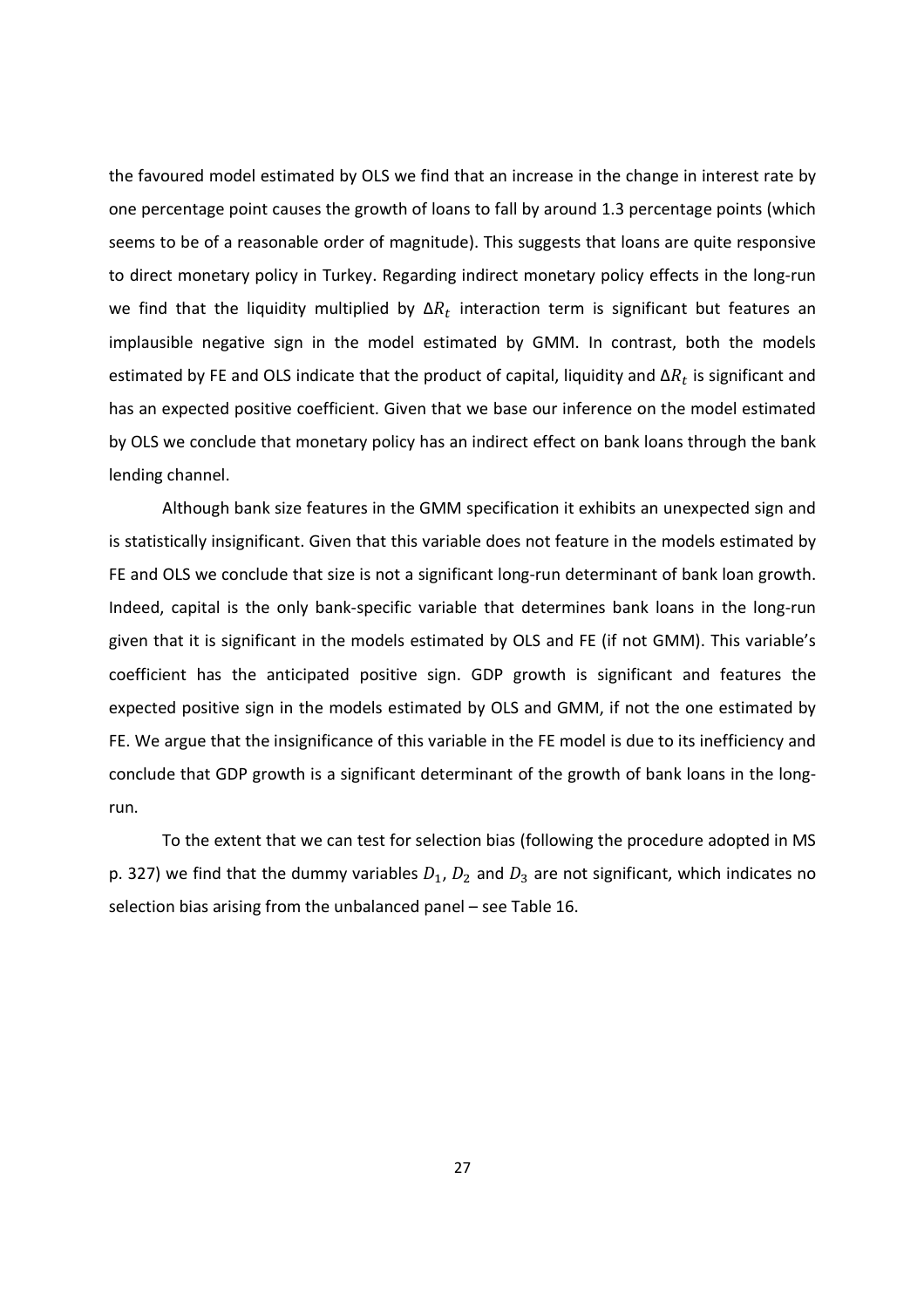## 6. Conclusion

<u>.</u>

In contrast to much of the previous literature we find that it is not necessary to use the Arellano and Bond procedure to estimate a model of Turkish bank loan growth because the lagged dependent variable is never found to be significant. We note that in some applications of GMM to such models, for example Gambacorta (2005) and Olivero et al (2011), the lagged dependent variable is not reported, hence, it is not obvious that this variable is required as a regressor in their application. Similarly, the lagged dependent variable is not significant in 19 out of the 42 (45%) regressions (for 6 countries) reported by Matousek and Sarantis (2009). Hence, the use of GMM may not be warranted in many instances in the literature.<sup>28</sup> Indeed, we find no need to account for bank-specific fixed-effects and favour inference from the basic pooled OLS estimator. We argue that neither a dynamic specification nor fixed-effects are required because our model involves differenced variables (in line with the existing literature) that are used to help induce stationarity and avoid spurious inference – differencing embodies dynamics and removes fixed-effects in the log-level of bank loans. Our results suggest that determining which estimation method is most appropriate is crucially important because it has a substantial impact upon inference. For example, including unnecessary dynamics by using the Arellano and Bond GMM method would indicate that monetary policy has no direct impact upon bank loans through interest rates while applying the inefficient fixed-effects estimator would indicate that GDP growth is not significantly related to loans. Hence, we suggest that it is important that authors report and check whether the lagged dependent variable is significant when applying the Arellano and Bond estimation procedure and test whether fixed-effects are required when using the fixed-effects method.

Our favoured model, estimated by pooled OLS, suggests that, in the long-run, the growth in bank loans is related to monetary policy directly through the money lending channel

<sup>&</sup>lt;sup>28</sup> Indeed, Goddard and Wilson (2009), within the context of the Rosse-Panzar test for the degree of competitiveness, note the while FE coefficient estimates are severely biased when the lagged dependent variable's coefficient in the data generation process (DGP) is non-zero, they are unbiased when the lagged dependent variable does not appear in the DGP. Bikker et al (2012) in their investigation of bank competitiveness in international countries also find little evidence of a significant lagged dependent variable when using the Arellano and Bond method in their empirical analysis and consequently prefer inference from the fixed-effects estimator.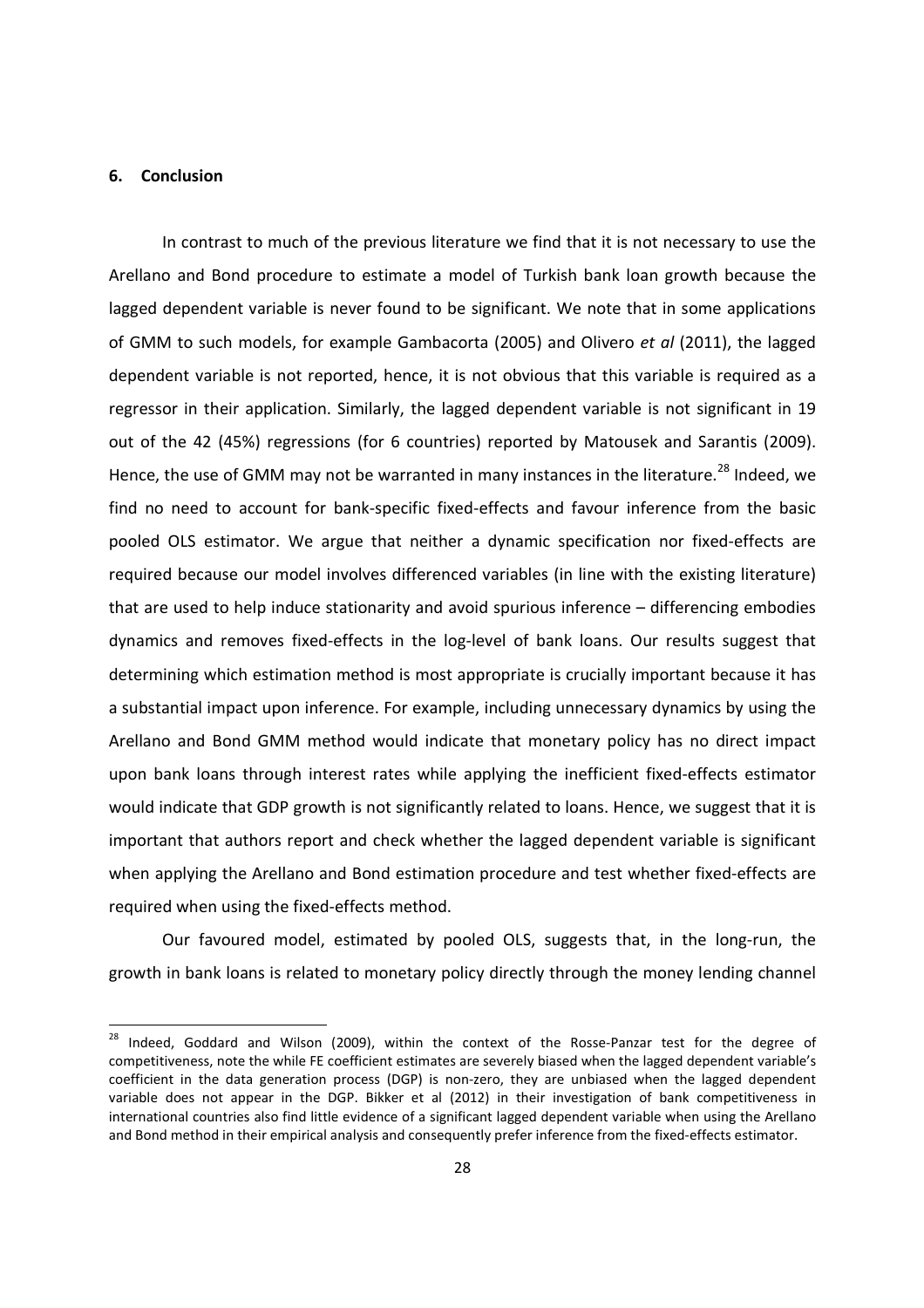(via interest rates) and indirectly (when liquidity and capital are interacted with interest rates) via the bank lending channel. Further, both capital and GDP growth have plausible positive and significant long-run effects on bank loan growth, whereas inflation, size and, in particular, efficiency do not have a significant equilibrium relationship with loan growth.

Despite our finding that efficiency does not affect the growth of loans we do find unambiguous evidence that both the cost and profit measures of efficiency for all banks in our sample increased over the period  $1991 - 2007$ . This is consistent with the notion that the liberalisation and restructuring processes in the early 1990s and 2001 has had the expected effect on the Turkish banking system in terms of improved performance. Our results contrast with finding of a decline in Turkish banking efficiency after the liberalisation and restructuring process reported by Ozkan-Gunay and Tektas (2008) and Demir et al (2007), among others. However, we also obtain the unexpected finding that domestic banks are, on average, more efficient than foreign banks, which is inconsistent with the work of Isik and Hassan (2002), Mercan and Yolalan, (2000) and De Haas and Van Lelyveld (2006)].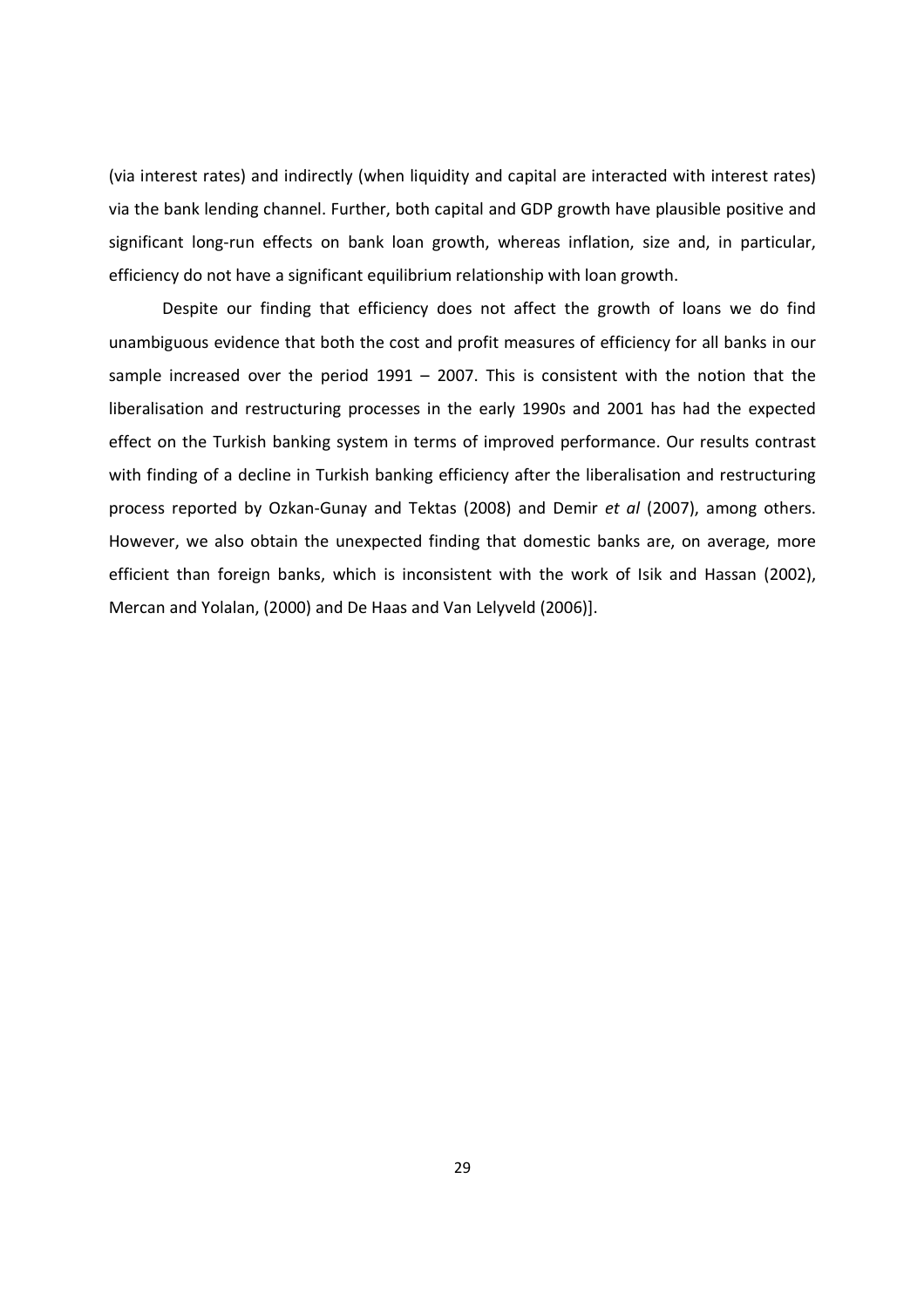|                          | 1980                     | 1990                     | 1995                     | 1999  | 2000  | 2001  | 2002           | 2003           | 2004         | 2005  | 2006         | 2007         |
|--------------------------|--------------------------|--------------------------|--------------------------|-------|-------|-------|----------------|----------------|--------------|-------|--------------|--------------|
| Number of Banks          | 43                       | 66                       | 68                       | 81    | 79    | 61    | 54             | 50             | 48           | 47    | 46           | 46           |
| Deposit Banks            | 40                       | 56                       | 55                       | 62    | 61    | 46    | 40             | 36             | 35           | 34    | 33           | 33           |
| State-owned              | 12                       | 8                        | 5                        | 4     | 4     | 3     | 3              | 3              | 3            | 3     | 3            | 3            |
| Private                  | 24                       | 25                       | 32                       | 31    | 28    | 22    | 20             | 18             | 18           | 17    | 14           | 11           |
| Foreign                  | 4                        | 23                       | 18                       | 19    | 18    | 15    | 15             | 13             | 13           | 13    | 15           | 18           |
| SDIF Banks (1)           | $\overline{\phantom{a}}$ | $\overline{\phantom{a}}$ | $\overline{\phantom{a}}$ | 8     | 11    | 6     | $\overline{2}$ | $\overline{2}$ | $\mathbf{1}$ | 1     | $\mathbf{1}$ | $\mathbf{1}$ |
| Dev. & Inv. Banks        | 3                        | 10                       | 13                       | 19    | 18    | 15    | 14             | 14             | 13           | 13    | 13           | 13           |
| Num. of Branches (2)     | 5,954                    | 6,560                    | 6,240                    | 7,691 | 7,837 | 6,908 | 6,106          | 5,966          | 6,106        | 6,247 | 6,849        | 7,618        |
| Employment (1,000 pers.) | 125.3                    | 154.1                    | 144.8                    | 174.0 | 170.4 | 137.5 | 123.3          | 123.2          | 127.2        | 132.3 | 143.1        | 158.5        |
| Asset Concentr'n (CR, %) |                          |                          |                          |       |       |       |                |                |              |       |              |              |
| $CR-5$                   | 63                       | 54                       | 48                       | 46    | 48    | 56    | 58             | 60             | 60           | 63    | 63           | 62           |
| CR-10                    | 82                       | 75                       | 71                       | 68    | 69    | 80    | 81             | 82             | 84           | 85    | 86           | 85           |
| Asset Shares (%)         |                          |                          |                          |       |       |       |                |                |              |       |              |              |
| Deposit Banks            | 91                       | 91                       | 93                       | 95    | 96    | 95    | 96             | 96             | 96           | 97    | 97           | 97           |
| State-owned              | 44                       | 45                       | 38                       | 35    | 34    | 32    | 32             | 33             | 35           | 31    | 30           | 29           |
| Private                  | 44                       | 43                       | 52                       | 49    | 47    | 56    | 56             | 57             | 57           | 60    | 55           | 52           |
| Foreign                  | 3                        | 3                        | 3                        | 5     | 5     | 3     | 3              | 3              | 3            | 5     | 12           | 15           |
| SDIF Banks (1)           | $\overline{\phantom{a}}$ | $\overline{\phantom{a}}$ | $\overline{\phantom{a}}$ | 6     | 8     | 4     | 4              | 3              | 1            | 0     | 0            | 0            |
| Dev. & Inv. Banks        | 9                        | 9                        | $\overline{7}$           | 5     | 4     | 5     | 4              | 4              | 4            | 3     | 3            | 3            |

# Table 1: Turkish Banking Sector- Basic Market Structure Indicators

#### Table 1 notes:

1) Banks taken-over by the Savings Deposit Insurance Fund.

2) Including foreign branches.

Source: BAT, Banks in Turkey (various yearly issues).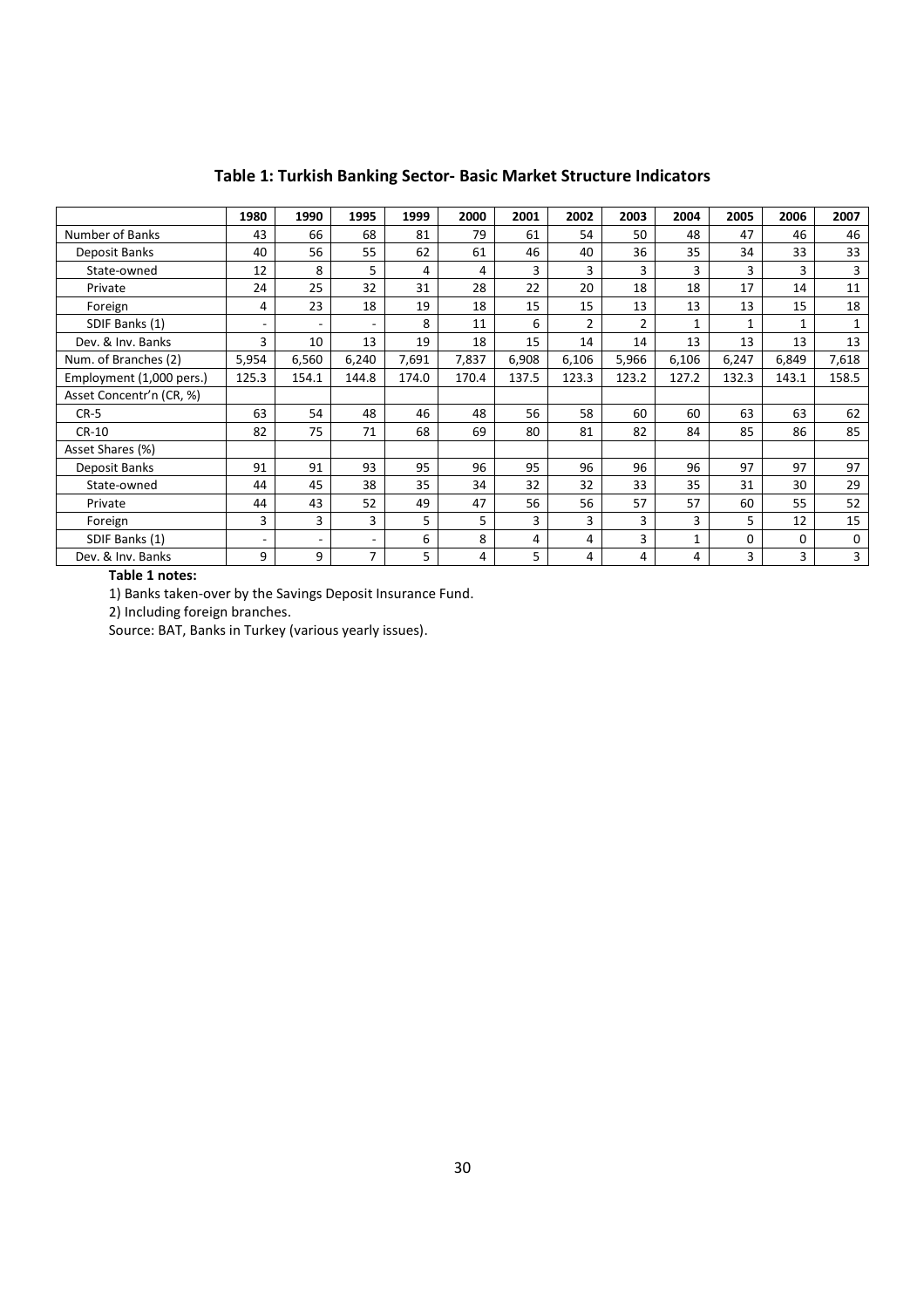|                               | 1980                     | 1990                     | 1995         | 1999    | 2000    | 2001   | 2002   | 2003   | 2004   | 2005   | 2006   | 2007    |
|-------------------------------|--------------------------|--------------------------|--------------|---------|---------|--------|--------|--------|--------|--------|--------|---------|
| <b>Volumes (USD, Billion)</b> |                          |                          |              |         |         |        |        |        |        |        |        |         |
|                               |                          |                          |              | 133.    | 154.    |        | 129.   | 179.   | 229.   | 295.   | 344.   | 484.    |
| Assets                        | 18.6                     | 58.2                     | 68.9         | 5       | 9       | 115    | 7      | 2      | 3      | 8      | 9      | 0       |
|                               |                          |                          |              |         |         |        |        |        |        | 114.   | 155.   | 241.    |
| Loans                         | 10.0                     | 27.3                     | 29.3         | 40.2    | 50.9    | 28.3   | 34.4   | 50.2   | 77.3   | 1      | 1      | 9       |
|                               |                          |                          |              |         | 101.    |        |        | 115.   | 147.   | 189.   | 222.   | 307.    |
| Deposits                      | 9.1                      | 32.6                     | 44.8         | 89.4    | 9       | 81.0   | 86.8   | 4      | 7      | 0      | 6      | 9       |
| <b>Net Profits</b>            | 0.3                      | 1.3                      | 1.8          | $-0.6$  | $-4.7$  | $-3.6$ | 1.4    | 4.0    | 4.8    | 4.3    | 7.8    | 12.4    |
| Own Funds                     | 0.8                      | 4.5                      | 4.2          | 3.6     | 7.5     | 6.7    | 15.7   | 25.5   | 34.4   | 40.0   | 41.2   | 63.4    |
| Fx Position (1)               | ÷,                       | $-1.8$                   | $-3.1$       | $-13.2$ | $-14.5$ | $-1.6$ | $-0.6$ | $-0.3$ | $-1.9$ | $-1.8$ | $-5.5$ | $-10.0$ |
| Ratios to GDP (%)             |                          |                          |              |         |         |        |        |        |        |        |        |         |
| Assets                        | 32                       | 43                       | 53           | 69      | 63      | 69     | 61     | 55     | 55     | 61     | 64     | 69      |
| Loans                         | 17                       | 20                       | 23           | 21      | 21      | 17     | 16     | 15     | 19     | 24     | 29     | 34      |
| Deposits                      | 16                       | 24                       | 34           | 46      | 41      | 49     | 41     | 35     | 35     | 39     | 41     | 42      |
| Selected Ratios (%)           |                          |                          |              |         |         |        |        |        |        |        |        |         |
| Loans/Assets                  | 54                       | 47                       | 43           | 30      | 33      | 25     | 27     | 28     | 34     | 39     | 45     | 50      |
| Non-Deposit Funds/Assets      | 6                        | 20                       | 14           | 17      | 19      | 16     | 15     | 16     | 15     | 17     | 18     | 16      |
| Loans/Deposits                | 110                      | 84                       | 65           | 45      | 50      | 35     | 40     | 44     | 52     | 60     | 70     | 79      |
| Own Funds/Assets              | 4                        | 8                        | 6            | 3       | 5       | 6      | 11     | 12     | 13     | 12     | 10     | 11      |
| Sec. Portfolio/Assets         | 6                        | 10                       | 11           | 17      | 12      | 10     | 41     | 43     | 40     | 36     | 35     | 31      |
| NPL/Gross Loans               | $\overline{a}$           | $\mathbf{1}$             | $\mathbf{1}$ | 11      | 11      | 25     | 18     | 12     | 6      | 5      | 4      | 4       |
| Net Profits/Assets            | 1.3                      | 2.3                      | 2.6          | $-0.4$  | $-3.0$  | $-3.1$ | 1.1    | 2.2    | 2.1    | 1.4    | 2.3    | 2.6     |
| Net Profits/Own Funds         | 32                       | 29                       | 42           | $-16$   | $-62$   | $-53$  | 9      | 16     | 14     | 11     | 19     | 20      |
| Fx Deposits/T. Deposits       | $\overline{\phantom{a}}$ | 24                       | 55           | 50      | 46      | 60     | 58     | 49     | 45     | 37     | 38     | 35      |
| CAR (2)                       | $\overline{\phantom{a}}$ | $\overline{\phantom{a}}$ |              | 8       | 9       | 21     | 25     | 31     | 28     | 24     | 22     | 19      |

# Table 2: Turkish Banking Sector- Selected Financial Indicators/Ratios

Table 2 notes:

1) On-balance sheet position including fx indexed assets and liabilities.

2) Capital Adequacy Ratio as regulated by the BRSA (8 percent at minimum).

Source: BAT, Banks in Turkey (various yearly issues), and the authors' own calculations. Figures are rounded.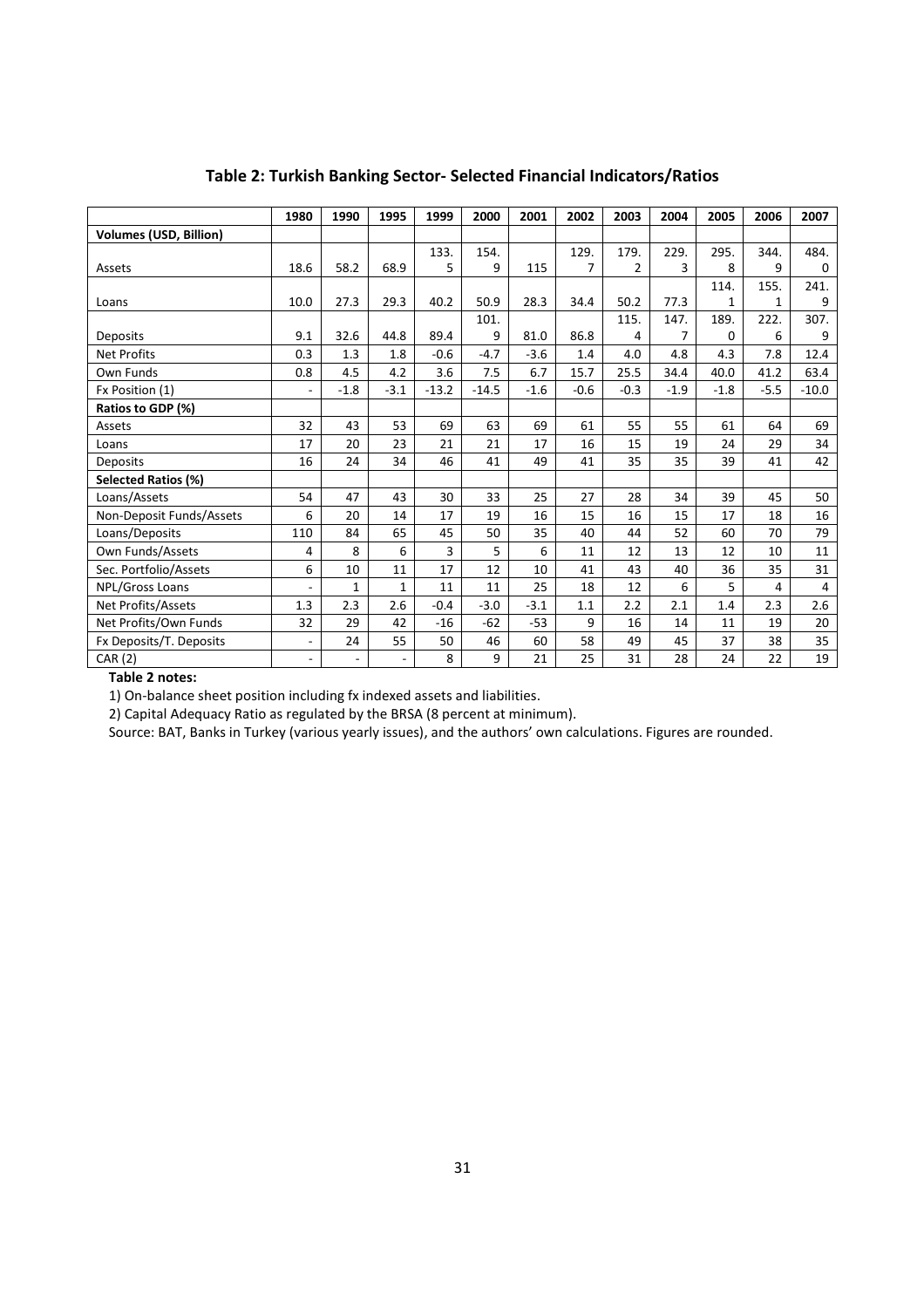| Rank           | Bank                                      | Ownership as of end-2007 | Established |
|----------------|-------------------------------------------|--------------------------|-------------|
| 1              | Ziraat (ZIR)                              | State-owned              | 1863        |
| $\overline{2}$ | Isbank (ISB)                              | Privately-owned          | 1924        |
| 3              | Akbank (AKB)                              | Privately-owned          | 1948        |
| 4              | Garanti (GAR)                             | Privately-owned          | 1946        |
| 5              | Yapi Kredi (YAP)                          | Privately-owned          | 1944        |
| $\,6\,$        | Vakifbank (VAK)                           | State-owned              | 1954        |
| $\overline{7}$ | Halkbank (HAL)                            | State-owned              | 1938        |
| 8              | Finansbank (FIN)                          | Foreign                  | 1987        |
| 9              | Denizbank (DEN)                           | Foreign                  | 1997        |
| 10             | HSBC (HSB)                                | Foreign                  | 1990        |
| 11             | ING (OYA) [previously OYAK]               | Foreign                  | 1984        |
| 12             | T Ekonomi Bankasi (TKO)                   | Privately-owned          | 1927        |
| 13             | Fortis (DIS) [previously Disbank]         | Foreign                  | 1964        |
| 14             | Sekerbank (SEK)                           | Privately-owned          | 1953        |
| 15             | Citibank (CIT)                            | Foreign                  | 1980        |
| 16             | Anadolubank (ANA)                         | Privately-owned          | 1996        |
| 17             | Tekstilbank (TKS)                         | Privately-owned          | 1986        |
| 18             | Tekfenbank (BEK) [previously Bankekspres] | Foreign                  | 1992        |
| 19             | Alternatifbank (ALT)                      | Privately-owned          | 1992        |
| 20             | ABN Amro (ABN)                            | Foreign                  | 1921        |
| 21             | West LB (WES)                             | Foreign                  | 1985        |
| 22             | Turkishbank (TUR)                         | Privately-owned          | 1982        |
| 23             | Turkland (MNG) [previously MNG]           | Foreign                  | 1991        |
| 24             | Arab-Turk (ARA)                           | Foreign                  | 1977        |
| 25             | Adabank (ADA)                             | Privately-owned          | 1985        |

# **Table 3: List of Currently Operating Banks in Turkey**

# Table 4.Variables Used to Estimate Cost Efficiency (Mil \$US)

| <b>Variables</b> | Loans    | <b>Securities</b> | <b>Off Balance</b> | <b>PL</b> | <b>PC</b> | PF      | тс      |
|------------------|----------|-------------------|--------------------|-----------|-----------|---------|---------|
|                  |          |                   |                    | $P_1$     |           | $P_{3}$ |         |
| Mean             | 2100.96  | 1695.00           | 8578.98            | 0.03      | 0.03      | 11.93   | 836.81  |
| Max              | 32103.76 | 40177.23          | 209118.87          | 0.18      | 0.12      | 719.93  | 8822.90 |
| Min              | 0.01     | 0.01              | 0.37               | 0.00      | 0.00      | 1.05    | 0.14    |
| <b>Std</b>       | 4365.04  | 4553.63           | 23036.41           | 0.02      | 0.02      | 44.08   | 1504.76 |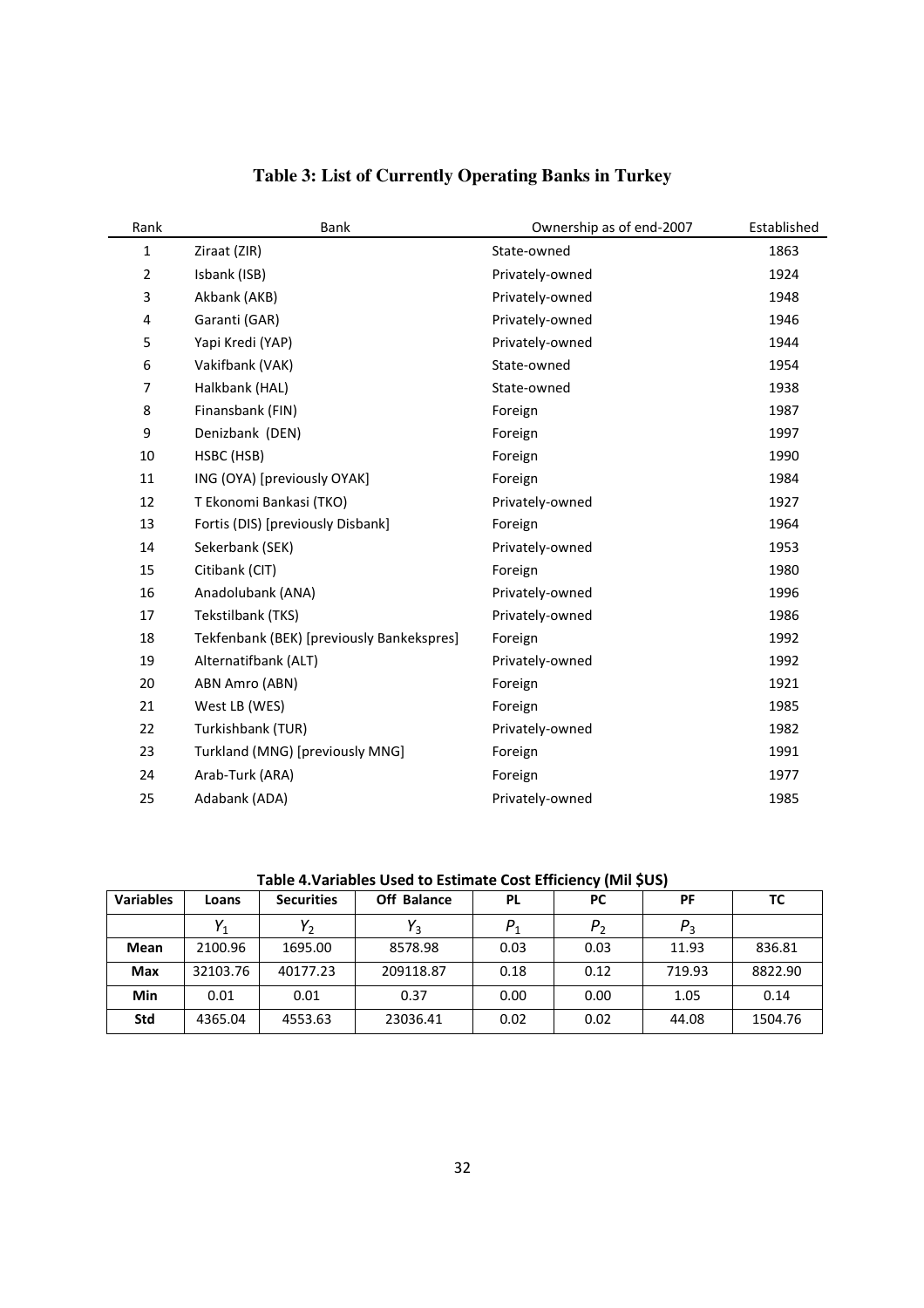|           |             | Cost measure of efficiency |           |      | Profit measure of efficiency |           |      |  |  |
|-----------|-------------|----------------------------|-----------|------|------------------------------|-----------|------|--|--|
| Bank type |             | Average efficiency         | No. banks | Obs. | Average efficiency           | No. banks | Obs. |  |  |
| Foreign   |             | 0.920                      | 11        | 178  | 0.856                        | 11        | 178  |  |  |
| Domestic  |             | 0.945                      | 14        | 225  | 0.861                        | 14        | 221  |  |  |
|           | Private     | 0.940                      | 11        | 174  | 0.873                        | 11        | 170  |  |  |
|           | State-owned | 0.960                      |           | 51   | 0.824                        | ำ         | 51   |  |  |

## Table 5: Average efficiency by bank type

Table 5 notes: This table displays the average efficiency by type of bank using both cost and profit measures of efficiency in the columns headed "Average efficiency". The number of banks (column headed "No. banks") and total number of observations (Obs.) used in the calculation of average efficiency are also given. There are two main types of bank being foreign-owned (Foreign) and domestically-owned (Domestic) banks. The latter is further broken down in to two sub-categories: privately-owned banks (Private) and state-owned (State-owned) banks.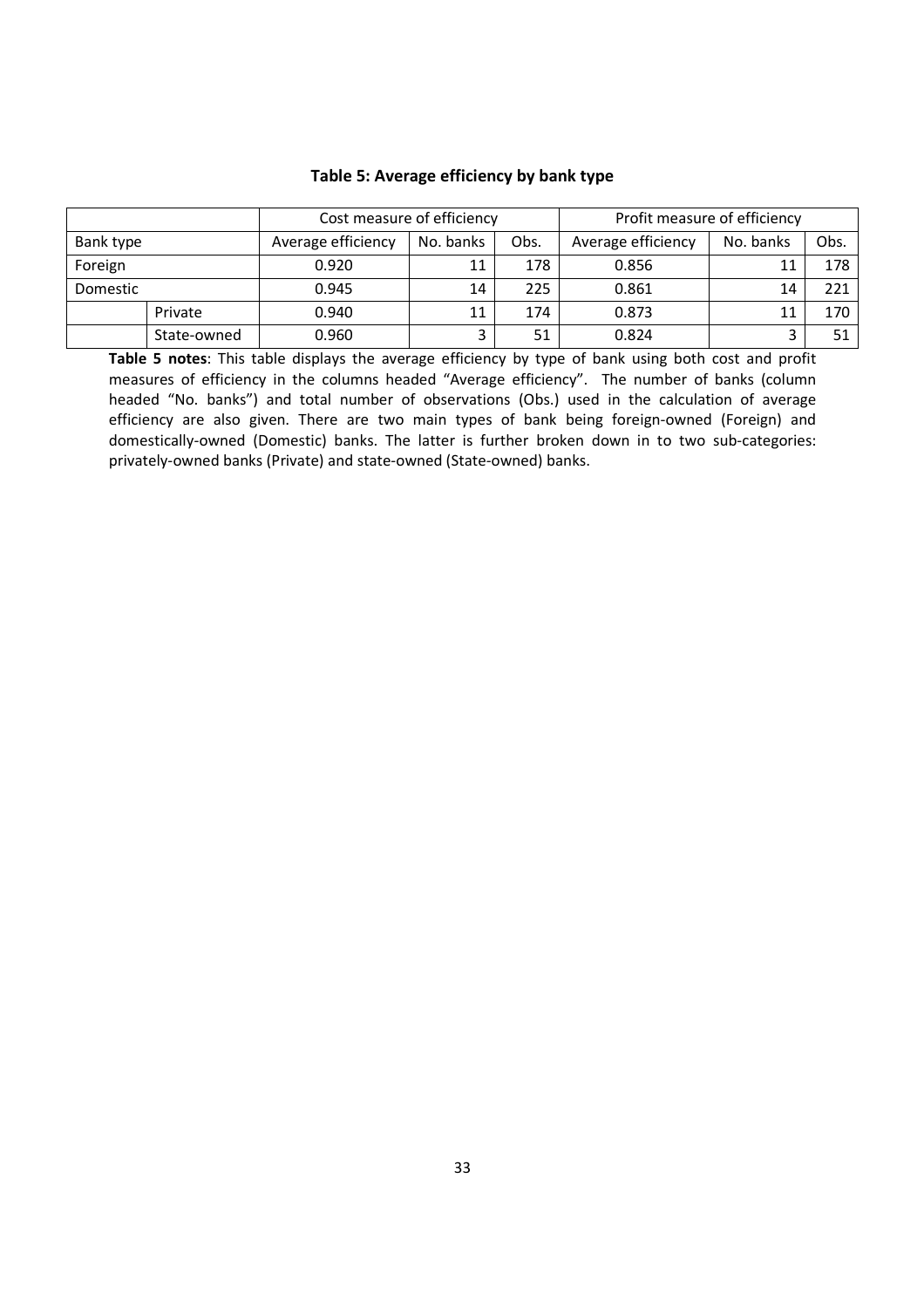| Model $\rightarrow$                             | size                   | liq        | cap        | size, liq              | size, cap           | liq, cap   | size, liq, cap         | specific   |
|-------------------------------------------------|------------------------|------------|------------|------------------------|---------------------|------------|------------------------|------------|
| Variable $\downarrow$                           |                        |            |            |                        |                     |            | Pseudo general         |            |
| $\Delta lnL_{it-1}$                             | $-0.152$               | $-0.099$   | $-0.057$   | $-0.226$               | $-0.313$            | $-0.239$   | $-0.382$               | 0.009      |
|                                                 | $(-0.835)$             | $(-1.082)$ | $(-0.564)$ | $(-0.534)$             | $(-0.625)$          | $(-1.377)$ | $(-1.565)$             | (0.034)    |
|                                                 | ${0.182}$              | ${0.092}$  | ${0.102}$  | ${0.424}$              | ${0.501}$           | ${0.174}$  | ${0.244}$              | ${0.256}$  |
| $\Delta R_t$                                    | $-0.348$               | $-0.793$   | $-1.157$   | 0.681                  | 0.989               | $-0.961$   | 0.641                  |            |
|                                                 | $(-0.296)$             | $(-0.791)$ | $(-1.228)$ | (0.466)                | (0.614)             | $(-0.272)$ | (0.398)                |            |
| $\Delta R_{t-1}$                                | $-0.135$               | 0.124      | $-0.537$   | 0.395                  | 0.633               | 0.774      | 0.231                  |            |
|                                                 | $(-0.143)$             | (0.243)    | $(-1.155)$ | (0.467)                | (0.912)             | (0.667)    | (0.238)                |            |
| $GGDP_t$                                        | 2.071                  | 1.050      | $-2.255$   | 6.003                  | 6.453               | 4.738      | 6.666                  |            |
|                                                 | (0.774)                | (0.416)    | $(-0.936)$ | (1.224)                | (1.871)             | (0.623)    | (1.992)                |            |
| $\overline{GGDP}_{t-1}$                         | 1.455                  | 3.180      | 0.542      | 5.342                  | 1.512               | 1.354      | 3.709                  | 4.322      |
|                                                 | (1.361)                | (1.295)    | (0.461)    | (1.243)                | (0.358)             | (0.179)    | (0.936)                | (2.440)    |
| $INF_t$                                         | 0.492                  | 0.032      | 1.035      | $-1.397$               | $-0.394$            | $-0.071$   | $-1.019$               |            |
|                                                 | (0.333)                | (0.035)    | (1.067)    | $(-0.579)$             | $(-0.299)$          | $(-0.017)$ | (-0.578)               |            |
| $INF_{t-1}$                                     | $-0.267$               | $-0.573$   | $-1.114$   | 1.678                  | 0.811               | $-0.596$   | 1.155                  |            |
|                                                 | $(-0.183)$             | $(-0.612)$ | $(-1.168)$ | (0.818)                | (0.670)             | $(-0.155)$ | (0.856)                |            |
| $S_{it-1}$                                      | $-0.649$               |            |            | $-0.672$               | $-0.841$            |            | $-0.715$               | $-0.905$   |
|                                                 | $(-1.673)$             |            |            | $(-1.866)$             | (-3.470)            |            | $(-1.074)$             | $(-2.190)$ |
| $S_{it-1} \Delta R_t$                           | $-0.328$               |            |            | $-0.049$<br>$(-0.034)$ | $-0.550$            |            | $-1.444$<br>$(-0.763)$ |            |
| $S_{it-1} \Delta R_{t-1}$                       | $(-0.110)$<br>$-0.170$ |            |            | 0.350                  | $(-0.665)$<br>0.729 |            | $-0.025$               |            |
|                                                 | $(-0.292)$             |            |            | (0.335)                | (0.697)             |            | $(-0.030)$             |            |
| $LIQ_{it-1}$                                    |                        | 1.024      |            | 0.765                  |                     | 1.908      | $-0.221$               |            |
|                                                 |                        | (1.119)    |            | (0.361)                |                     | (0.619)    | $(-0.123)$             |            |
| $LIQ_{it-1}\Delta R_t$                          |                        | $-5.837$   |            | $-4.302$               |                     | 4.675      | $-5.930$               | $-12.674$  |
|                                                 |                        | $(-0.896)$ |            | $(-0.418)$             |                     | (0.212)    | $(-0.673)$             | $(-3.301)$ |
| $LIQ_{it-1}\Delta R_{t-1}$                      |                        | $-5.327$   |            | $-0.242$               |                     | $-10.656$  | $-1.538$               |            |
|                                                 |                        | $(-2.064)$ |            | $(-0.028)$             |                     | $(-1.020)$ | $(-0.121)$             |            |
| $CAP_{it-1}$                                    |                        |            | 5.205      |                        | 5.674               | 4.718      | $-2.221$               |            |
|                                                 |                        |            | (0.806)    |                        | (0.639)             | (0.269)    | $(-0.394)$             |            |
| $CAP_{it-1}\Delta R_t$                          |                        |            | 20.333     |                        | 0.244               | $-15.367$  | $-30.809$              |            |
|                                                 |                        |            | (1.343)    |                        | (0.006)             | $(-0.269)$ | $(-1.672)$             |            |
| $\overline{CAP_{it-1}\Delta R_{t-1}}$           |                        |            | 2.721      |                        | 19.393              | 10.117     | 3.717                  |            |
|                                                 |                        |            | (0.247)    |                        | (2.430)             | (0.371)    | (0.366)                |            |
| $S_{it-1}LIQ_{it-1}\Delta R_t$                  |                        |            |            | $-1.672$               |                     |            |                        |            |
|                                                 |                        |            |            | $(-0.237)$             |                     |            |                        |            |
| $S_{it-1}LIQ_{it-1}\Delta R_{t-1}$              |                        |            |            | $-2.846$               |                     |            |                        |            |
|                                                 |                        |            |            | $(-0.571)$             |                     |            |                        |            |
| $S_{it-1}CAP_{it-1}\Delta R_t$                  |                        |            |            |                        | 11.179              |            |                        |            |
|                                                 |                        |            |            |                        | (0.658)             |            |                        |            |
| $S_{it-1}CAP_{it-1}\Delta R_{t-1}$              |                        |            |            |                        | 14.068              |            |                        |            |
|                                                 |                        |            |            |                        | (1.341)             |            |                        |            |
| $LIQ_{it-1}CAP_{it-1}\Delta R_t$                |                        |            |            |                        |                     | 6.264      |                        |            |
|                                                 |                        |            |            |                        |                     | (0.075)    |                        |            |
| $\overline{LIQ_{it-1}}CAP_{it-1}\Delta R_{t-1}$ |                        |            |            |                        |                     | $-63.690$  |                        |            |
|                                                 |                        |            |            |                        |                     | $(-0.160)$ |                        |            |
| Intercept                                       | 0.268                  | 0.363      | 0.486      | $-0.098$               | 0.028               | 0.448      | $-0.086$               | 0.205      |
|                                                 | (0.621)                | (1.534)    | (2.915)    | $(-0.127)$             | (0.052)             | (0.518)    | $(-0.152)$             | (0.481)    |
| p[AR(2)]                                        | 0.917                  | 0.147      | 0.600      | 0.913                  | 0.870               | 0.790      | 0.619                  | 0.245      |
| p(Hansen)                                       | 0.682                  | 0.312      | 0.234      | 0.838                  | 0.962               | 0.697      | 0.853                  | 0.173      |
| p(Sargan)                                       | 0.993                  | 0.000      | 0.095      | 0.985                  | 0.989               | 0.682      | 0.951                  | 0.228      |
| p(Wald)                                         | 0.001                  | 0.000      | 0.000      | 0.000                  | 0.000               | 0.000      | 0.000                  | 0.000      |
| p(restrict)                                     | 0.060                  | 0.000      | 0.005      | <b>NA</b>              | <b>NA</b>           | <b>NA</b>  | <b>NA</b>              | 0.084      |
| Number of observations                          | 257                    | 257        | 257        | 257                    | 257                 | 257        | 257                    | 257        |
| Number of instruments                           | 22                     | 22         | 22         | 22                     | 22                  | 22         | 22                     | 22         |
|                                                 |                        |            |            |                        |                     |            |                        |            |

Table 6: Arellano and Bond estimates of (1), excluding efficiency variables

Table 6 notes: The dependent variable is the difference of the natural logarithm of loans,  $\Delta ln L_{it}$ . Coefficients for the regressors are reported with t-ratios based upon Windmeijer corrected standard errors given in parentheses and figures in braces, {}, are coefficient standard errors (these are only reported for the lagged dependent variable). All models are estimated using the same 22 instruments being the collapsed GMM-style instruments of the dependent variable lagged two periods and higher and the following IV-style instruments:  $\Delta R_t$ ,  $\Delta R_{t-1}$ ,  $GDP_t$ ,  $GGP_{t-1}$ ,  $INF_t$  and  $INF_{t-1}$ . Probability values for the following tests are also reported. Second-order autocorrelation, p[AR(2)], the Hansen test for over-identification restrictions, p(Hansen), the Sargan test for over-identification restrictions, p(Sargan), a Wald test testing the joint significance of the slope coefficients, p(Wald) and a joint test of the exclusion restrictions required to obtain the specific model from the pseudo-general specification, p(restrict). All estimation results were produced using STATA 11.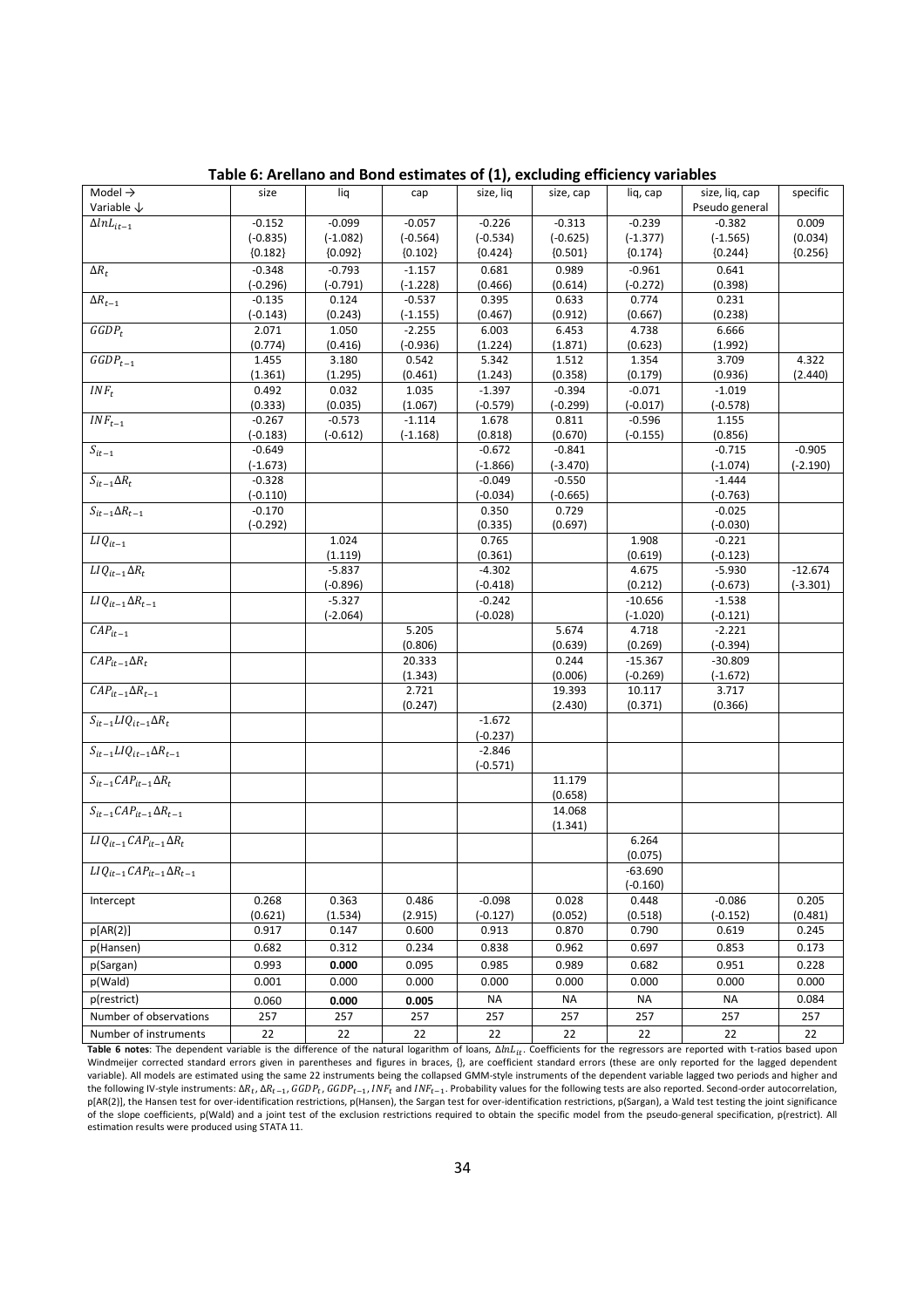| Model $\rightarrow$                                                | size  | liq   | cap   | size, liq                    | size, cap | lig, cap | size, lig, cap | specific |
|--------------------------------------------------------------------|-------|-------|-------|------------------------------|-----------|----------|----------------|----------|
| Variables added $\downarrow$                                       |       |       |       |                              |           |          | Pseudo general |          |
|                                                                    |       |       |       | Cost measure of efficiency   |           |          |                |          |
| $p[EFF_{it-1}]$                                                    | 0.493 | 0.495 | 0.147 | 0.902                        | 0.394     | 0.287    | 0.348          | 0.971    |
| $p[EFF_{it-1} \Delta R_t]$                                         | 0.982 | 0.878 | 0.196 | 0.897                        | 0.572     | 0.812    | 0.871          | 0.277    |
| $p[EFF_{it-1}\Delta R_{t-1}]$                                      | 0.998 | 0.988 | 0.828 | 0.632                        | 0.722     | 0.799    | 0.711          | 0.027    |
| $p[EFF_{it-1}\Delta R_tS_{it-1}]$                                  | 0.637 | 0.097 | 0.315 | 0.894                        | 0.798     | 0.303    | 0.358          | 0.347    |
| $p[EFF_{it-1} \Delta R_{t-1} S_{it-1}]$                            | 0.708 | 0.845 | 0.796 | 0.702                        | 0.929     | 0.633    | 0.516          | 0.422    |
| $p[EFF_{it-1} \Delta R_t LIQ_{it-1}]$                              | 0.917 | 0.555 | 0.459 | 0.832                        | 0.768     | 0.740    | 0.565          | 0.987    |
| $p[EFF_{it-1} \Delta R_{t-1} L I Q_{it-1}]$                        | 0.753 | 0.440 | 0.009 | 0.782                        | 0.919     | 0.610    | 0.510          | 0.247    |
| $p[EFF_{it-1}\Delta R_t CAP_{it-1}]$                               | 0.256 | 0.137 | 0.585 | 0.429                        | 0.985     | 0.587    | 0.541          | 0.295    |
| $p[EFF_{it-1} \Delta R_{t-1} CAP_{it-1}]$                          | 0.282 | 0.935 | 0.892 | 0.358                        | 0.906     | 0.826    | 0.543          | 0.745    |
|                                                                    |       |       |       | Profit measure of efficiency |           |          |                |          |
| $p[EFF_{it-1}]$                                                    | 0.708 | 0.100 | 0.164 | 0.828                        | 0.693     | 0.464    | 0.743          | 0.855    |
| $p[EFF_{it-1} \Delta R_t]$                                         | 0.890 | 0.419 | 0.189 | 0.929                        | 0.636     | 0.805    | 0.702          | 0.336    |
| $p[EFF_{it-1} \Delta R_{t-1}]$                                     | 0.294 | 0.493 | 0.812 | 0.363                        | 0.659     | 0.919    | 0.675          | 0.031    |
| $p[EFF_{it-1} \Delta R_t S_{it-1}]$                                | 0.911 | 0.124 | 0.273 | 0.886                        | 0.926     | 0.235    | 0.775          | 0.288    |
| $p[EF_{{\underline{t}}t-1} \Delta R_{t-1} S_{{\underline{t}}t-1}]$ | 0.518 | 0.864 | 0.844 | 0.969                        | 0.939     | 0.629    | 0.999          | 0.360    |
| $p[EFF_{it-1}\Delta R_tLIQ_{it-1}]$                                | 0.866 | 0.374 | 0.608 | 0.808                        | 0.713     | 0.519    | 0.987          | 0.493    |
| $p[EFF_{it-1} \Delta R_{t-1} L I Q_{it-1}]$                        | 0.877 | 0.956 | 0.013 | 0.354                        | 0.971     | 0.947    | 0.972          | 0.307    |
| $p[EFF_{it-1}\Delta R_t CAP_{it-1}]$                               | 0.230 | 0.218 | 0.009 | 0.362                        | 0.686     | 0.486    | 0.823          | 0.375    |
| $p[EFF_{it-1} \Delta R_{t-1} CAP_{it-1}]$                          | 0.330 | 0.836 | 0.874 | 0.532                        | 0.672     | 0.410    | 0.655          | 0.404    |

Table 7: Tests of the addition of efficiency variables to the models reported in Table 6

Table 7 notes: This table reports the probability values for individual t-tests for the addition of lagged efficiency variables,  $E\overline{F}_{lt-1}$ , based on cost and profit measures both non-interacted and interacted with various combinations of the change in interest rates and bank-specific characteristics to the models estimated in Table 6. The results are obtained using the Arellano and Bond two-step system estimator with Windmeijer corrected coefficient standard errors implemented in STATA 11.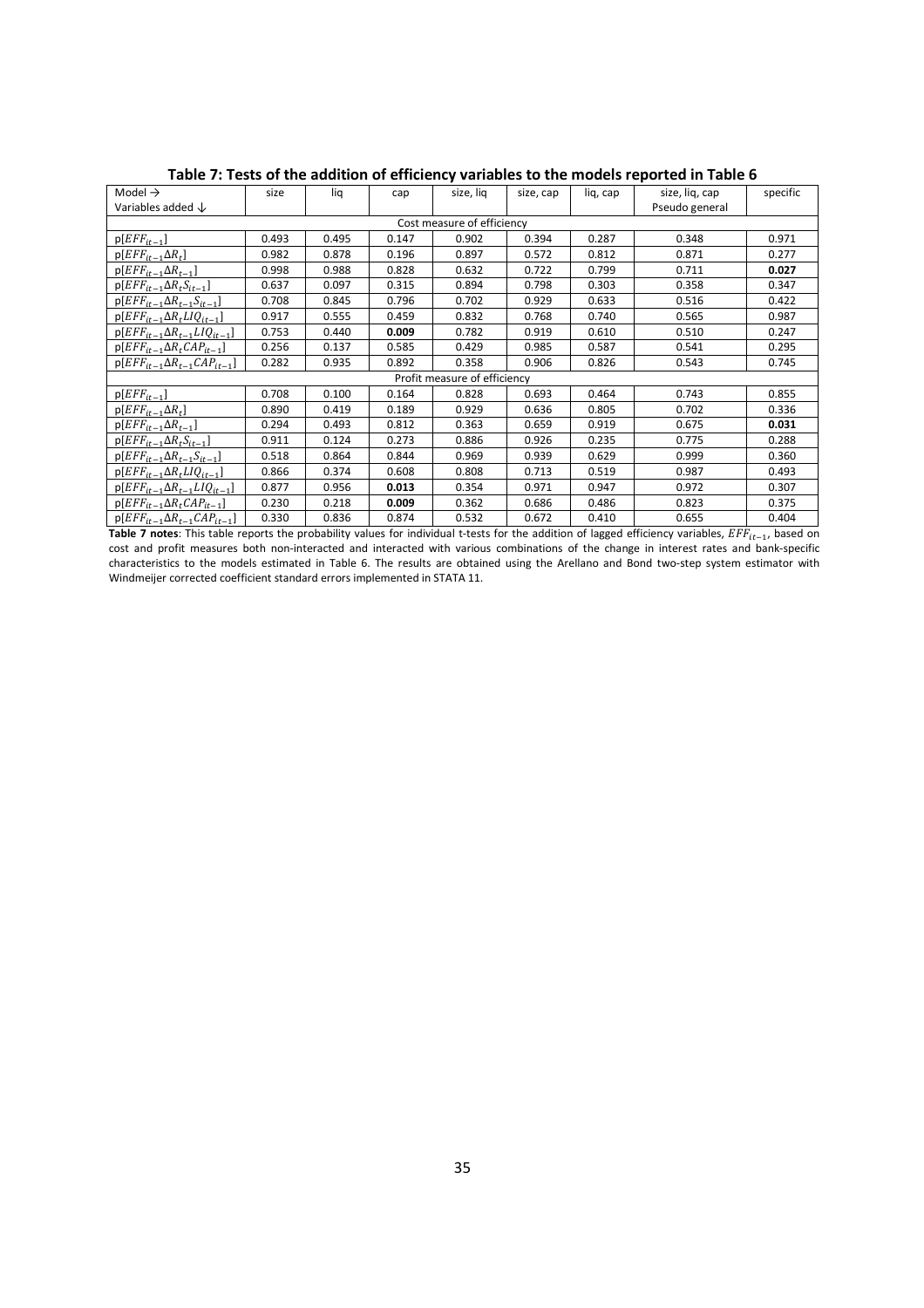|                                    |                        | Cost efficiency measure |            |                        | Profit efficiency measure |
|------------------------------------|------------------------|-------------------------|------------|------------------------|---------------------------|
| Model $\rightarrow$                | General                | Specific 1              | Specific 2 | General                | Specific                  |
| Variable $\downarrow$              |                        |                         |            |                        |                           |
| $\Delta lnL_{it-1}$                | $-0.482$               | $-0.035$                | $-0.023$   | $-0.501$               | $-0.030$                  |
|                                    | $(-0.228)$             | $(-0.176)$              | $(-0.091)$ | $(-0.513)$             | $(-0.113)$                |
|                                    | ${2.111}$              | ${0.197}$               | ${0.253}$  | ${0.977}$              | ${0.270}$                 |
| $\Delta R_t$                       | $-5.372$               |                         |            | 0.558                  |                           |
|                                    | $(-0.015)$             |                         |            | (0.025)                |                           |
| $\Delta R_{t-1}$                   | $-31.348$              |                         |            | 4.302                  |                           |
|                                    | $(-0.087)$             |                         |            | (0.138)                |                           |
| $GGDP_t$                           | 7.103                  | 3.200                   |            | 7.654                  |                           |
|                                    | (0.220)                | (1.971)                 |            | (0.797)                |                           |
| $GGDP_{t-1}$                       | 2.118                  |                         | 2.841      | 1.745                  | 2.811                     |
|                                    | (0.055)                |                         | (1.434)    | (0.099)                | (1.430)                   |
| $INF_t$                            | $-0.219$               |                         |            | $-0.380$               |                           |
|                                    | $(-0.017)$             |                         |            | $(-0.078)$             |                           |
| $INF_{t-1}$                        | 0.708                  |                         |            | 0.779                  |                           |
|                                    | (0.082)                |                         |            | (0.273)                |                           |
| $S_{it-1}$                         | $-0.664$               | $-0.965$                | $-0.937$   | $-0.495$               | $-0.926$                  |
| $S_{it-1} \Delta R_t$              | $(-0.121)$<br>$-3.029$ | $(-2.734)$              | $(-2.491)$ | $(-0.269)$<br>$-2.479$ | $(-2.547)$                |
|                                    | $(-0.619)$             |                         |            | $(-0.355)$             |                           |
| $S_{it-1} \Delta R_{t-1}$          | $-1.455$               |                         |            | $-0.705$               |                           |
|                                    | $(-0.159)$             |                         |            | $(-0.096)$             |                           |
| $LIQ_{it-1}$                       | $-0.019$               |                         |            | $-0.33$                |                           |
|                                    | $(-0.001)$             |                         |            | $(-0.123)$             |                           |
| $LIQ_{it-1}\Delta R_t$             | $-7.864$               | $-7.268$                | $-14.422$  | $-0.848$               | $-14.564$                 |
|                                    | $(-0.086)$             | $(-2.408)$              | $(-2.677)$ | $(-0.054)$             | $(-2.895)$                |
| $LIQ_{it-1}\Delta R_{t-1}$         | 1.308                  |                         |            | $-11.426$              |                           |
|                                    | (0.006)                |                         |            | $(-0.152)$             |                           |
| $CAP_{it-1}$                       | 3.099                  |                         |            | 1.130                  |                           |
|                                    | (0.034)                |                         |            | (0.134)                |                           |
| $\mathcal{C}AP_{it-1}\Delta R_t$   | $-45.999$              |                         |            | $-28.943$              |                           |
|                                    | $(-0.234)$             |                         |            | $(-0.287)$             |                           |
| $CAP_{it-1}\Delta R_{t-1}$         | 15.907                 |                         |            | 11.262                 |                           |
|                                    | (0.096)                |                         |            | (0.778)                |                           |
| $EFF_{it-1}$                       | 10.854                 |                         |            | 1.450                  |                           |
|                                    | (0.065)                |                         |            | (0.423)                |                           |
| $\overline{EFF_{it-1} \Delta R}_t$ | 6.393                  |                         |            | $-0.204$               |                           |
|                                    | (0.016)                |                         |            | $(-0.007)$             |                           |
| $EFF_{it-1}\Delta R_{t-1}$         | 33.492                 | $-0.435$                | $-0.572$   | $-4.535$               | $-0.699$                  |
|                                    | (0.092)                | $(-2.161)$              | $(-2.213)$ | $(-0.141)$             | $(-2.152)$                |
| Intercept                          | $-10.502$              | 0.475                   | 0.324      | $-1.430$               | 0.317                     |
|                                    | $(-0.066)$             | (1.027)                 | (0.755)    | $(-0.453)$             | (0.740)                   |
| p[AR(2)]                           | 0.949                  | 0.541                   | 0.157      | 0.973                  | 0.204                     |
| p(Hansen)                          | 0.942                  | 0.440                   | 0.193      | 0.469                  | 0.197                     |
| p(Sargan)                          | 0.992                  | 0.048                   | 0.466      | 0.533                  | 0.474                     |
| p(Wald)                            | 0.110                  | 0.000                   | 0.000      | 0.000                  | 0.000                     |
| p(restrict)                        | <b>NA</b>              | 0.985                   | 0.999      | <b>NA</b>              | 0.186                     |
| Number of observations             | 257                    | 257                     | 257        | 257                    | 257                       |
| Number of instruments              | 22                     | 22                      | 22         | 22                     | 22                        |
|                                    |                        |                         |            |                        |                           |

Table 8: Arellano and Bond estimates of (1), including efficiency variables

Table 8 notes: see notes to Table 6.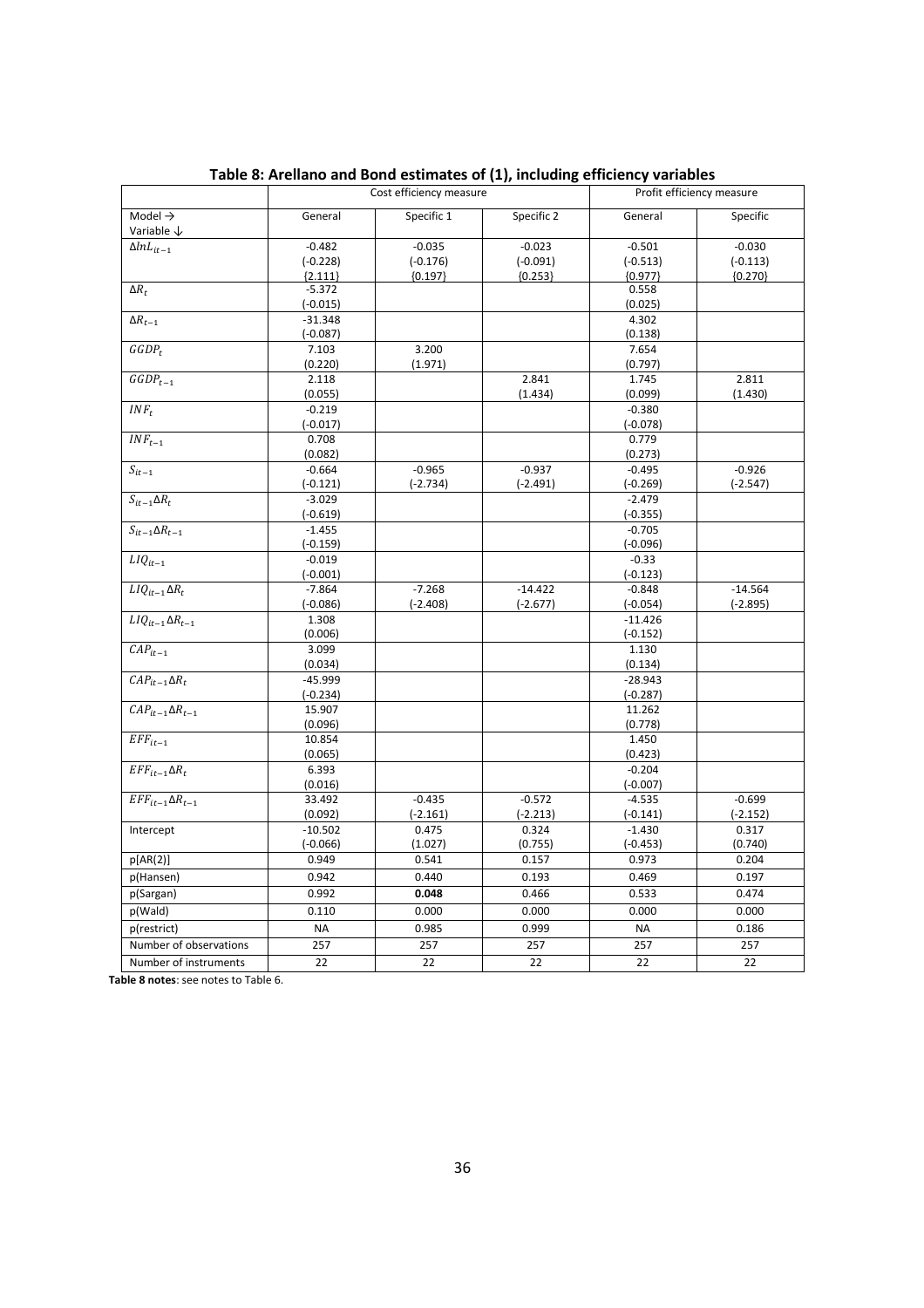| Model $\rightarrow$                  | size                   | liq                    | cap                 | size, lig              | size, cap         | liq, cap            | size, liq, cap         |
|--------------------------------------|------------------------|------------------------|---------------------|------------------------|-------------------|---------------------|------------------------|
| Variable ↓                           |                        |                        |                     |                        |                   |                     |                        |
| $\Delta R_t$                         | $-1.923$               | $-1.872$               | $-1.691$            | $-1.938$               | $-1.790$          | $-1.813$            | $-1.885$               |
|                                      | $(-4.721)$             | $(-5.778)$             | $(-4.644)$          | $(-4.956)$             | (-4.937)          | (-4.467)            | $(-4.565)$             |
| $\overline{\Delta R_{t-1}}$          | $-0.670$               | $-0.592$               | $-0.610$            | $-0.627$               | $-0.623$          | $-0.568$            | $-0.587$               |
| $GGDP_t$                             | $(-3.505)$             | $(-4.138)$             | $(-3.543)$          | $(-3.948)$             | $(-3.253)$        | $(-3.367)$          | $(-3.414)$             |
|                                      | $-1.355$<br>$(-1.062)$ | $-1.431$               | $-1.163$            | $-1.527$               | $-1.462$          | $-1.759$            | $-1.609$<br>$(-1.204)$ |
| $GGDP_{t-1}$                         | 1.074                  | $(-1.372)$<br>1.519    | $(-1.002)$<br>0.905 | $(-1.214)$<br>1.368    | (-1.211)<br>0.896 | $(-1.427)$<br>1.488 | 1.304                  |
|                                      | (2.199)                | (3.695)                | (1.691)             | (2.731)                | (1.746)           | (2.928)             | (2.738)                |
| $INF_t$                              | 1.205                  | 1.121                  | 1.069               | 1.204                  | 1.173             | 1.226               | 1.193                  |
|                                      | (2.336)                | (2.520)                | (2.192)             | (2.474)                | (2.430)           | (2.303)             | (2.259)                |
| $\it{INF}_{t-1}$                     | $-1.412$               | $-1.350$               | $-1.174$            | $-1.469$               | $-1.321$          | $-1.439$            | $-1.420$               |
|                                      | $(-2.671)$             | $(-3.055)$             | (-2.492)            | $(-2.860)$             | $(-2.738)$        | $(-2.728)$          | $(-2.662)$             |
| $\overline{S_{it-1}}$                | $-0.145$               |                        |                     | $-0.134$               | $-0.083$          |                     | $-0.072$               |
|                                      | (-2.327)               |                        |                     | $(-1.986)$             | $(-1.227)$        |                     | $(-1.125)$             |
| $S_{it-1} \Delta R_t$                | 0.018                  |                        |                     | 0.022                  | 0.077             |                     | 0.081                  |
|                                      | (0.272)                |                        |                     | (0.234)                | (1.185)           |                     | (1.041)                |
| $S_{it-1} \Delta R_{t-1}$            | 0.006                  |                        |                     | $-0.034$               | 0.019             |                     | $-0.020$               |
|                                      | (0.147)                |                        |                     | $(-0.842)$             | (0.307)           |                     | $(-0.278)$             |
| $LIQ_{it-1}$                         |                        | 0.096                  |                     | 0.112                  |                   | 0.424               | 0.326                  |
| $LIQ_{it-1}\Delta R_t$               |                        | (0.353)                |                     | (0.400)                |                   | (1.546)             | (1.156)<br>0.112       |
|                                      |                        | $-0.890$<br>$(-2.215)$ |                     | $-0.979$<br>$(-1.980)$ |                   | 0.148<br>(0.275)    | (0.217)                |
| $LIQ_{it-1}\Delta R_{t-1}$           |                        | $-0.871$               |                     | $-0.754$               |                   | $-0.443$            | $-0.628$               |
|                                      |                        | $(-1.642)$             |                     | $(-1.380)$             |                   | $(-0.722)$          | $(-1.010)$             |
| $CAP_{it-1}$                         |                        |                        | 1.649               |                        | 1.360             | 1.931               | 1.549                  |
|                                      |                        |                        | (2.401)             |                        | (2.118)           | (2.848)             | (2.320)                |
| $\overline{CAP_{it-1}\Delta R_t}$    |                        |                        | 2.913               |                        | 3.499             | 3.201               | 3.832                  |
|                                      |                        |                        | (1.752)             |                        | (2.736)           | (2.459)             | (2.905)                |
| $CAP_{it-1}\Delta R_{t-1}$           |                        |                        | 0.611               |                        | 1.294             | 1.555               | 0.571                  |
|                                      |                        |                        | (0.472)             |                        | (1.042)           | (1.796)             | (0.303)                |
| $S_{it-1}LIQ_{it-1}\Delta R_t$       |                        |                        |                     | $-0.455$               |                   |                     |                        |
|                                      |                        |                        |                     | $(-0.664)$             |                   |                     |                        |
| $S_{it-1}LIQ_{it-1}\Delta R_{t-1}$   |                        |                        |                     | 0.125                  |                   |                     |                        |
| $S_{it-1}CAP_{it-1}\Delta R_t$       |                        |                        |                     | (0.492)                | 0.196             |                     |                        |
|                                      |                        |                        |                     |                        | (0.218)           |                     |                        |
| $S_{it-1}CAP_{it-1}\Delta R_{t-1}$   |                        |                        |                     |                        | 0.403             |                     |                        |
|                                      |                        |                        |                     |                        | (0.532)           |                     |                        |
| $LIQ_{it-1}CAP_{it-1}\Delta R_t$     |                        |                        |                     |                        |                   | 29.072              |                        |
|                                      |                        |                        |                     |                        |                   | (3.438)             |                        |
| $LIQ_{it-1}CAP_{it-1}\Delta R_{t-1}$ |                        |                        |                     |                        |                   | 11.627              |                        |
|                                      |                        |                        |                     |                        |                   | (1.179)             |                        |
| Intercept                            | 0.343                  | 0.341                  | 0.298               | 0.376                  | 0.341             | 0.376               | 0.379                  |
|                                      | (3.013)                | (3.373)                | (2.678)             | (3.110)                | (2.806)           | (3.285)             | (3.003)                |
| $\bar{R}^2$                          | 0.281                  | 0.265                  | 0.286               | 0.276                  | 0.285             | 0.303               | 0.290                  |
| s                                    | 0.432                  | 0.437                  | 0.431               | 0.434                  | 0.431             | 0.425               | 0.429                  |
| AIC                                  | 1.264                  | 1.286                  | 1.257               | 1.284                  | 1.272             | 1.247               | 1.268                  |
| <b>SIC</b>                           | 1.676                  | 1.697                  | 1.669               | 1.757                  | 1.744             | 1.719               | 1.753                  |
| p[AR(1)]                             | 0.536                  | 0.227                  | 0.278               | 0.419                  | 0.386             | 0.233               | 0.268                  |
| $p(F,R^2=0)$                         | 0.000                  | 0.000                  | 0.000               | 0.000                  | 0.000             | 0.000               | 0.000                  |
| p(F, FE)                             | 0.196                  | 0.513                  | 0.414               | 0.211                  | 0.286             | 0.275               | 0.259                  |
| p(F,restrict)                        | 0.087                  | 0.015                  | 0.141               | 0.028                  | 0.085             | 0.570               | 0.137                  |
| Number of observations               | 308                    | 308                    | 308                 | 308                    | 308               | 308                 | 308                    |

Table 9: Fixed-effects estimates of (1), excluding efficiency variables

Table 9 notes: The dependent variable is the difference of the natural logarithm of loans, dlloans. Coefficients for the regressors are reported with t-ratios based upon White's heteroscedasticity corrected standard errors given in parentheses.  $\bar{R}^2$  denotes the adjusted coefficient of determination, s is the regression standard error, AIC gives Akaike's information criterion and SIC denotes Schwart's information criterion. Probability values for the following tests are also reported. A t-test for the coefficient on a first-order autoregressive term when added to the model,  $p[AR(1)]$ , an F-test testing the joint significance of the slope coefficients,  $p(F, R^2=0)$ , an F-test for the joint significance of the cross-sectional fixed-effects, p(F,FE). Probability values are also reported for a joint test of the exclusion restrictions required to obtain the specific model from the general specification reported in Table 13, p(restrict). All results were produced using EViews 6.0.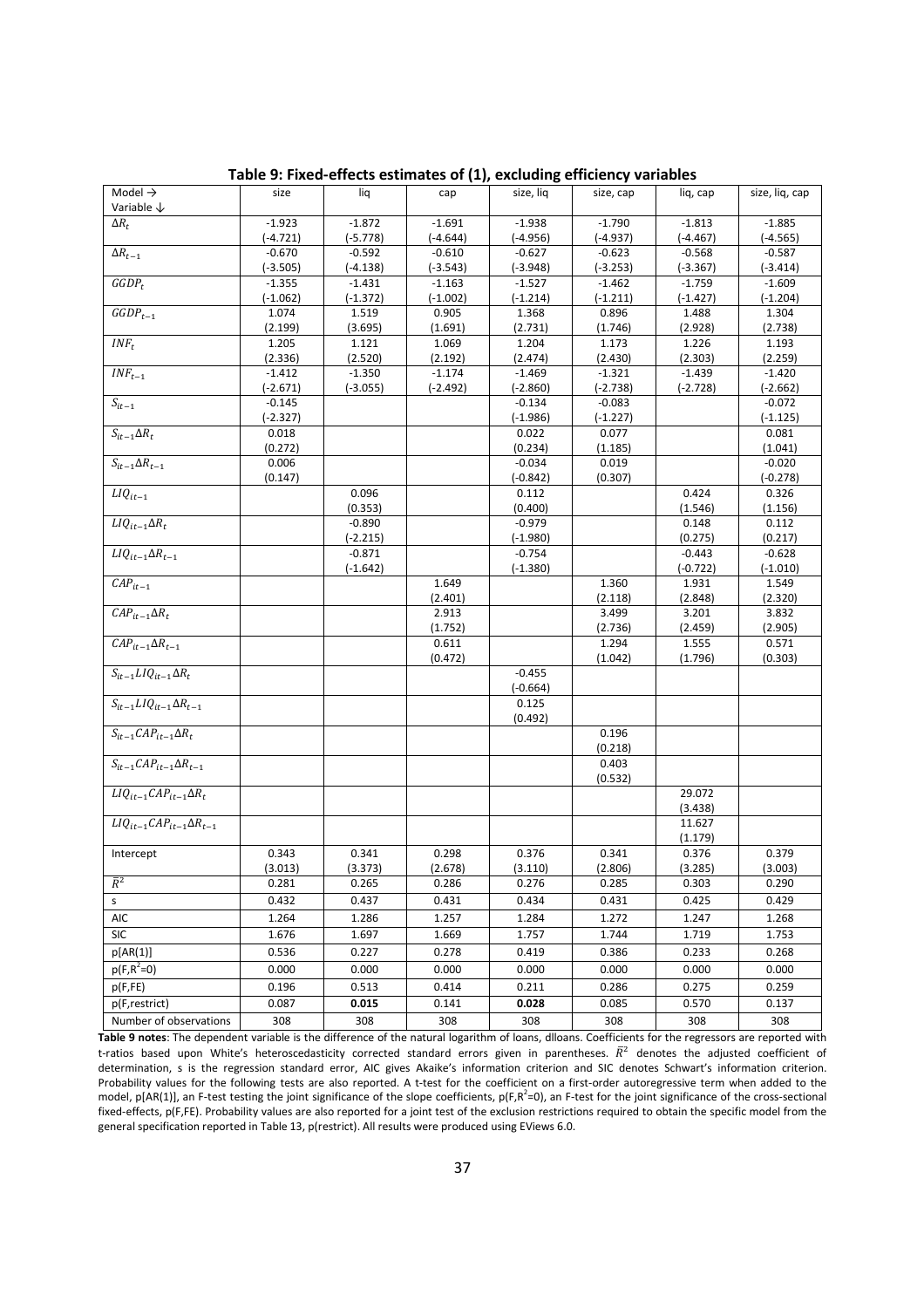| Model $\rightarrow$                         | Size  | Lig   | Cap                          | Size, Lig | Size, Cap | Lig, Cap | Size, Liq, Cap |
|---------------------------------------------|-------|-------|------------------------------|-----------|-----------|----------|----------------|
| Variables added $\downarrow$                |       |       |                              |           |           |          |                |
|                                             |       |       | Cost measure of efficiency   |           |           |          |                |
| $p[EFF_{it-1}]$                             | 0.389 | 0.576 | 0.622                        | 0.293     | 0.345     | 0.387    | 0.266          |
| $p[EFF_{it-1}\Delta R_t]$                   | 0.243 | 0.411 | 0.584                        | 0.169     | 0.297     | 0.777    | 0.397          |
| $p[EFF_{it-1} \Delta R_{t-1}]$              | 0.603 | 0.983 | 0.773                        | 0.853     | 0.891     | 0.913    | 0.978          |
| $p[EFF_{it-1} \Delta R_t S_{it-1}]$         | 0.026 | 0.507 | 0.073                        | 0.042     | 0.142     | 0.033    | 0.174          |
| $p[EFF_{it-1} \Delta R_{t-1} S_{it-1}]$     | 0.964 | 0.282 | 0.681                        | 0.862     | 0.598     | 0.410    | 0.563          |
| $p[EFF_{it-1}\Delta R_tLIQ_{it-1}]$         | 0.144 | 0.946 | 0.625                        | 0.665     | 0.822     | 0.832    | 0.671          |
| $p[EFF_{it-1} \Delta R_{t-1} L I Q_{it-1}]$ | 0.379 | 0.803 | 0.260                        | 0.698     | 0.232     | 0.708    | 0.705          |
| $p[EFF_{it-1}\Delta R_t CAP_{it-1}]$        | 0.193 | 0.071 | 0.009                        | 0.259     | 0.016     | 0.111    | 0.023          |
| $p[EFF_{it-1} \Delta R_{t-1} CAP_{it-1}]$   | 0.714 | 0.617 | 0.012                        | 0.570     | 0.001     | 0.013    | 0.011          |
|                                             |       |       | Profit measure of efficiency |           |           |          |                |
| $p[EFF_{it-1}]$                             | 0.410 | 0.529 | 0.562                        | 0.407     | 0.429     | 0.439    | 0.433          |
| $p[EFF_{it-1}\Delta R_t]$                   | 0.532 | 0.459 | 0.538                        | 0.693     | 0.865     | 0.586    | 0.983          |
| $p[EFF_{it-1} \Delta R_{t-1}]$              | 0.239 | 0.316 | 0.124                        | 0.307     | 0.115     | 0.459    | 0.131          |
| $p[EFF_{it-1} \Delta R_t S_{it-1}]$         | 0.094 | 0.937 | 0.389                        | 0.064     | 0.149     | 0.320    | 0.158          |
| $p[EFF_{it-1} \Delta R_{t-1} S_{it-1}]$     | 0.806 | 0.284 | 0.714                        | 0.807     | 0.893     | 0.435    | 0.931          |
| $p[EFF_{it-1}\Delta R_tLIQ_{it-1}]$         | 0.797 | 0.000 | 0.703                        | 0.000     | 0.420     | 0.053    | 0.004          |
| $p[EFF_{it-1} \Delta R_{t-1} L I Q_{it-1}]$ | 0.183 | 0.506 | 0.164                        | 0.632     | 0.144     | 0.373    | 0.785          |
| $p[EFF_{it-1}\Delta R_t CAP_{it-1}]$        | 0.213 | 0.111 | 0.738                        | 0.251     | 0.964     | 0.340    | 0.943          |
| $p[EFF_{it-1} \Delta R_{t-1} CAP_{it-1}]$   | 0.518 | 0.394 | 0.085                        | 0.430     | 0.118     | 0.288    | 0.140          |

## Table 10: Tests of the addition of efficiency variables to the models reported in Table 9

Table 10 notes: This table reports the probability values for individual t-tests for the addition of lagged efficiency variables, based on cost and profit measures both non-interacted and interacted with various combinations of the change in interest rates and bank-specific characteristics to the models estimated in Table 9. The results are obtained using the fixed-effects estimator with White heteroscedasticty corrected coefficient standard errors implemented in EViews 6. Bold emphasis indicates statistical significance at the 5% level.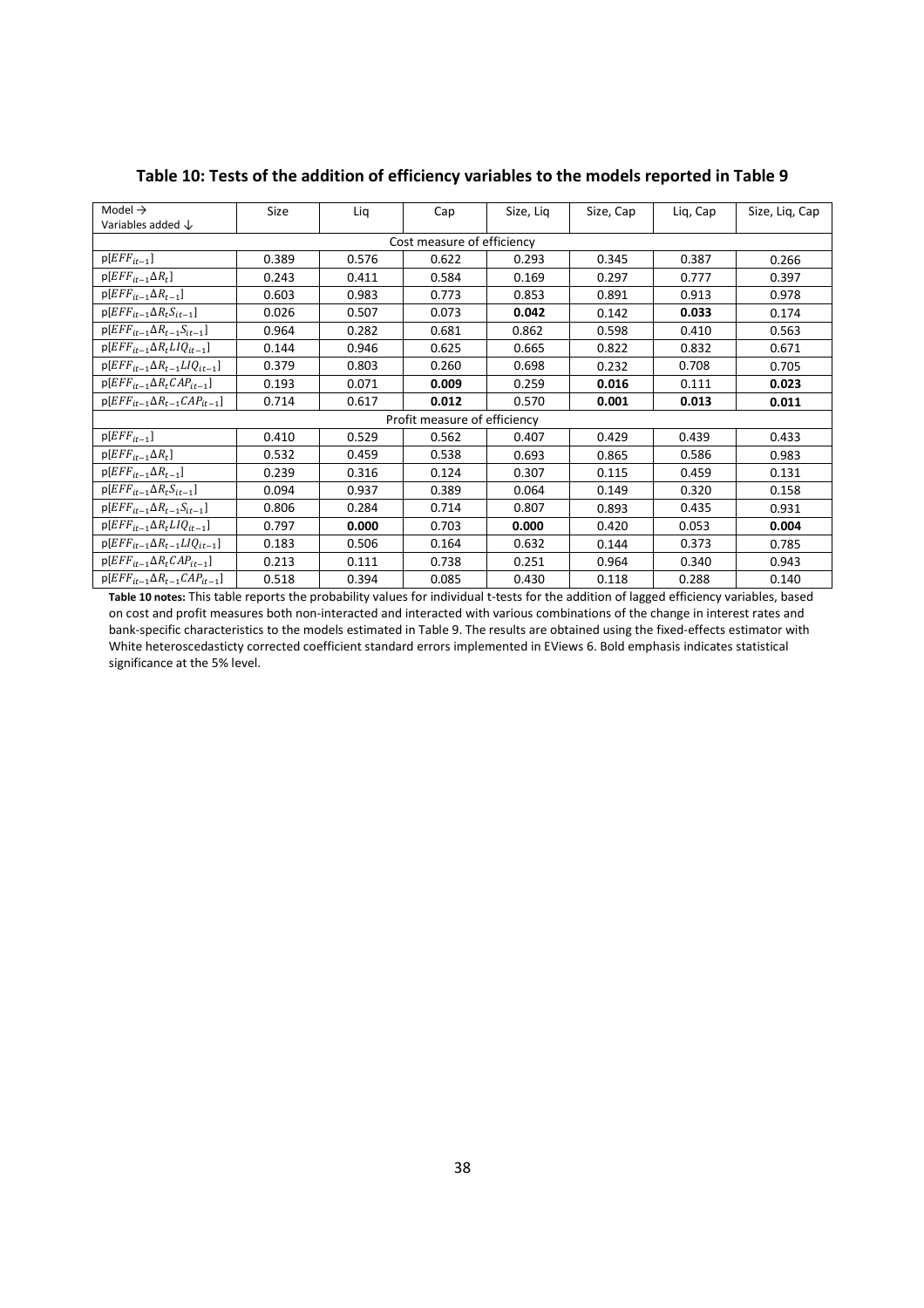| Model $\rightarrow$                  | size       | liq        | cap        | size, liq              | size, cap  | liq, cap            | size, liq, cap      |
|--------------------------------------|------------|------------|------------|------------------------|------------|---------------------|---------------------|
| Variable $\downarrow$                |            |            |            |                        |            |                     |                     |
| $\Delta R_t$                         | $-1.876$   | $-1.924$   | $-1.762$   | $-1.909$               | $-1.782$   | $-1.885$            | $-1.893$            |
|                                      | $(-5.176)$ | $(-5.885)$ | $(-5.037)$ | $(-6.005)$             | $(-5.485)$ | $(-5.361)$          | $(-5.579)$          |
| $\Delta R_{t-1}$                     | $-0.627$   | $-0.596$   | $-0.615$   | $-0.591$               | $-0.598$   | $-0.602$            | $-0.579$            |
|                                      | $(-3.863)$ | (-4.485)   | $(-3.845)$ | $(-5.091)$             | $(-3.561)$ | $(-4.217)$          | (-4.251)            |
| $GGDP_t$                             | $-1.420$   | $-1.665$   | $-1.473$   | $-1.641$               | $-1.639$   | $-1.997$            | $-1.803$            |
|                                      | $(-1.213)$ | $(-1.521)$ | (-1.254)   | $(-1.540)$             | $(-1.474)$ | (-1.742)            | $(-1.564)$          |
| $GGDP_{t-1}$                         | 1.272      | 1.576      | 1.039      | 1.473                  | 1.046      | 1.411               | 1.346               |
|                                      | (2.688)    | (3.419)    | (1.931)    | (3.159)                | (1.962)    | (2.797)             | (2.750)             |
| $INF_t$                              | 1.093      | 1.117      | 1.060      | 1.121                  | 1.091      | 1.238               | 1.144               |
|                                      | (2.317)    | (2.563)    | (2.236)    | (2.782)                | (2.435)    | (2.625)             | (2.519)             |
| $INF_{t-1}$                          | $-1.312$   | $-1.379$   | $-1.235$   | $-1.380$               | $-1.273$   | $-1.475$            | $-1.376$            |
|                                      | (-2.747)   | $(-3.092)$ | $(-2.608)$ | $(-3.267)$             | (-2.835)   | $(-3.076)$          | (-2.970)            |
| $S_{it-1}$                           | $-0.020$   |            |            | $-0.017$               | 0.001      |                     | 0.008               |
|                                      | (-1.138)   |            |            | $(-0.964)$             | (0.032)    |                     | (0.422)             |
| $S_{it-1} \Delta R_t$                | 0.003      |            |            | 0.010                  | 0.074      |                     | 0.083               |
|                                      | (0.044)    |            |            | (0.111)                | (0.980)    |                     | (1.016)             |
| $S_{it-1} \Delta R_{t-1}$            | $-0.025$   |            |            | $-0.064$               | 0.000      |                     | $-0.033$            |
|                                      | $(-0.486)$ |            |            | (-1.261)               | (0.001)    |                     | (-0.432)            |
| $LIQ_{it-1}$                         |            | 0.094      |            | 0.023                  |            | 0.233               | 0.199               |
|                                      |            | (0.626)    |            | (0.182)                |            | (1.524)             | (1.358)             |
| $LIQ_{it-1}\Delta R_t$               |            | $-0.619$   |            | $-0.949$               |            | 0.189               | 0.192               |
| $LIQ_{it-1}\Delta R_{t-1}$           |            | $(-1.618)$ |            | $(-1.695)$<br>$-0.877$ |            | (0.446)<br>$-0.374$ | (0.385)             |
|                                      |            | $-0.777$   |            |                        |            |                     | $-0.697$            |
| $CAP_{it-1}$                         |            | (-1.592)   | 1.207      | $(-1.633)$             | 1.270      | (-0.735)<br>1.335   | $(-1.204)$<br>1.356 |
|                                      |            |            | (2.367)    |                        | (2.320)    | (2.802)             | (2.498)             |
| $CAP_{it-1}\Delta R_t$               |            |            | 2.755      |                        | 3.766      | 2.854               | 4.141               |
|                                      |            |            | (1.822)    |                        | (3.068)    | (2.431)             | (2.895)             |
| $CAP_{it-1}\Delta R_{t-1}$           |            |            | 0.862      |                        | 1.510      | 1.822               | 0.838               |
|                                      |            |            | (0.745)    |                        | (1.672)    | (2.471)             | (0.510)             |
| $S_{it-1}LIQ_{it-1}\Delta R_t$       |            |            |            | $-0.438$               |            |                     |                     |
|                                      |            |            |            | $(-0.740)$             |            |                     |                     |
| $S_{it-1}LIQ_{it-1}\Delta R_{t-1}$   |            |            |            | 0.188                  |            |                     |                     |
|                                      |            |            |            | (0.786)                |            |                     |                     |
| $S_{it-1}CAP_{it-1}\Delta R_t$       |            |            |            |                        | 0.141      |                     |                     |
|                                      |            |            |            |                        | (0.170)    |                     |                     |
| $S_{it-1}CAP_{it-1}\Delta R_{t-1}$   |            |            |            |                        | 0.396      |                     |                     |
|                                      |            |            |            |                        | (0.463)    |                     |                     |
| $LIQ_{it-1}CAP_{it-1}\Delta R_t$     |            |            |            |                        |            | 25.727              |                     |
|                                      |            |            |            |                        |            | (5.154)             |                     |
| $LIQ_{it-1}CAP_{it-1}\Delta R_{t-1}$ |            |            |            |                        |            | 7.061               |                     |
|                                      |            |            |            |                        |            | (0.881)             |                     |
| Intercept                            | 0.338      | 0.366      | 0.341      | 0.368                  | 0.357      | 0.396               | 0.384               |
|                                      | (3.438)    | (3.776)    | (3.226)    | (3.767)                | (3.333)    | (3.790)             | (3.654)             |
| $\overline{R}^2$                     | 0.266      | 0.267      | 0.283      | 0.262                  | 0.276      | 0.293               | 0.279               |
| s                                    | 0.437      | 0.436      | 0.431      | 0.438                  | 0.434      | 0.428               | 0.433               |
| AIC                                  | 1.212      | 1.211      | 1.188      | 1.233                  | 1.214      | 1.189               | 1.213               |
| <b>SIC</b>                           | 1.333      | 1.332      | 1.309      | 1.415                  | 1.396      | 1.371               | 1.407               |
| p[AR(1)]                             | 0.822      | 0.714      | 0.744      | 0.771                  | 0.755      | 0.777               | 0.659               |
| $p(F,R^2=0)$                         | 0.000      | 0.000      | 0.000      | 0.000                  | 0.000      | 0.000               | 0.000               |
| p(F,restrict)                        | 0.093      | 0.102      | 0.456      | 0.033                  | 0.196      | 0.908               | 0.270               |
| N                                    | 308        | 308        | 308        | 308                    | 308        | 308                 | 308                 |
|                                      |            |            |            |                        |            |                     |                     |

Table 11: Pooled OLS estimates of (1), excluding efficiency variables

Table 11 notes: The dependent variable is the difference of the natural logarithm of loans, dlloans. Coefficients for the regressors are reported with t-ratios based upon White's corrected standard errors given in parentheses.  $\bar{R}^2$  denotes the adjusted coefficient of determination, s is the regression standard error, AIC gives Akaike's information criterion and SIC denotes Schwart's information criterion. Probability values for the following tests are also reported. A t-test for the coefficient on a first-order autoregressive term when added to the model, p[AR(1)], an F-test testing the joint significance of the slope coefficients,  $p(F, R^2=0)$  and a joint test of the exclusion restrictions required to obtain the specific model from the general specification reported in Table 13, p(restrict). All results were produced using EViews 6.0.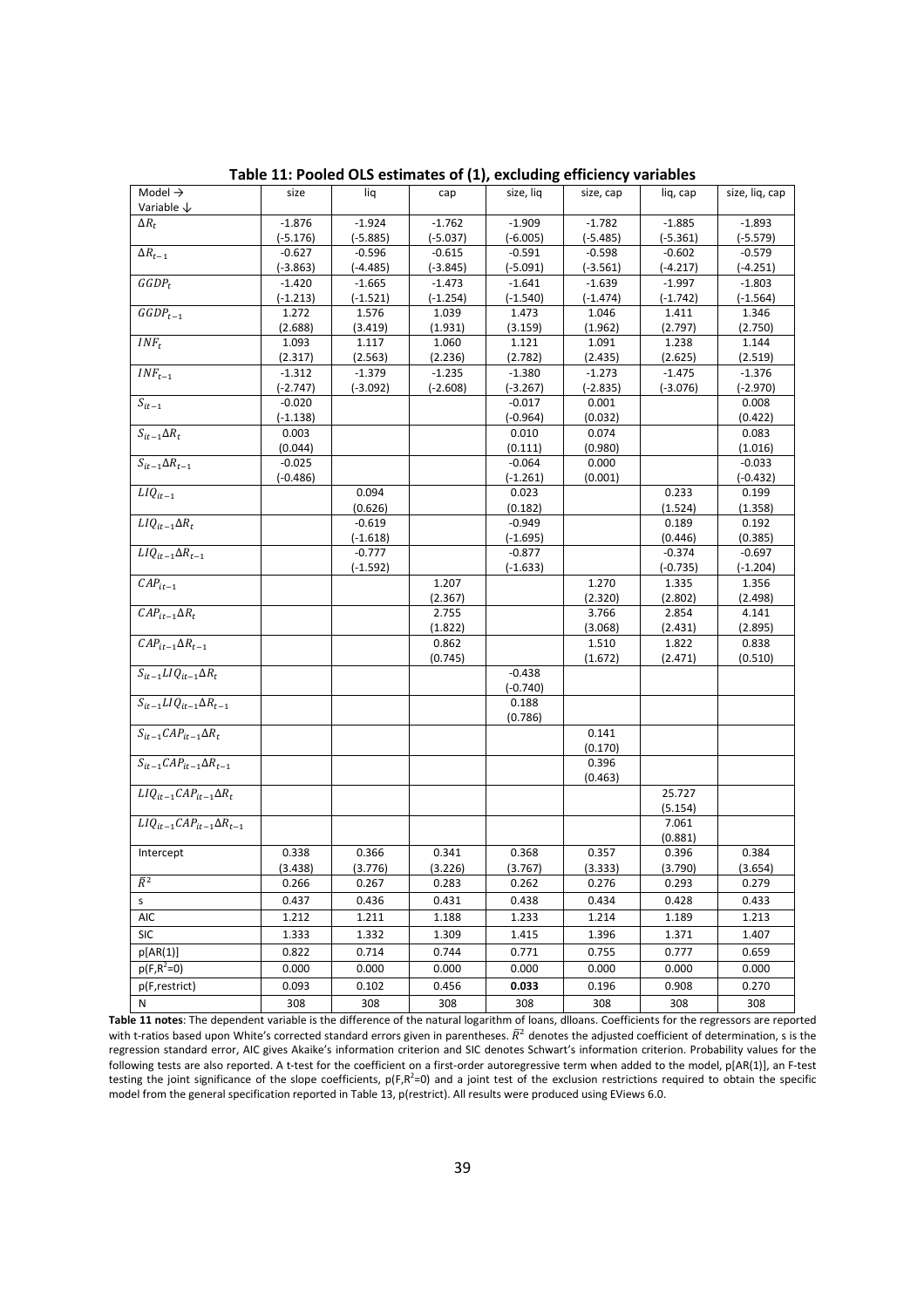| Model $\rightarrow$                         | Size  | Lig   | Cap                          | Size, Lig | Size, Cap | Lig, Cap | Size, Liq, Cap |
|---------------------------------------------|-------|-------|------------------------------|-----------|-----------|----------|----------------|
| Variables added $\downarrow$                |       |       |                              |           |           |          |                |
|                                             |       |       | Cost measure of efficiency   |           |           |          |                |
| $p[EFF_{it-1}]$                             | 0.119 | 0.388 | 0.271                        | 0.141     | 0.174     | 0.316    | 0.168          |
| $p[EFF_{it-1}\Delta R_t]$                   | 0.394 | 0.380 | 0.448                        | 0.271     | 0.250     | 0.660    | 0.387          |
| $p[EFF_{it-1} \Delta R_{t-1}]$              | 0.854 | 0.806 | 0.957                        | 0.947     | 0.845     | 0.603    | 0.686          |
| $p[EFF_{it-1} \Delta R_t S_{it-1}]$         | 0.018 | 0.475 | 0.115                        | 0.068     | 0.047     | 0.156    | 0.093          |
| $p[EFF_{it-1} \Delta R_{t-1} S_{it-1}]$     | 0.939 | 0.246 | 0.568                        | 0.821     | 0.467     | 0.346    | 0.459          |
| $p[EFF_{it-1}\Delta R_tLIQ_{it-1}]$         | 0.217 | 0.804 | 0.902                        | 0.828     | 0.465     | 0.728    | 0.801          |
| $p[EFF_{it-1} \Delta R_{t-1} L I Q_{it-1}]$ | 0.177 | 0.998 | 0.161                        | 0.996     | 0.093     | 0.959    | 0.965          |
| $p[EFF_{it-1}\Delta R_t CAP_{it-1}]$        | 0.135 | 0.152 | 0.000                        | 0.186     | 0.003     | 0.073    | 0.011          |
| $p[EFF_{it-1} \Delta R_{t-1} CAP_{it-1}]$   | 0.526 | 0.833 | 0.001                        | 0.375     | 0.000     | 0.003    | 0.007          |
|                                             |       |       | Profit measure of efficiency |           |           |          |                |
| $p[EFF_{it-1}]$                             | 0.600 | 0.716 | 0.986                        | 0.657     | 0.975     | 0.967    | 0.999          |
| $p[EFF_{it-1}\Delta R_t]$                   | 0.337 | 0.382 | 0.527                        | 0.487     | 0.842     | 0.563    | 0.977          |
| $p[EFF_{it-1} \Delta R_{t-1}]$              | 0.118 | 0.233 | 0.126                        | 0.199     | 0.117     | 0.395    | 0.143          |
| $p[EFF_{it-1} \Delta R_t S_{it-1}]$         | 0.039 | 0.941 | 0.488                        | 0.017     | 0.093     | 0.534    | 0.090          |
| $p[EFF_{it-1} \Delta R_{t-1} S_{it-1}]$     | 0.884 | 0.241 | 0.586                        | 0.854     | 0.695     | 0.365    | 0.633          |
| $p[EFF_{it-1}\Delta R_tLIQ_{it-1}]$         | 0.828 | 0.001 | 0.548                        | 0.003     | 0.277     | 0.052    | 0.015          |
| $p[EFF_{it-1}\Delta R_{t-1}LIQ_{it-1}]$     | 0.089 | 0.256 | 0.100                        | 0.377     | 0.075     | 0.203    | 0.589          |
| $p[EFF_{it-1}\Delta R_t CAP_{it-1}]$        | 0.105 | 0.079 | 0.517                        | 0.135     | 0.614     | 0.149    | 0.549          |
| $p[EFF_{it-1} \Delta R_{t-1} CAP_{it-1}]$   | 0.317 | 0.444 | 0.058                        | 0.240     | 0.053     | 0.261    | 0.131          |

Table 12: Tests of the addition of efficiency variables to the models reported in Table 11

Table 12 notes: This table reports the probability values for individual t-tests for the addition of lagged efficiency variables, based on cost and profit measures both non-interacted and interacted with various combinations of the change in interest rates and bank-specific characteristics to the models estimated in Table 11. The results are obtained using the pooled OLS estimators with White heteroscedasticty corrected coefficient standard errors implemented in EViews 6. Bold emphasis indicates statistical significance at the 5% level.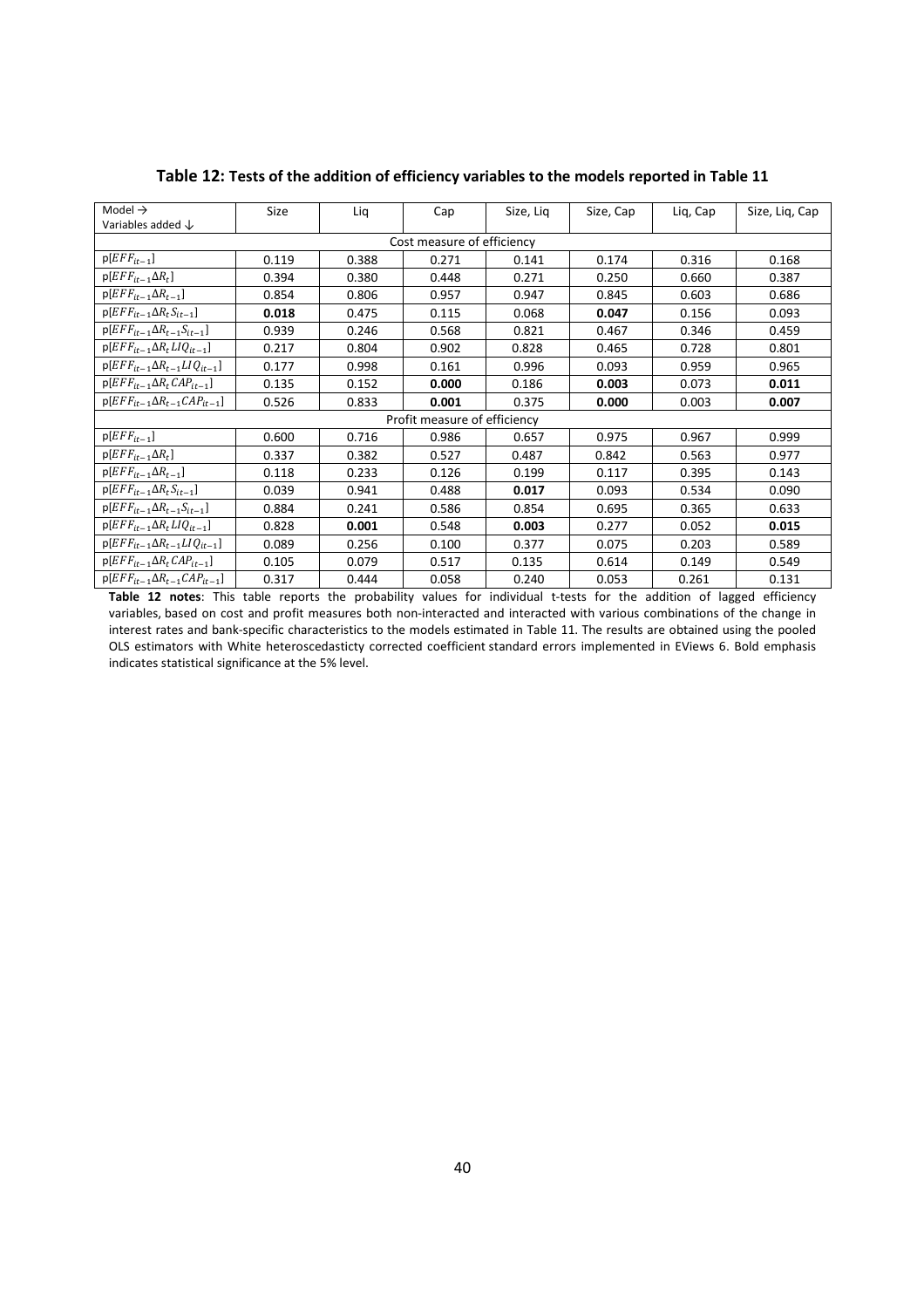| Estimation method $\rightarrow$      |                     | Fixed-effects     |               |                     | Pooled OLS        |                   |
|--------------------------------------|---------------------|-------------------|---------------|---------------------|-------------------|-------------------|
| Model $\rightarrow$                  | General             | Specific(FE)      | Specific(OLS) | General             | Specific(FE)      | Specific(OLS)     |
| Variable $\downarrow$                |                     |                   |               |                     |                   |                   |
| $\Delta R_{\rm r}$                   | $-1.921$            | $-0.863$          | $-0.972$      | $-1.923$            | $-0.896$          | $-1.025$          |
|                                      | $(-4.337)$          | (-9.597)          | $(-10.495)$   | (-5.292)            | $(-9.555)$        | (-11.010)         |
| $\Delta R_{t-1}$                     | $-0.540$            | $-0.401$          | $-0.315$      | $-0.550$            | $-0.420$          | $-0.312$          |
|                                      | $(-2.834)$          | $(-7.025)$        | $(-3.938)$    | (-3.379)            | $(-7.260)$        | $(-4.200)$        |
| $GGDP_t$                             | $-1.975$            |                   |               | $-2.106$            |                   |                   |
|                                      | (-1.417)            |                   |               | $(-1.716)$          |                   |                   |
| $GGDP_{t-1}$                         | 1.436               |                   | 1.370         | 1.424               |                   | 1.673             |
|                                      | (2.596)             |                   | (1.792)       | (2.562)             |                   | (2.092)           |
| $INF_t$                              | 1.332               |                   |               | 1.264               |                   |                   |
|                                      | (2.324)             |                   |               | (2.542)             |                   |                   |
| $INF_{t-1}$                          | $-1.575$            |                   |               | $-1.503$            |                   |                   |
|                                      | $(-2.683)$          |                   |               | $(-2.901)$          |                   |                   |
| $S_{it-1}$                           | $-0.081$            |                   |               | 0.006               |                   |                   |
|                                      | (-1.219)            |                   |               | (0.311)             |                   |                   |
| $S_{it-1} \Delta R_t$                | 0.098               |                   |               | 0.093               |                   |                   |
| $S_{it-1} \Delta R_{t-1}$            | (1.421)<br>$-0.001$ |                   |               | (1.172)<br>$-0.015$ |                   |                   |
|                                      | (-0.010)            |                   |               | $(-0.286)$          |                   |                   |
| $LIQ_{it-1}$                         | 0.452               |                   |               | 0.274               |                   |                   |
|                                      | (1.688)             |                   |               | (1.631)             |                   |                   |
| $LIQ_{it-1}\Delta R_t$               | 0.794               |                   |               | 0.711               |                   |                   |
|                                      | (1.071)             |                   |               | (0.961)             |                   |                   |
| $LIQ_{it-1}\Delta R_{t-1}$           | $-0.101$            |                   |               | $-0.256$            |                   |                   |
|                                      | (-0.145)            |                   |               | $(-0.379)$          |                   |                   |
| $CAP_{it-1}$                         | 1.676               | 1.862             | 1.678         | 1.471               | 1.437             | 1.285             |
|                                      | (2.585)             | (3.249)           | (2.863)       | (2.703)             | (3.503)           | (2.933)           |
| $CAP_{it-1}\Delta R_t$               | 4.461               |                   |               | 4.415               |                   |                   |
|                                      | (1.728)             |                   |               | (1.898)             |                   |                   |
| $CAP_{it-1}\Delta R_{t-1}$           | 2.083               |                   |               | 2.279               |                   |                   |
|                                      | (1.115)             |                   |               | (1.323)             |                   |                   |
| $S_{it-1}LIQ_{it-1}\Delta R_t$       | 0.113               |                   |               | 0.086               |                   |                   |
|                                      | (0.176)             |                   |               | (0.132)             |                   |                   |
| $S_{it-1}LIQ_{it-1}\Delta R_{t-1}$   | 0.440               |                   |               | 0.343               |                   |                   |
|                                      | (1.536)             |                   |               | (1.168)             |                   |                   |
| $S_{it-1}CAP_{it-1}\Delta R_t$       | 0.082               |                   |               | $-0.029$            |                   |                   |
| $S_{it-1}CAP_{it-1}\Delta R_{t-1}$   | (0.054)             |                   |               | $(-0.021)$          |                   |                   |
|                                      | 0.493               |                   |               | 0.324               |                   |                   |
| $LIQ_{it-1}CAP_{it-1}\Delta R_t$     | (0.489)             |                   | 23.105        | (0.296)             |                   |                   |
|                                      | 30.475<br>(3.995)   | 23.671<br>(4.639) | (4.504)       | 26.195<br>(4.074)   | 21.857<br>(6.062) | 21.080<br>(5.840) |
| $LIQ_{it-1}CAP_{it-1}\Delta R_{t-1}$ | 22.120              |                   |               | 14.106              |                   |                   |
|                                      | (2.417)             |                   |               | (1.721)             |                   |                   |
| Intercept                            | 0.404               | 0.221             | 0.154         | 0.403               | 0.217             | 0.135             |
|                                      | (2.991)             | (6.642)           | (3.651)       | (3.393)             | (6.471)           | (2.967)           |
| $\overline{R^2}$                     | 0.299               | 0.291             | 0.294         | 0.283               | 0.282             | 0.288             |
| s                                    | 0.426               | 0.429             | 0.428         | 0.431               | 0.432             | 0.430             |
| AIC                                  | 1.270               | 1.235             | 1.233         | 1.225               | 1.174             | 1.169             |
| <b>SIC</b>                           | 1.827               | 1.586             | 1.597         | 1.492               | 1.234             | 1.241             |
|                                      |                     |                   |               |                     |                   |                   |
| p[AR(1)]                             | 0.065               | 0.392             | 0.374         | 0.622               | 0.890             | 0.859             |
| $p(F,R^2=0)$                         | 0.000               | 0.000             | 0.000         | 0.000               | 0.000             | 0.000             |
| p(F, FE)                             | 0.176               | 0.288             | 0.337         | NA                  | NA                | NA                |
| p(F,restrict)                        | <b>NA</b>           | 0.260             | 0.194         | <b>NA</b>           | 0.440             | 0.615             |
| N                                    | 308                 | 308               | 308           | 308                 | 308               | 308               |

## Table 13: Pooled OLS and Fixed-effects estimates for general-to-specific modelling, excluding efficiency

Table 13 notes: see notes to Table 9.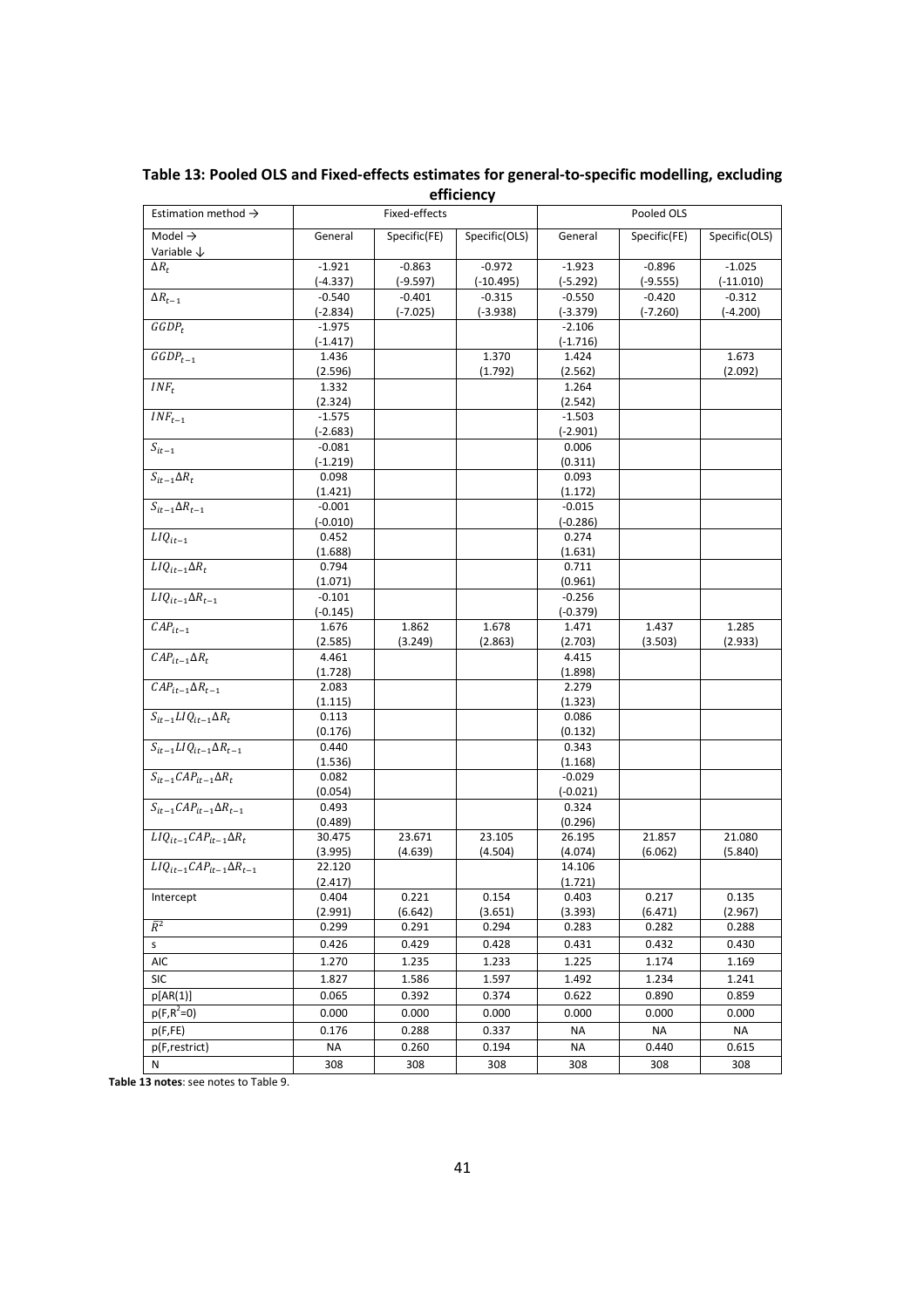| Model $\rightarrow$                       | General | Specific(FE) | Specific(OLS) | General | Specific(FE) | Specific(OLS) |
|-------------------------------------------|---------|--------------|---------------|---------|--------------|---------------|
| Variables added $\downarrow$              | [FE]    | [FE]         | [FE]          | [OLS]   | [OLS]        | [OLS]         |
| Cost measure of efficiency                |         |              |               |         |              |               |
| $p[EFF_{it-1}]$                           | 0.207   | 0.915        | 0.749         | 0.233   | 0.164        | 0.237         |
| $p[EFF_{it-1}\Delta R_t]$                 | 0.500   | 0.533        | 0.503         | 0.607   | 0.455        | 0.410         |
| $p[EFF_{it-1}\Delta R_{t-1}]$             | 0.853   | 0.953        | 0.958         | 0.518   | 0.592        | 0.618         |
| $p[EFF_{it-1}\Delta R_tS_{it-1}]$         | 0.890   | 0.534        | 0.545         | 0.780   | 0.536        | 0.552         |
| $p[EFF_{it-1}\Delta R_{t-1}S_{it-1}]$     | 0.306   | 0.643        | 0.631         | 0.181   | 0.388        | 0.399         |
| $p[EFF_{it-1}\Delta R_tLIQ_{it-1}]$       | 0.501   | 0.624        | 0.495         | 0.808   | 0.882        | 0.699         |
| $p[EFF_{it-1}\Delta R_{t-1}LIQ_{it-1}]$   | 0.818   | 0.543        | 0.447         | 0.685   | 0.535        | 0.379         |
| $p[EFF_{it-1}\Delta R_t CAP_{it-1}]$      | 0.670   | 0.116        | 0.115         | 0.503   | 0.082        | 0.077         |
| $p[EFF_{it-1} \Delta R_{t-1} CAP_{it-1}]$ | 0.115   | 0.771        | 0.678         | 0.028   | 0.611        | 0.510         |
| Profit measure of efficiency              |         |              |               |         |              |               |
| $p[EFF_{it-1}]$                           | 0.439   | 0.891        | 0.873         | 0.962   | 0.423        | 0.609         |
| $p[EFF_{it-1}\Delta R_t]$                 | 0.993   | 0.359        | 0.516         | 0.992   | 0.386        | 0.611         |
| $p[EFF_{it-1}\Delta R_{t-1}]$             | 0.298   | 0.391        | 0.310         | 0.267   | 0.399        | 0.295         |
| $p[EFF_{it-1}\Delta R_tS_{it-1}]$         | 0.136   | 0.963        | 0.960         | 0.069   | 0.945        | 0.934         |
| $p[EFF_{it-1} \Delta R_{t-1} S_{it-1}]$   | 0.412   | 0.637        | 0.610         | 0.749   | 0.359        | 0.367         |
| $p[EFF_{it-1}\Delta R_tLIQ_{it-1}]$       | 0.231   | 0.986        | 0.795         | 0.244   | 0.832        | 0.920         |
| $p[EFF_{it-1}\Delta R_{t-1}LIQ_{it-1}]$   | 0.380   | 0.422        | 0.336         | 0.395   | 0.421        | 0.281         |
| $p[EFF_{it-1}\Delta R_t CAP_{it-1}]$      | 0.506   | 0.123        | 0.129         | 0.201   | 0.069        | 0.074         |
| $p[EFF_{it-1}\Delta R_{t-1}CAP_{it-1}]$   | 0.509   | 0.978        | 0.897         | 0.420   | 0.868        | 0.782         |

Table 14: Tests of the addition of efficiency variables to the models reported in Table 13

Table 14 notes: This table reports the probability values for individual t-tests for the addition of lagged efficiency variables, based on cost and profit measures both non-interacted and interacted with various combinations of the change in interest rates and bank-specific characteristics to the models estimated in Table 13. The results are obtained using the OLS and fixed-effects estimators (the estimation method is indicated in squared brackets in the model headings) with White heteroscedasticty corrected coefficient standard errors implemented in EViews 6. Bold emphasis indicates statistical significance at the 5% level.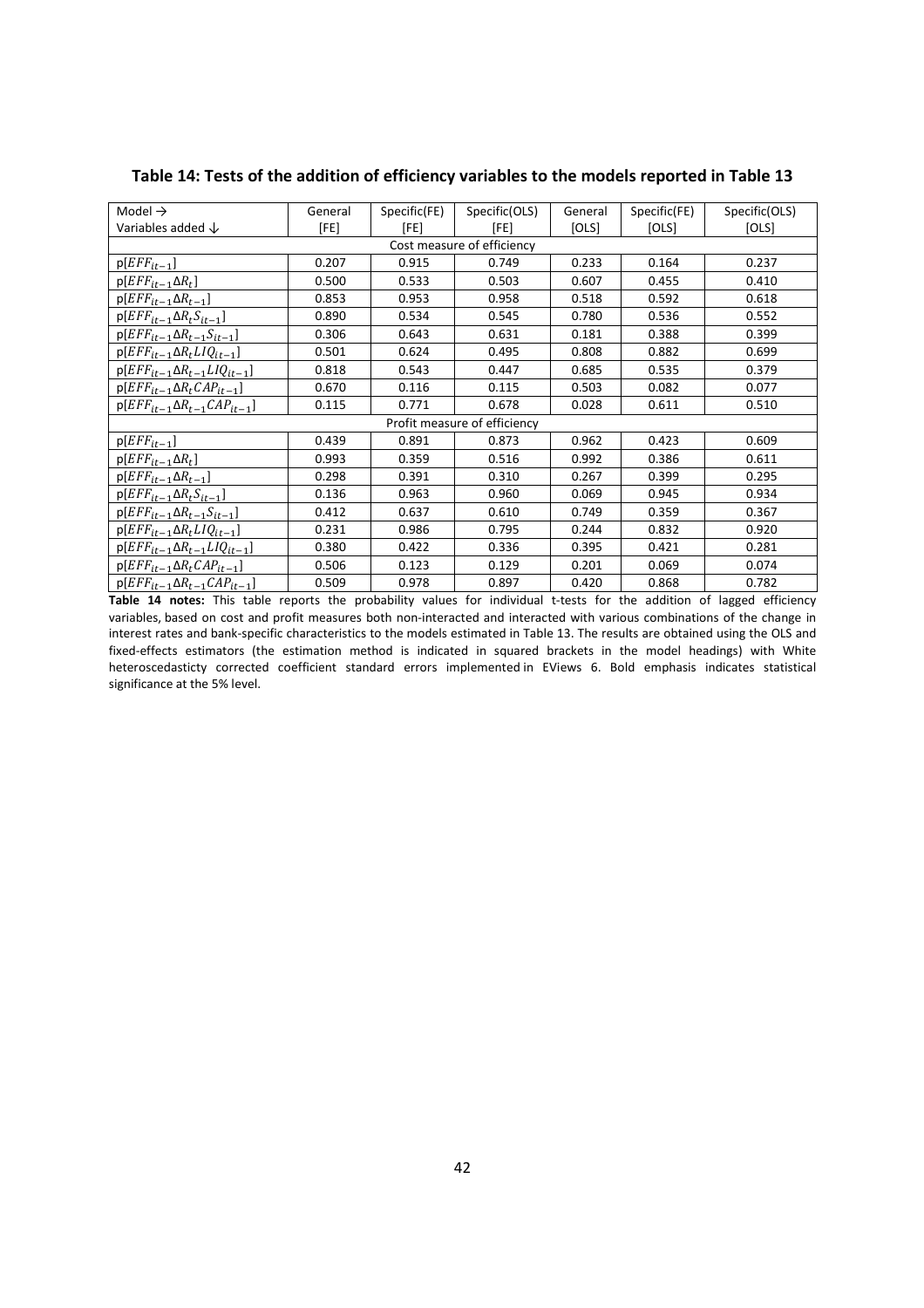| Estimation method $\rightarrow$      | <b>GMM</b> | FE.        | <b>OLS</b>  |
|--------------------------------------|------------|------------|-------------|
| Variable $\downarrow$                |            |            |             |
| $\Delta R$                           |            | $-1.265$   | $-1.337$    |
|                                      |            | $(-9.161)$ | $(-11.282)$ |
| GGDP                                 | 4.360      |            | 1.673       |
|                                      | (2.388)    |            | (2.092)     |
| S                                    | $-0.913$   |            |             |
|                                      | $(-1.498)$ |            |             |
| CAP                                  |            | 1.862      | 1.285       |
|                                      |            | (3.249)    | (2.933)     |
| Liq $\times \Delta R$                | $-12.785$  |            |             |
|                                      | $(-2.279)$ |            |             |
| Liq $\times$ CAP $\times$ $\Delta$ R |            | 23.671     | 21.080      |
|                                      |            | (4.639)    | (5.840)     |
| Intercept                            | 0.207      | 0.221      | 0.135       |
|                                      | (0.482)    | (6.642)    | (2.967)     |

## Table 15: Long-run estimates of specific models obtained using GMM, Fixed-effects and pooled OLS

Table 15 notes: The static equilibrium coefficients derived from the favoured specific models estimated by GMM, fixed-effects (specific FE) and pooled OLS (specific OLS) reported in Table 6 and Table 13 are given in the columns headed GMM, FE and OLS, respectively. Equilibrium t-ratios are reported in parentheses where the coefficient standard error for the GMM model is calculated using the approximation based upon a Taylor series expansion (see De Boef and Keele, 2008).

#### Table 16: Tests for selectivity bias

|                | <b>GMM</b>   | Fixed-effects | Pooled OLS   |
|----------------|--------------|---------------|--------------|
| $D_1$          | 0.746        | Collinearity  | 0.174        |
| $D_2$          | 0.609        | Collinearity  | 0.087        |
| D <sub>2</sub> | Collinearity | Collinearity  | Collinearity |
| Joint          | 0.851        | Collinearity  | 0.075        |

Table 16 notes: probability values for the null of no selection bias in the dynamic parsimonious specifications whose long-run solutions are reported in Table 15. For  $D_1$ ,  $D_2$  and  $D_3$  these are based on t-tests whereas Joint denotes a test for the joint exclusion of all *included* dummy variables. An entry of Collinearity indicates that this variable was dropped from the regression due to multicollineaity.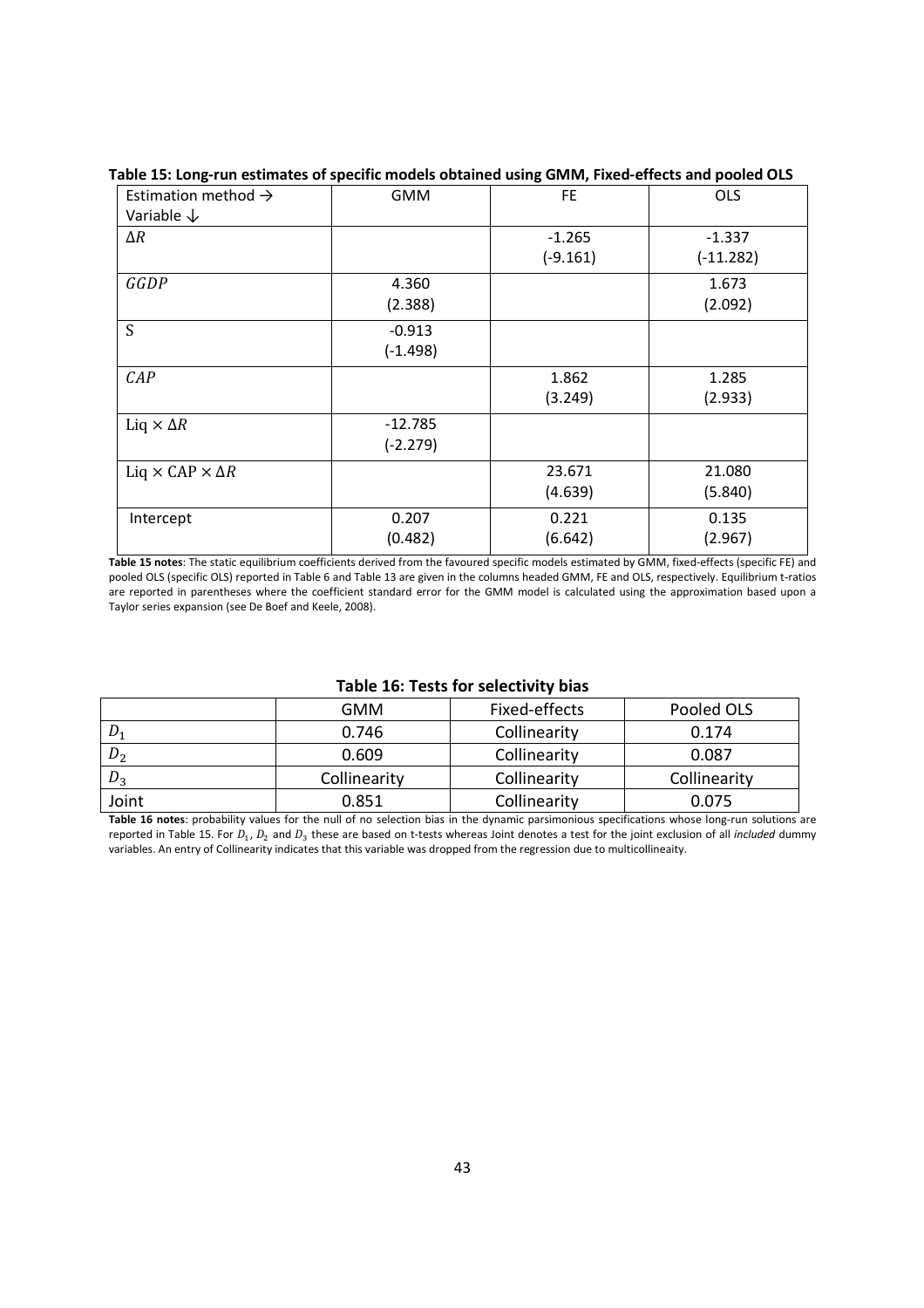

Figure 1: Evolution through time of the cost measure of Turkish bank efficiency

Figure 1 notes: The vertical axis denotes the cost measure of bank efficiency for each bank (EFF\_C\_\*) where \* is the bank identifier (the key is specified in Table 3 in parentheses after the name of each bank) and the year is given on the horizontal axis (1991 – 2007).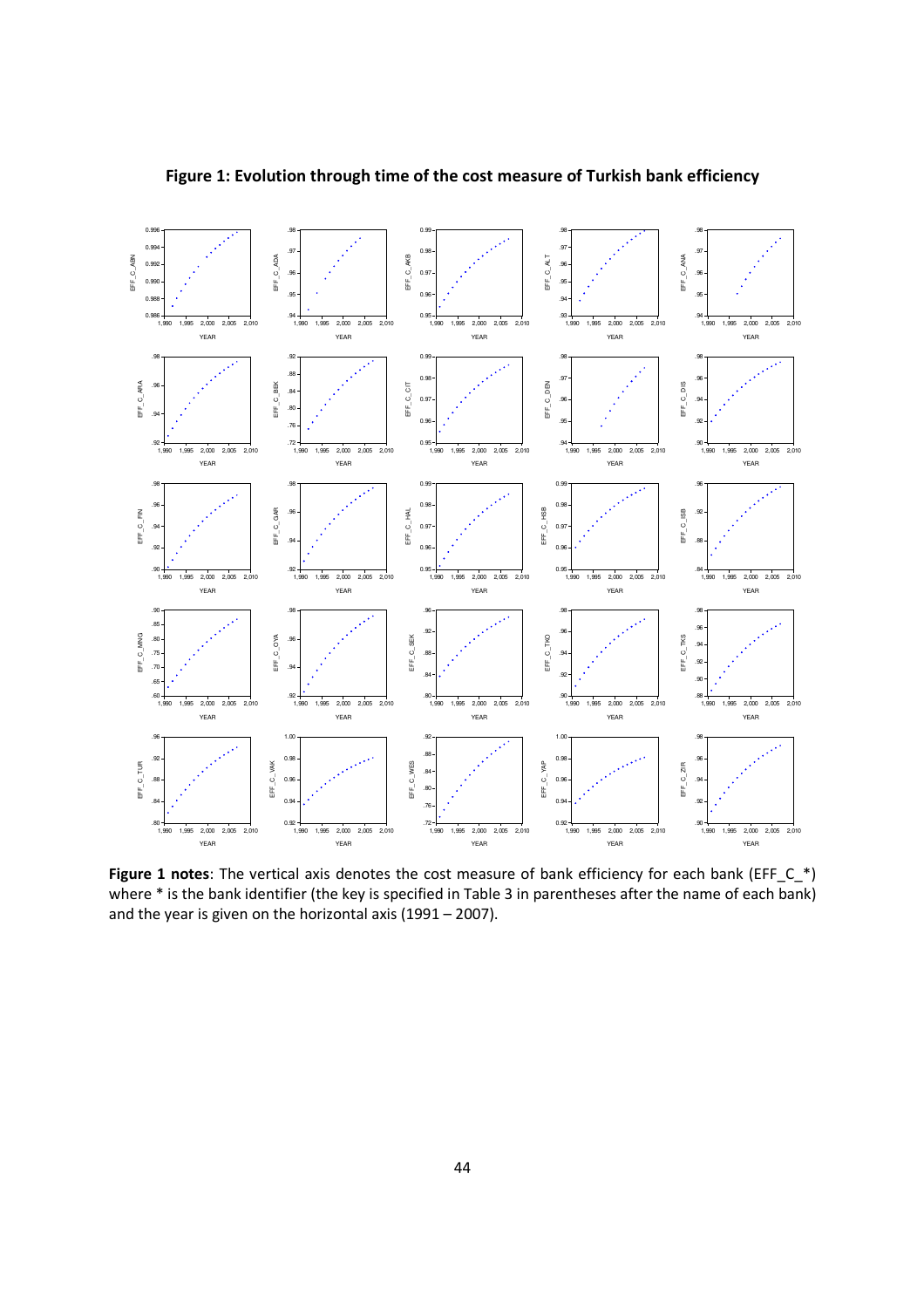

Figure 2: Evolution through time of the profit measure of Turkish bank efficiency

Figure 2 notes: The vertical axis denotes the profit measure of bank efficiency for each bank (EFF\_P\_\*) where \* is the bank identifier (the key is specified in Table 3 in parentheses after the name of each bank) and the year is given on the horizontal axis (1991 – 2007).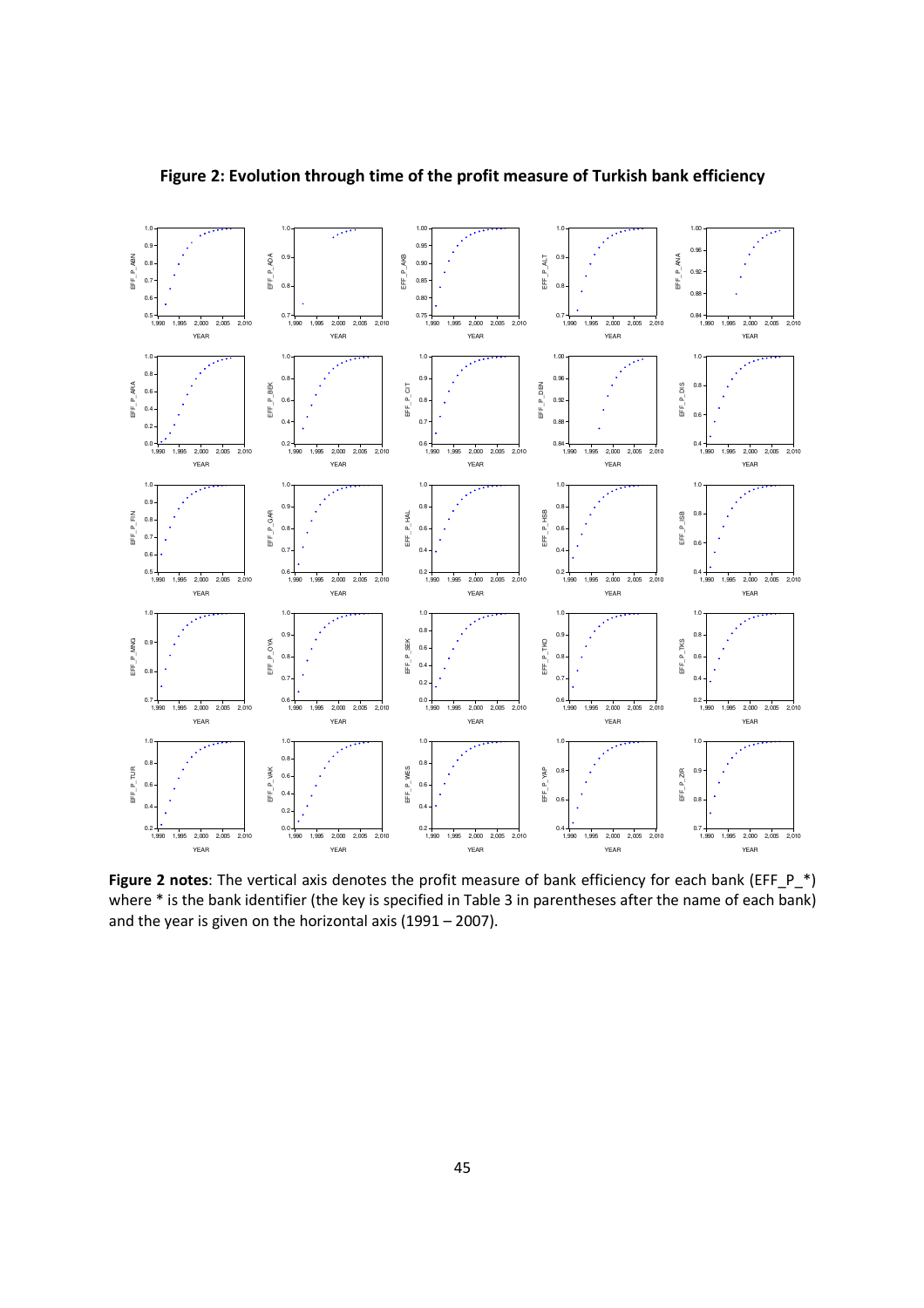#### References

- Akcay, C., Erzan, R. and Yolalan, R. 2001. An Overview of the Turkish Banking Sector, Bogazici Journal: Review of Social, Economic and Administrative Studies, 15, 13-23.
- Akram, Farooq Q.; Bårdsen, Gunnar, Lindquist, Kjersti-Gro, 2007. Pursuing financial stability under an inflation-targeting regime. Annals of Finance, 3, 131-153
- Akyuz, Y. 1990. Financial System and Politics in Turkey in the 1980s in The Political Economy of Turkey (Eds) T. Aricanli and D. Rodrik, The Macmillan Press, London, 98-131.
- Allsopp, Christopher, Kierzkowski, Henryk, 1997. The assessment: Economics of transition in Eastern and Central Europe. Oxford Review of Economic Policy, 13, 1-22.
- Altunbas, Y., Chakravarty, S.P., 2001. Frontier cost functions and bank efficiency. Economics Letters, 72, 233- 240.
- Altunbas, Y., Liu, M.H., Molyneux, P., Seth, R., 2000. Efficiency and risk in Japanese banking. Journal of Banking and Finance, 24, 1605-1628.
- Altunbas, Y., Fazylov, O., Molyneux, P., 2002. Evidence on the bank lending channel in Europe. Journal of Banking & Finance, 26, 2093-2110.
- Arellano, Manuel, Bond, Stephen, 1991. Some tests of specification for panel data: Monte Carlo evidence and an application to employment equations. The Review of Economic Studies, 58, 277- 297.
- Ashcraft, Adam B., 2006. New evidence on the lending channel. Journal of Money, Credit and Banking, 38, 751-775.
- Aysan, A., F., Ceyhan, S. P., 2008. What determines the banking sector performance in globalized financial markets? The case of Turkey, Physica A: Statistical Mechanics and its Applications, 387, 1593-1602,
- Barisitz, Stephan, 2008. Banking in Central and Eastern Europe 1980 2006: From communism to capitalism. Routledge International Studies in Money and Banking, Abingdon
- BAT 2008. 50<sup>th</sup> Anniversary of the Banks Association of Turkey and Banking System "1958-2007" Banks Association of Turkey, Publication No:62, Istanbul.
- Berger, A.N., 2007. International Comparisons of Banking Efficiency. Financial Markets, Institutions & Instruments, 16, 119-144.
- Berger, A.N., and Humphrey, D.B., 1997. Efficiency of Financial Institutions: International Survey and Directions for Future Research", European Journal of Operational Research 98, 175-212.
- Berger, A.N., Mester, L.J., 1997. Inside the black box: What explains differences in the efficiencies of financial institutions? Journal of Banking and Finance, 21, 895-947.
- Berger, A.N., DeYoung, R., Genay, H., and Udell, G.F., 2000. The globalization of financial institutions: Evidence from cross-border banking performance. Brookings-Wharton Papers on Financial Services 3, 23-158.
- Berger, A.N., Hunter, W.C. and Timme, S.G., 1993. The Efficiency of Financial Institutions: A Review and preview of Research Past, Present and Future, Journal of Banking and Finance, 17, 221-249.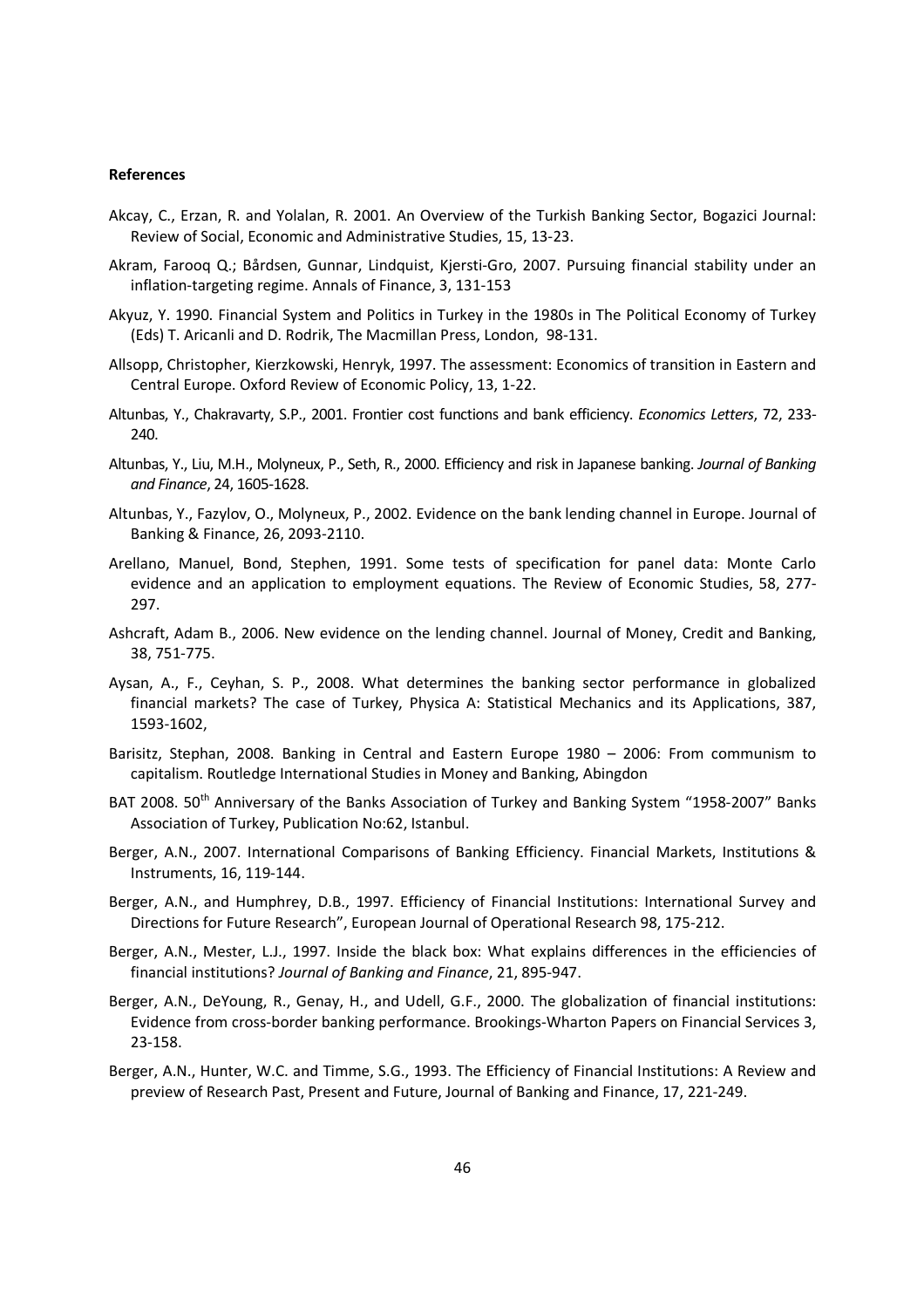- Bernanke, Ben S., Blinder, Alan, 1988. Credit, money and aggregate demand. American Economic Review, 78, 435-439.
- Bernanke, Ben S., Blinder, Alan, 1992. The Federal funds rate and the channels of monetary transmission. American Economic Review, 82, 901-921.
- Bernanke, Ben S., Mihov, Ilian, 1998. Measuring monetary policy. The Quarterly Journal of Economics, 113, 869-902.
- Bikker, J. A., Shaffer S. and Spierdijk L., 2012, Assessing Competition with the Panzar-Rosse model: The Role of Scale, Costs, and Equilibrium. Review of Economics and Statistics (forthcoming and currently published online).
- Bonin, J.P., Hasan, I., Wachtel, P., 2005. Bank performance, efficiency and ownership in transition countries, Journal of Banking and Finance 29, 31-53.
- Bonin, John, Wachtel, Paul, 2002.Financial sector development in transition economies: Lessons from the first decade. BOFIT Discussion Papers No. 9, Bank of Finland, Institute for Economies in Transition.
- BRSA 2001. Banking Sector Restructuring Program. Banking Regulation and Supervision Agency, Document Center, Ankara.
- BRSA, 2008. From Crisis to Stability. Paper prepared by a working group in Turkey within the scope of G-20 activities. Banking Regulation and Supervision Agency, Document Center, Ankara.
- Coelli, T., Perelman, S., Romano, E., 1999. Accounting for environmental influences in stochastic frontier models: With application to international airlines. Journal of Productivity Analysis, 11, 251-273.
- De Boef, S and Keele, L (2008), "Taking Time Seriously", American Journal of Political Science, 52, 1, 184 – 200
- De Bondt, Gabe, J., 1999. Credit channels in Europe: Cross-country investigation. Research Memorandum WO&E no. 569. De Nederlandsche Bank, February.
- De Castello Branco, Marta, Kammer, Alfred and Psalida Effie L., 1996. Financial sector reform and banking crises in the Baltic Countries. IMF Working Paper
- De Haas, Ralph, van Lelyveld, Iman, 2006. Foreign banks and credit stability in Central and Eastern Europe: A panel data analysis. Journal of Banking & Finance, 30, 1927-1952.
- Demir, N., Mahmud S.F., and Babuscu, S. (2007). The Technical Inefficiency Effects of Turkish Banks after Financial Liberalization, The Developing Economies, 43, 396-411.
- Demir, N., Mahmud S.F., and Babuscu, S., 2005. The technical inefficiency effects of Turkish banks after financial liberalization, The Developing Economies, XLIII, 396-411.
- Denizer, C. 2000. Foreign Entry in Turkey's Banking Sector, 1980-1997, World Bank Policy Research Working paper No. 2462.
- Denizer, C. A., M. N. Gültekin, and N. B. Gültekin (2000). Distorted Incentives and Financial Development in Turkey. Paper prepared for the World Bank conference "Financial Structure and Economic Development" on February 10-11, 2000 in Washington DC.
- Ehrmann, Michael, Gambacorta, Leonardo, Martínez-Pagés, Jorge, Sevestre, Patrick, Worms, Andreas, 2003. Financial systems and the role of banks in monetary policy Transmission in the Euro Area. In: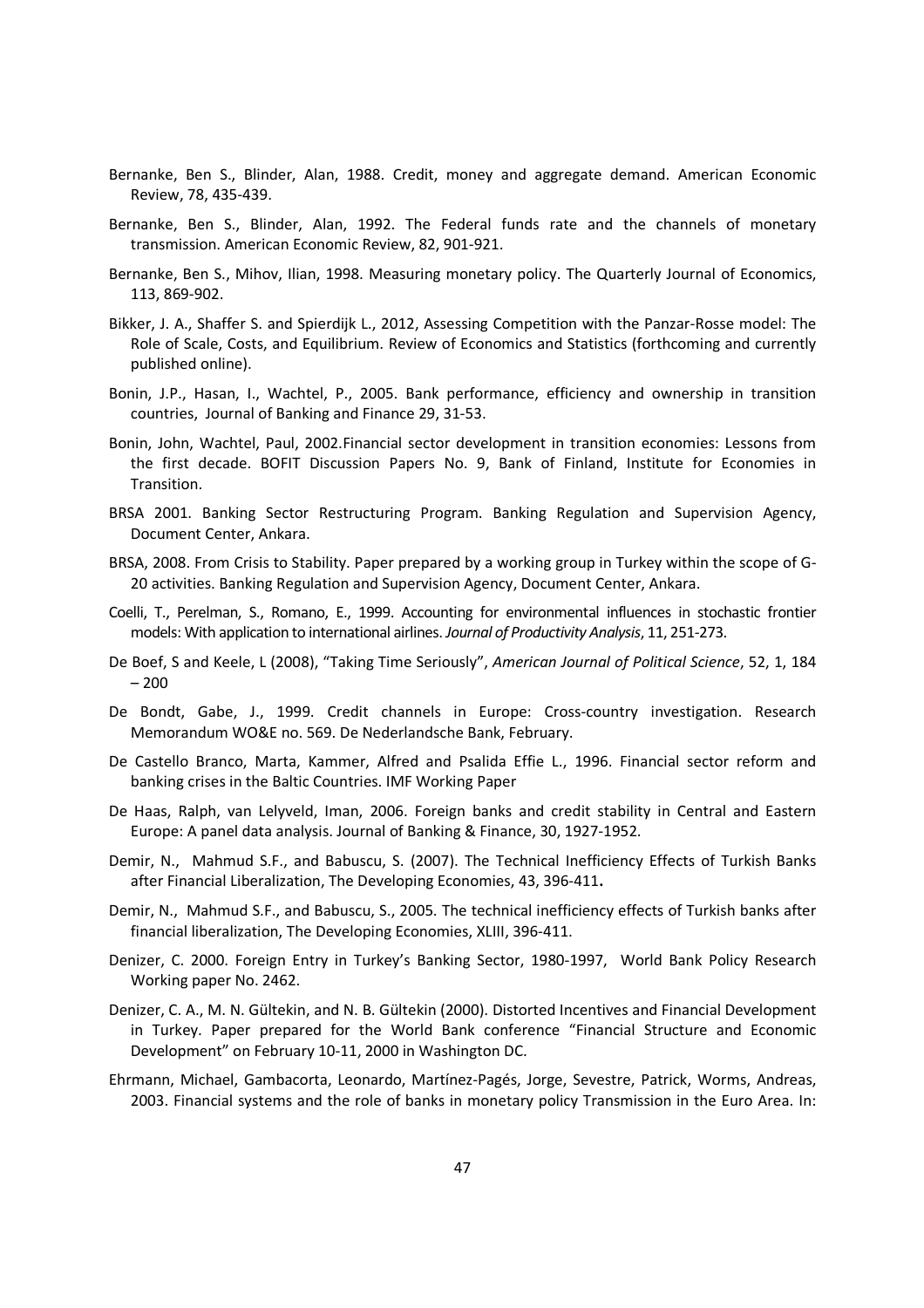Angeloni, Ignazio, Kashyap Anil K., Mojon, Benoit (EDs.), Monetary policy in the Euro Area. Cambridge University Press, pp.235–269.

- Ertugrul, A., and Zaim, O. 1999. Economic crises and efficiency in Turkish banking industry, METU Studies in Development, 26, 99-116.
- Favero, Carlo A., Giavazzi, Francesco, Flabbi, Luca, 1999. The Transmission mechanism of monetary policy in Europe: Evidence form banks' balance sheets. National Bureau of Economic Research, Working Paper no. 7231.
- Ferrier,G.D., and Lovell C.A.X, 1990. Measuring cost efficiency in banking : Econometric and linear programming evidence, Journal of Econometrics, Volume 46, 229-245.
- Fries, S., and Taci, A., 2005. Cost efficiency of banks in transition: Evidence from 289 banks in 15 postcommunist countries. Journal of Banking and Finance 29, 55-81.
- Gambacorta, Leonardo, 2005. Inside the bank lending channel. European Economic Review, 49, 1737- 1759.

Goddard J and Wilson J O S (2009). "Competition in Banking: A Disequilibrium Approach." Journal of Banking and Finance, 33, 2282 – 2292.

- Greene, W., H., 1999. Frontier Production Function in M.,H., Pesaran and P., Schmidt (eds) Handbook of Applied Econometrics, Volume II: Microeconomics, Blackwell, Oxford.
- Hamilton, Jennifer D,. 1994. Time series analysis. Princeton, NJ: Princeton University Press.
- Havrylchyk, Olena, Jurzyk, Emilia, 2005. Does the bank lending channel work in a transition economy? A case of Poland. European University Viadrina, mimeo.
- Horváth, Csilla, Krekó Judit, Naszódi, Anna, 2006. Is there a bank lending channel in Hungary? Evidence form bank panel data. Working Paper No. 7, MNB.
- Hunter, W.C., and Timme, S.G., 1995. Core Deposits and Physical Capital: A Reexamination of Bank Scale Economies and Efficiency with Quasi-Fixed Inputs, Journal of Money, Credit and Banking, XXVII, 165- 185.
- Isik, I., Hassan, M.K., 2002. Technical, scale and allocative efficiencies of Turkish banking industry, Journal of Banking and Finance, 26, 719-66.
- Kakes, Jan, Sturm, Jan-Egbert, 2002. Monetary policy and bank lending: Evidence from German banking groups. Journal of Banking & Finance, 26, 2077-2092.
- Kashyap, Anil K., Stein, Jeremy C., 1995b. The Role of banks in the transmission of monetary policy. National Bureau of Economic Research, NBER Reporter, Fall.
- Kashyap, Anil K., Stein, Jeremy C., 2000. What do a million observations on banks say about the transmission of monetary policy?. American Economic Review, 90, 407-428.
- Kashyap, Anil K., Stein, Jeremy C., 1995a. The impact of monetary policy on bank balance sheets. Carnegie-Rochester Conference Series on Public Policy 42, 151-195.
- Kashyap, Anil K., Stein, Jeremy C., 1997. The role of banks in monetary policy: A survey with implications for the European Monetary Union. Economic Perspectives, Federal Reserve Bank of Chicago 21, pp. 2–19.
- Kasman, A., 2002. Cost Efficiency, Scale Economies, and Technological Progress in Turkish Banking. Central Bank Review 1, p. 1-20.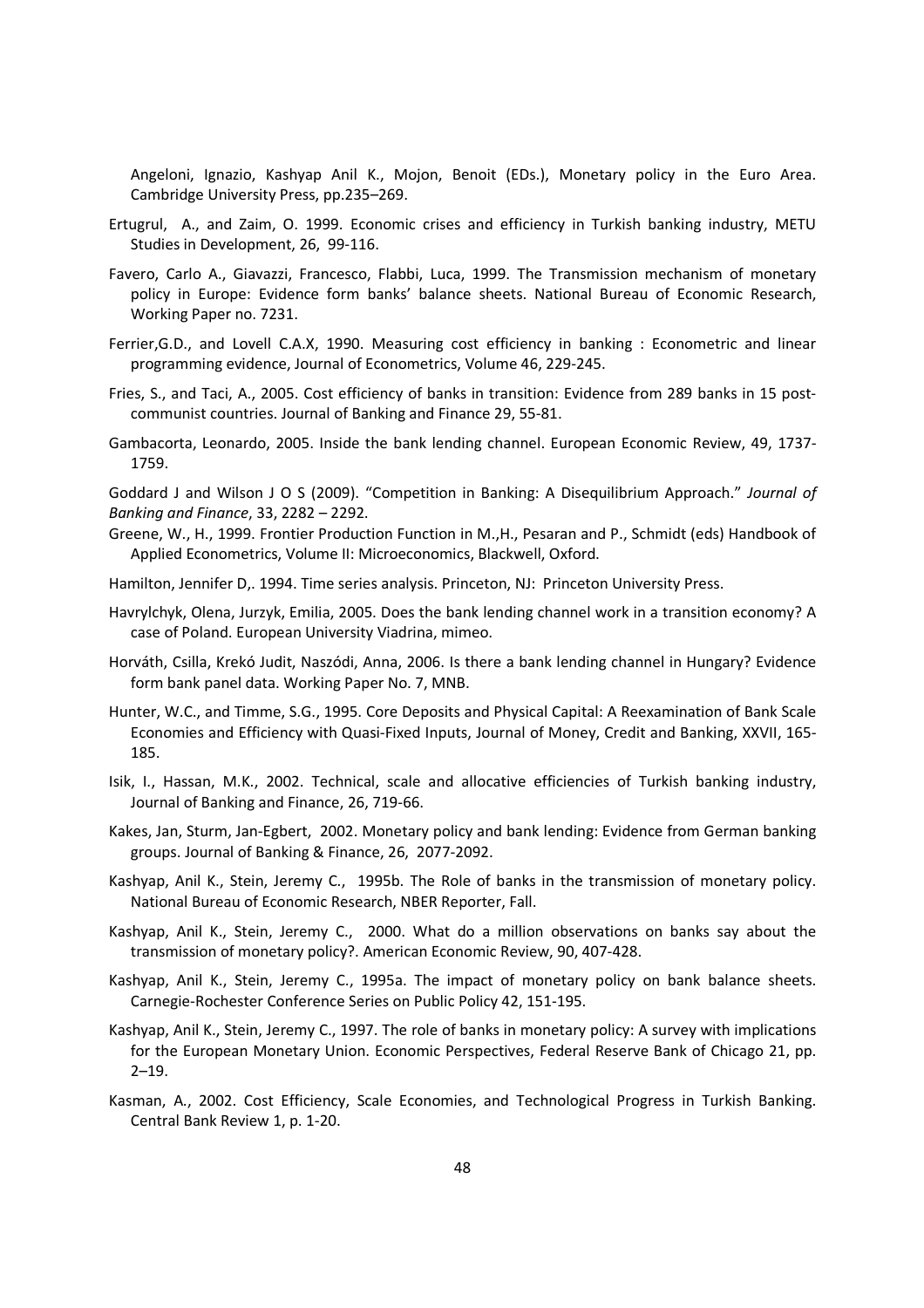- Kasman, A., Yildirim, C. 2006. Cost and profit efficiencies in transition banking: the case of new EU members, Applied Economics, 38, 1079-90.
- Kierzenkowski, Rafal, 2005. The Multi-regime bank lending channel and the effectiveness of the polish monetary policy transmission during transition. Journal of Comparative Economics, 33, 1-24.
- Kishan, Ruby P., Opiela, Timothy P., 2000. Bank size, bank capital, and the bank lending channel. Journal of Money, Credit and Banking, 32, 121-141.
- Kishan, Ruby P., Opiela, Timothy P., 2006. Bank capital and loan asymmetry in the transmission of monetary policy. Journal of Banking & Finance, 30, 259-285.
- Kohler, Matthias, Hommel, Judith, Grote, Matthias, 2005. The role of banks in the transmission of monetary policy in the Baltics. Zentrum für Europäische Wirtschaftsforschung, Discussion Paper no 10.
- Koutsomanoli-Filippaki, A., Margaritis, D., Staikouras, C. 2009. Efficiency and productivity growth in the banking industry of Central and Eastern Europe, Journal of Banking & Finance 33, 557-567.

Matousek R and Sarantis N (2009). "The Bank Lending Channel and Monetary Transmission in Central and Eastern European Countries." Journal of Comparative Economics, 37, 321 – 334.

- Matousek, Roman, Sergi, Bruno, 2005. Managing non-performing loans in Eastern Europe. Journal of East West Business, 11, 141-166
- Matousek, Roman, Taci, Anita, 2003. Direct inflation targeting and nominal convergence: The Czech case. Open Economies Review, 14, 269-283.
- Mitchell, K., Onvural N.M., 1996. Economies of scale and scope at large commercial banks: Evidence from the Fourier-flexible functional form. Journal of Money, Credit, and Banking, Vol. 28, No. 2, pp. 178-199.

Olivero M P, Li Y and Jeon B N (2011). "Competition in Banking and the Lending Channel: Evidence from Bank-Level Data in Asia and Latin America." Journal of Banking and Finance, 35, 560 – 571.

- Onis, Z. (1995). The Effect of Financial Liberalization on the Efficiency of Turkish Commercial Banks", Applied Financial Economics, 5, pp 257-264.
- Orlowski, Lucjan T., 2000. Direct inflation targeting in Central Europe. Post-Soviet Geography and Economics, 41, 134-154.
- Ozkan-Gunay, E.N. and Tektas, A., 2008, Efficiency Analysis of the Turkish Banking Sector in Precrisis and Crisis Period: A DEA Approach. Contemporary Economic Policy, 24, 418-431.
- Peek, Joe, Rosengren, Eric, 1995. The capital crunch: Neither a borrower nor a lender be. Journal of Money, Credit and Banking, 27, 626-638.

Radić, N., Fiordelisi, F., Girardone, C., (2012). Efficiency and Risk-taking in pre-crisis Investment Banks. Journal of Financial Services Research, 41:81–101.

Roodman D (2006). "How to Do xtabond2: An Introduction to 'Difference' and 'System' GMM in Stata", Center for Global Development, Working Paper Number 103.

Sargan, John D., 1988. Lectures on advanced econometric theory. Oxford: Basil Blackwell.

- Sealay, C. Jr., and Lindley, J. 1977. Inputs, Outputs, and a Theory of Production and Cost at Depositary Financial Institutions. Journal of Finance, 32, 1251-66.
- Sengonul, A., and Thorbecke, W., (2005). The effect of monetary policy on bank lending in Turkey, Applied Financial Economics, 15, 931-934.